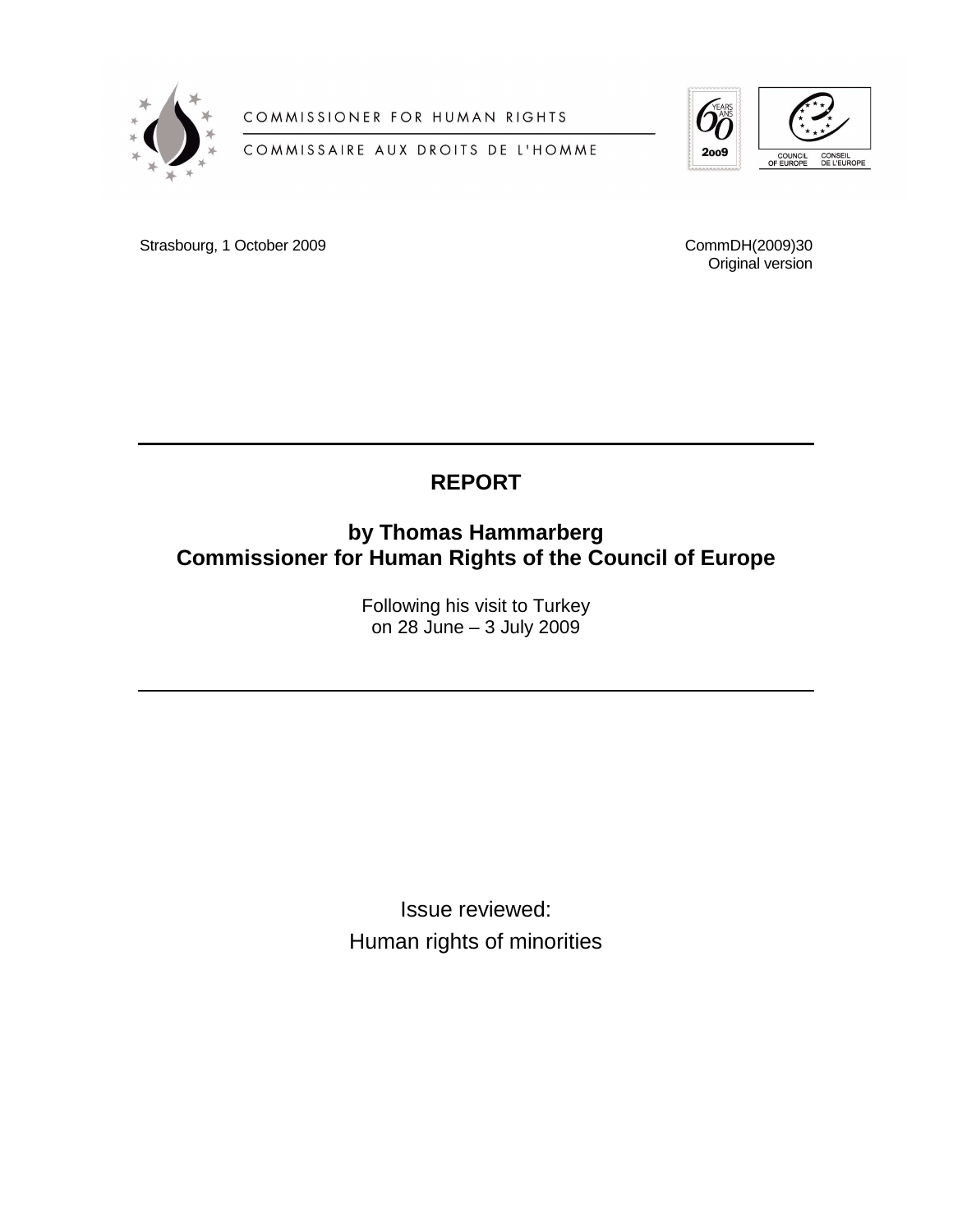#### **Executive Summary**

Commissioner Thomas Hammarberg and his delegation visited Turkey from 28 June to 3 July 2009. In the course of this visit the Commissioner held discussions on certain human rights issues, including minorities, with national and local authorities, international and nongovernmental organizations. The Commissioner held also meetings with institutions and representatives of minority groups.

The present Report focuses on the following major issues:

**1. Overview of minorities in Turkey in relation to European and international instruments:** Whilst the Commissioner appreciated the positive signs of good will shown by the Turkish authorities for resolving a number of issues concerning human rights of minority groups, he remains concerned by the authorities' refusal to recognize the existence of any other minorities except for the tripartite non-Muslim one (Armenians, Greeks and Jews), following an overrestrictive interpretation of the 1923 Lausanne Peace Treaty. The Commissioner recommends that the authorities create an effective framework of consultations that would ensure a real dialogue with all minority groups in the country and pursue reforms with a view to fully aligning law and practice with the Council of Europe human rights standards concerning minorities. The Commissioner recommends in particular the prompt establishment of an effective national human rights institution, the creation and implementation of a comprehensive anti-discrimination legislation and the ratification of Protocol N° 12 to the European Convention on Human Rights. Accession to the Framework Convention for the Protection of National Minorities and of the European Charter for Regional or Minority Languages is also highly recommended.

**2. Minority languages and the right to freedom of expression:** Despite certain efforts made in this area, the Commissioner remains very concerned at a number of persisting restrictions imposed upon education of minority members, including teaching and learning of their mother tongues. The Commissioner recommends the adoption of measures in order to enhance minority group members' education and teaching and learning of their mother tongues, a precondition of enjoyment by them of their freedom of expression. The Commissioner is concerned about the high number of the freedom of expression-related judgments against Turkey that have been delivered by the European Court of Human Rights and whose execution is supervised by the Committee of Ministers. He calls upon the authorities to take further measures in order to effectively incorporate the European Court of Human Rights' case law into domestic law and practice. This should include revision of certain provisions of the Criminal Code and of the antiterrorism law mentioned in the Report, and of their application by prosecutors and courts. It is stressed that hate crimes in general, particularly those committed against persons who have exercised their right to freedom of expression, should be effectively investigated and those responsible should be promptly identified and punished, in line with the established case law of the European Court of Human Rights.

**3. Minorities and the right to freedom of association:** Recalling the particular importance of the freedom of association, which includes the creation and operation of political parties, for persons belonging to minorities, the Commissioner notes his serious concern about the current Turkish law and practice, especially about the proceedings that were initiated in the near past against two of the major political parties with a view to their dissolution. The Commissioner commends the determination shown by the Minister of Justice to carry on efforts to fully embed the Council of Europe human rights standards in national law and practice. He urges the authorities to follow up on and implement promptly the pertinent recommendations made notably by the Council of Europe Parliamentary Assembly and by the Venice Commission.

**4. Minorities, freedom of religion and property rights:** The Commissioner commends the readiness to dialogue with minority religious communities that the authorities demonstrated during his visit. He remains nonetheless concerned about the uneasiness and insecurity that seems to surround still religious minority groups. The Commissioner urges the authorities in particular to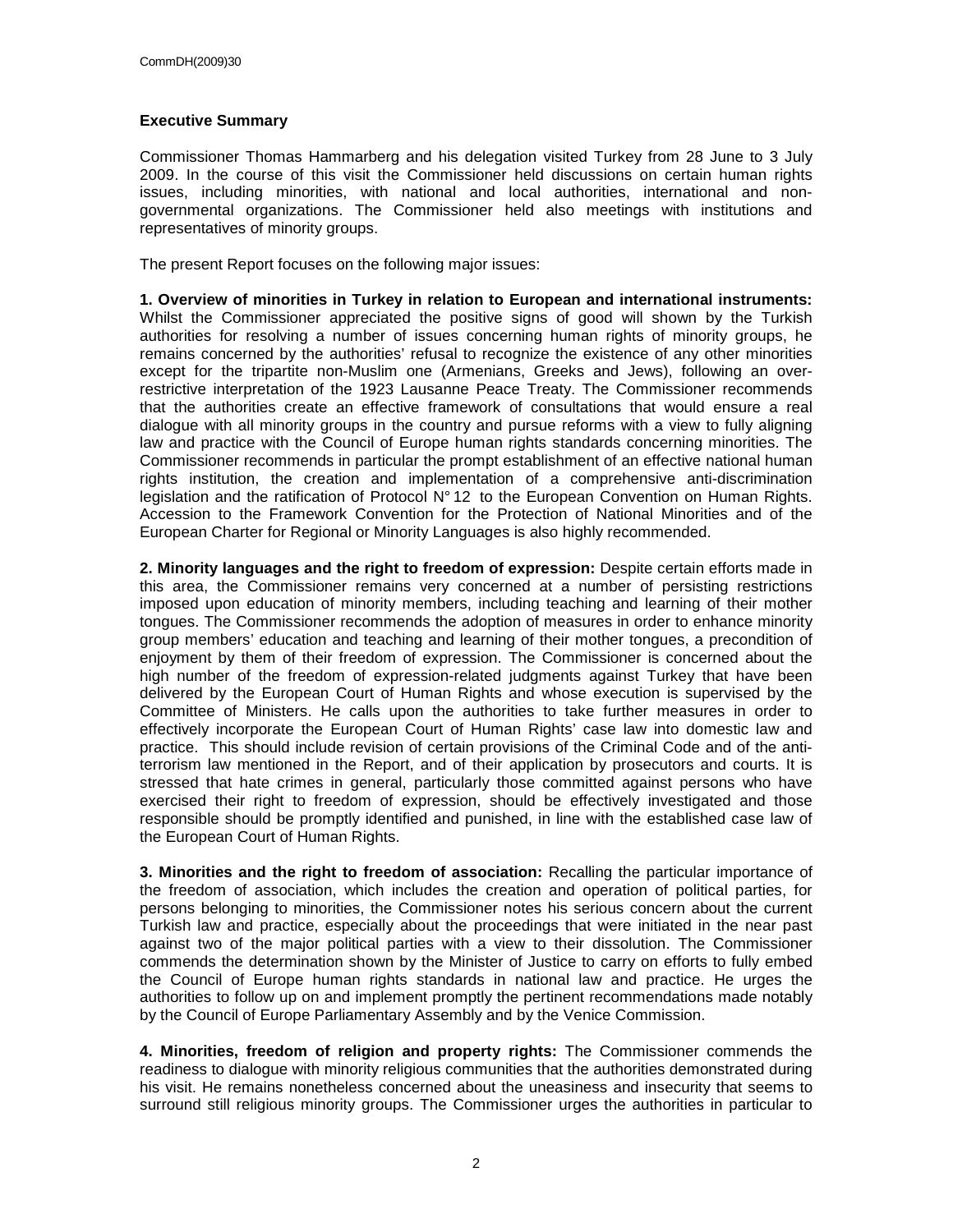develop awareness-raising activities in order to alert the general public of the benefits of a multicultural society and to create an efficient, specialised body to combat, inter alia, racial and religious discrimination. Periodic, open and substantive consultations between the authorities and religious minority groups should be established, thus ensuring dialogue and solutions to major issues affecting religious minorities' human rights, such as the one concerning the recognition of the legal personality of religious minority institutions and communities established in the country. The Commissioner notes with interest the latest legislative measures concerning the protection of property rights of non-Muslim minority foundations. A number of shortcomings however are identified in the present Report, which call for the authorities' attention and necessitate further action in order to fully incorporate the case law of the European Court of Human Rights in the relevant legislation and practice.

**5. Forced displacement in and from eastern and southeast Turkey:** The Commissioner remains very concerned about the persistent humanitarian and human rights situation of internally displaced persons (IDPs) in and from the eastern and southeast Turkey, the majority of them being of Kurdish origin. The Commissioner recommends the prompt adoption of further measures that would accelerate and make more effective the reparation of the IDP victims, including the facilitation of exercise by IDPs of their right to voluntary return, voluntary resettlement or local integration. Whilst noting with satisfaction the Ministry of Interior's willingness to resolve the persistent, IDP-related problems, including the positive efforts made in the context of the IDP action plan in the Van province, the Commissioner stresses the need for the authorities to promote a comprehensive, national strategy that would include improvement of living and education-related conditions in IDP-source areas. The Commissioner also urges the authorities to examine the possibility of abolishing the system of village guards and to proceed immediately to the completion of clearance of the mined areas, especially those from or near which IDPs originate.

**6. Certain issues concerning human rights of Roma:** The Commissioner notes with concern the social marginalization of Roma in Turkey, their serious difficulties in enjoying effectively certain social and civil rights, such as those concerning adequate housing, employment, health care and social assistance, and violence by police and non-state actors. The Commissioner recommends that Turkey adopt and implement promptly a coherent, comprehensive and adequately resourced national and regional strategy with short- and long-term action plans for implementing policies that address legal and/or social discrimination against Roma, in accordance with the Council of Europe standards. The Commissioner remains very concerned about the dislocation of Roma people, including families and children, in various parts of Turkey, in particular in the context of urban renovation projects. Of special concern have been the house demolitions, evictions and dislocation of Roma from the historic area of Sulukule, Istanbul. The Commissioner urges national and local authorities to take immediately measures in order to effectively respect and protect cultural heritage, to review urban renovation legislation and practice and to ratify promptly the 2005 Council of Europe Framework Convention on the Value of Cultural Heritage for Society.

The Report ends with the Commissioner's conclusions and recommendations.

The Turkish authorities' comments are appended to the Report.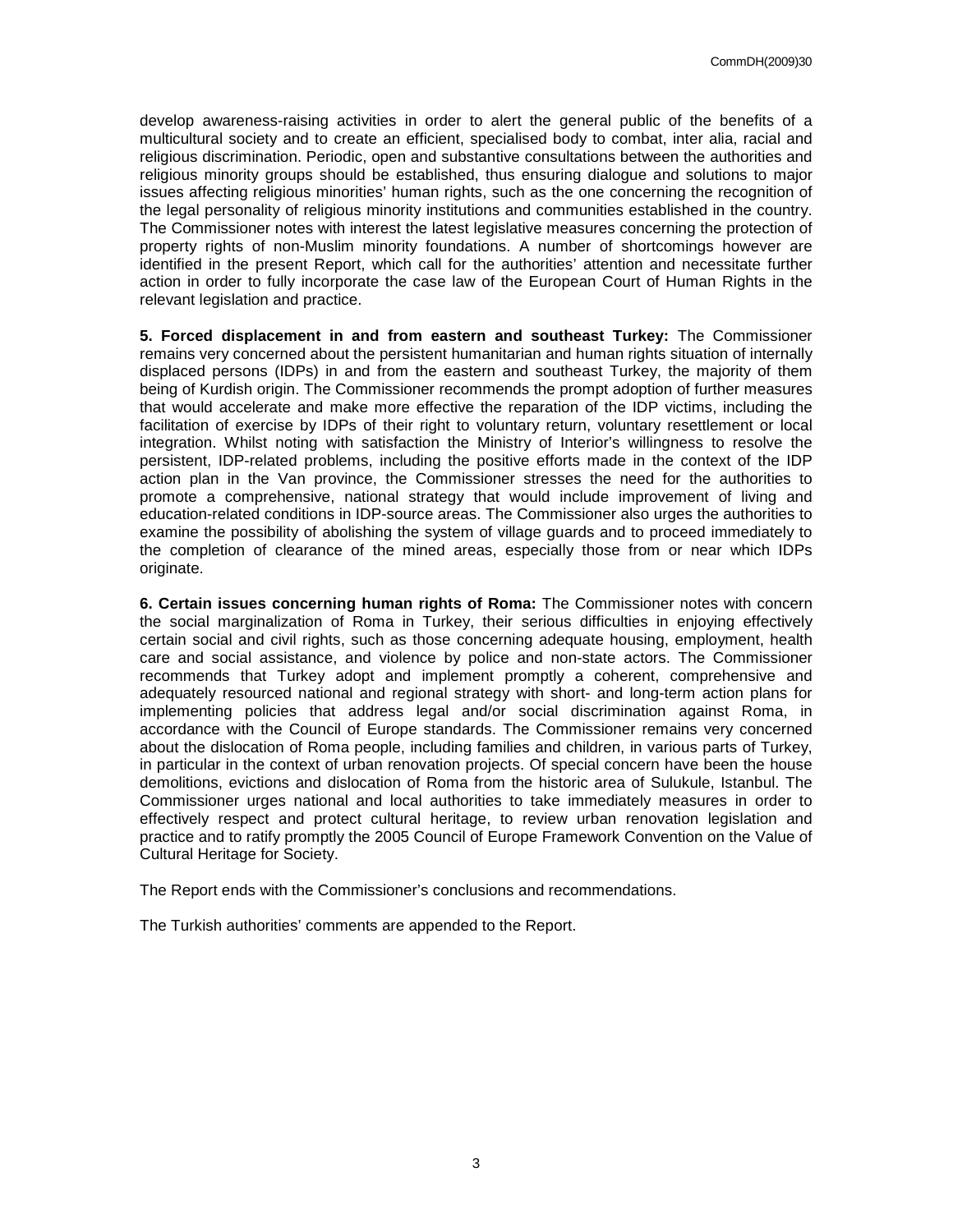#### **Introduction**

 $\overline{\phantom{a}}$ 

- 1. The present Report follows a visit to Turkey by the Council of Europe Commissioner for Human Rights (the Commissioner) from 28 June to 3 July 2009.<sup>1</sup>
- 2. The Commissioner sincerely wishes to thank the Turkish authorities in Strasbourg, Istanbul, Izmir and Ankara for the assistance that they provided in facilitating the independent and effective performance of his visit.
- 3. In the course of the visit the Commissioner held consultations with a number of state authorities, including the President of the Republic, Mr Abdullah Gül, the Minister of Justice, Mr Sadullah Ergin, the Minister for EU Affairs and Chief Negotiator, Mr Egemen Bağis, the Undersecretary of the Ministry of Foreign Affairs, Ambassador Ertuğrul Apakan and the Undersecretary of the Ministry of Interior, Mr Osman Güneş.
- 4. The Commissioner met also with other representatives of national and local authorities, international agencies, as well as with the Ecumenical Patriarch Bartholomew, the Armenian Archbishop Aram Ateshian and representatives of the Jewish community of Turkey.
- 5. The Commissioner held meetings with a number of non-governmental, human rights organizations. He noted with satisfaction the existence in Turkey of a vibrant civil society consisting of non-governmental organizations that work with dedication for the promotion and protection of human rights in the country.
- 6. Turkey is one of the oldest member states of the Council of Europe, has ratified and is thus bound by the vast majority of the major European and international human rights instruments.
- 7. The protection and promotion of the human rights of non-dominant, minority groups in Europe has always been at the heart of the Commissioner's work. European history has indeed shown that the protection of minorities is essential to stability, democratic security and peace. Protection afforded by states to non-dominant groups is in fact a litmus test for the former's effective observance of and respect for the fundamental human rights principles that should flourish in every pluralist, democratic society.
- 8. The Commissioner recalls that protection of the rights and freedoms of persons belonging to minorities is an integral part of the European human rights system, which does not belong to the *domaine réservé* of individual states but constitutes a collective responsibility borne by all member states of the Council of Europe.
- 9. The Commissioner has taken note of Turkey's active role, as a co-sponsor, in the Alliance of Civilizations (AoC) Initiative which aims at facilitating harmony and dialogue by highlighting the common denominator of different cultures and religions. He is in agreement with the Turkish Prime Minister's statement made during the second forum of the AoC in Istanbul last April, which highlighted the necessity of developing understanding and tolerance and of strengthening dialogue and communication among different cultures that exist in all countries.
- 10. The Commissioner, in his capacity as an independent and impartial institution of the Council of Europe, wishes to continue his sincere and constructive dialogue with the Turkish authorities and to assist them in their efforts to further enhance the implementation of the Council of Europe human rights standards.

<sup>1</sup> During his visit the Commissioner was accompanied by Mr Nikolaos Sitaropoulos, Deputy to the Director of the Commissioner's Office and by Ms Silvia Grundmann, Adviser.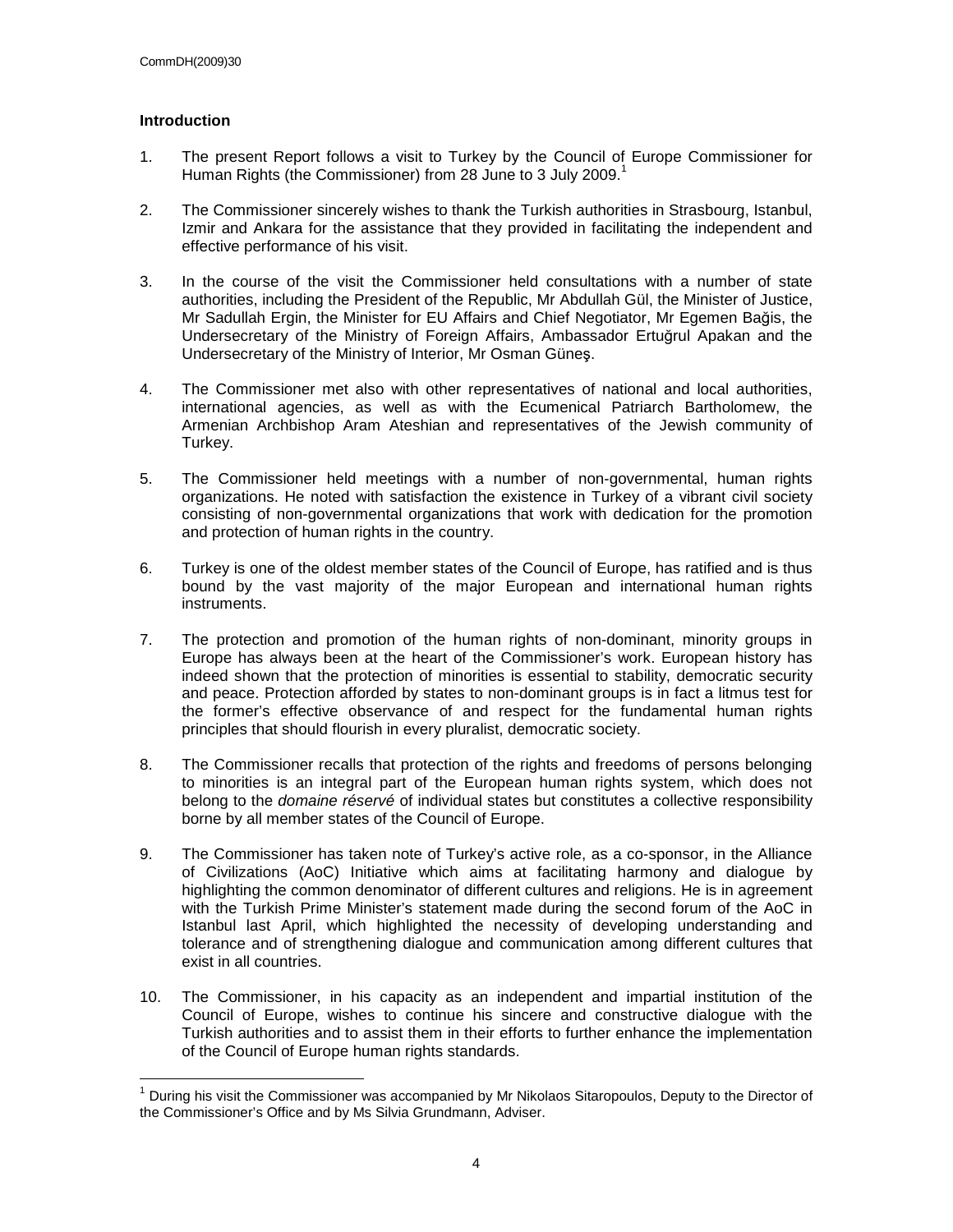11. In the present Report, after an overview of minorities in Turkey in relation to European and international instruments (section I), the Commissioner focuses on the following major issues: Minority languages and the right to freedom of expression (section II); Minorities and the right to freedom of association (section III); Minorities, freedom of religion and property rights (section IV); Forced displacement in and from eastern and southeast Turkey (section V); Certain issues concerning human rights of Roma (section VI), followed by conclusions and recommendations (section VII).

#### **I. Overview of minorities in Turkey in relation to European and international instruments**

- 12. The Commissioner has noted that the Republic of Turkey is based upon the 'principle of constitutional/territorial nationalism', expressed in particular by Article 66, paragraph 1, of the Constitution, which provides that '[e]veryone bound to the Turkish state through the bond of citizenship is a Turk'. Even though the Constitution does not provide any definition of a 'Turk', the Turkish authorities have noted that this is 'the reflection of the national identity of all citizens in Turkey irrespective of their origins... No importance is attached to a citizen's racial or ethnic background, since the definition of a common identity on the nationhood and conscience on territorial basis contrary to the one on the basis of blood has been adopted with the establishment of the Republic'.<sup>2</sup>
- 13. At the same time, the Commissioner is aware of the diversity in the origins of Turkish citizens, which Turkey rightly regards as a 'source of richness in Turkish society'.<sup>3</sup> The term 'minority' though is accepted and used officially by Turkey only with regard to non-Muslims, a term used in Section III of the Lausanne Peace Treaty of 24 July 1923, which echoes in effect the Ottoman *millet* system that categorized non-dominant communities on the basis of their religious affiliation.<sup>4</sup>
- 14. The Commissioner has noted that even though the Lausanne Peace Treaty did not provide for a definition of the term 'non-Moslem minorities' in Turkey, this term has been interpreted and applied in a restrictive manner covering exclusively three specific minority groups, the 'Armenian, Greek and Jewish'. The Turkish authorities have stressed that the 'term "minority" cannot be used for Muslim Turkish citizens'.<sup>5</sup> On its territory Turkey has also acknowledged the existence of 'Turkish citizens of Roma origin', who have been categorized as members of a 'disadvantaged group' due mainly to poverty and unemployment,<sup>6</sup> as well as of 'Turkish citizens of Kurdish origin'.<sup>7</sup>
- 15. The Commissioner has noted that there are no recent, official numerical data regarding minority groups in Turkey. Estimates that were made public by Turkey in 2000 regarding

**EXECUTE:**<br><sup>2</sup> See Report submitted by Turkey to the UN Committee on the Elimination of Racial Discrimination, 13/02/2008, CERD/C/TUR/3, paragraphs 17-18.

<sup>&</sup>lt;sup>3</sup> See Written replies by the Government of Turkey to the list of issues to be taken up by the UN CERD, 2009, p. 11.<br><sup>4</sup> Section III

Section III of the Lausanne Peace Treaty provided for the protection of the 'non-Moslem minorities' in Turkey and the protection of the 'Moslem minority' in Greece. This included, inter alia, protection of life and liberty, freedom of exercise, whether in public or private, of any creed, religion or belief, full freedom of movement and of emigration, equality in treatment and security in law and in fact, See text of the 1923 Lausanne Peace Treaty at: http://wwi.lib.byu.edu/index.php/Treaty\_of\_Lausanne.<br><sup>5</sup> See Written realies by the Covernment of Turkey to the list of inques to be to

See Written replies by the Government of Turkey to the list of issues to be taken up by the UN CERD, 2009, p. 1.

<sup>&</sup>lt;sup>6</sup> See Report submitted by Turkey to the UN Committee on the Elimination of Racial Discrimination, 13/02/2008, CERD/C/TUR/3, paragraphs 70-73.

<sup>7</sup> See Written replies by the Government of Turkey to the list of issues to be taken up by the UN CERD, 2009, p. 20.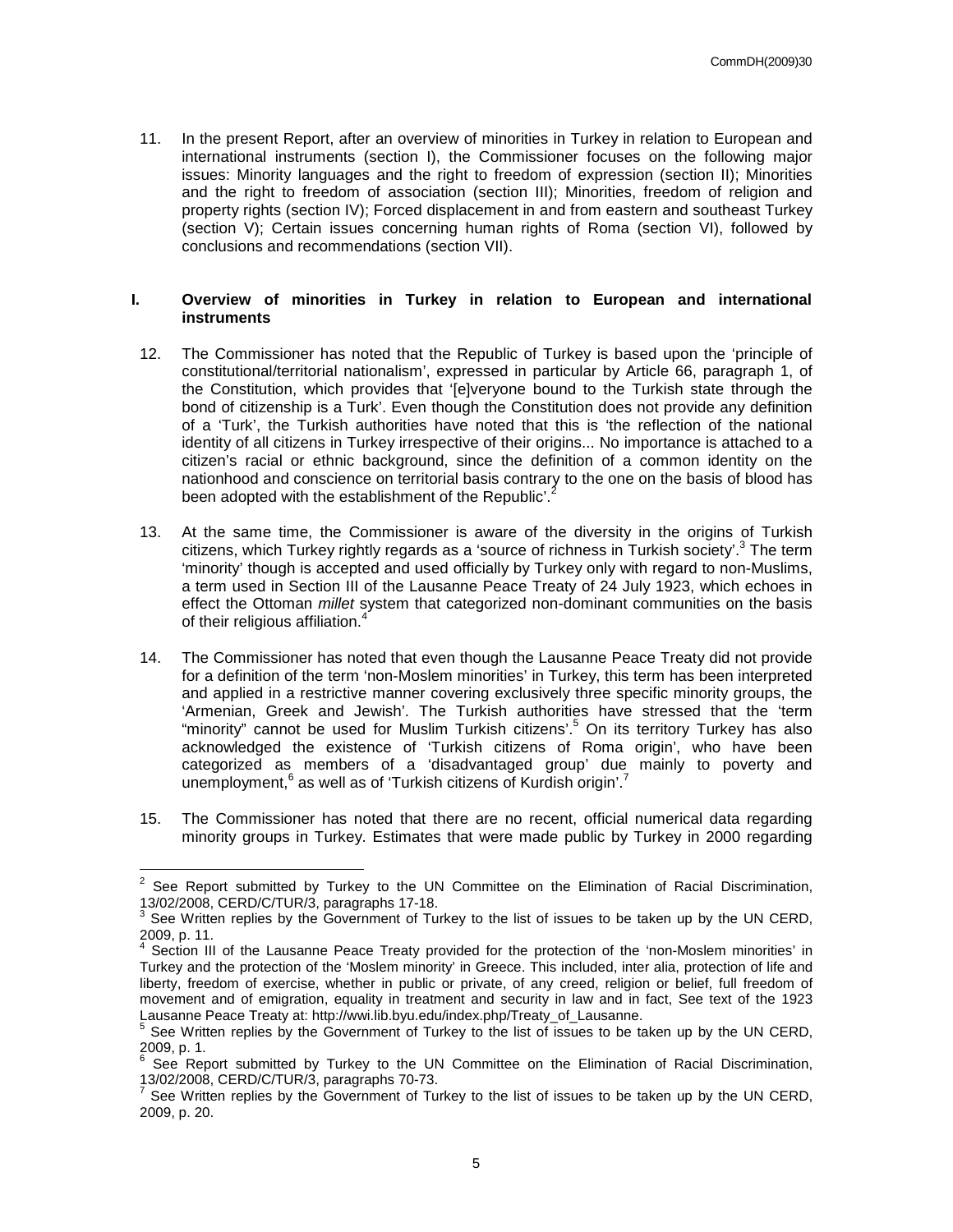$\overline{a}$ 

the Armenian, Greek and Jewish minority populations in Turkey were respectively 50 000- 93 500, 3 270-4 000 and 25 000-26 114. Syriacs (Assyrians or Syrian Orthodox Christians) were also estimated at 17 194 and other religious, non-Muslim minorities (Assyro-Chaldean, Bulgarian, Catholic and Arab Orthodox) at 5 628. $8$  The population of Kurds in Turkey is estimated to be between twelve and fifteen million,<sup>9</sup> while an average estimate of Roma is 2 750 000, $^{10}$  Caucasians are estimated at 3 million and Laz between 750 000 and 1.5 million. Finally, the Alevis constitute a major Muslim minority group in the country, whose estimates have ranged from 5.7% to 40% of the total population.<sup>1</sup>

- 16. Turkey is a party to the European Convention on Human Rights. She has not as yet ratified certain of its Protocols, including Protocol N° 12 containing the general prohibition of discrimination on any grounds including race, national or social origin and association with a national minority. This Protocol was signed by Turkey on 18 April 2001. Turkey is also a party, with certain reservations, to the revised European Social Charter, but she has not as yet accepted the collective complaint system provided for by the Charter.
- 17. The Commissioner has noted that in 2008 Turkey was the respondent state with the highest number (257) of judgments by which the European Court of Human Rights found at least one violation of the Convention. Also as of 31 December 2008 Turkey was the member state with the second highest percentage (11.4%) of pending cases (11 100) that had been allocated to a judicial formation of the Court<sup>12</sup> and with second highest percentage (15%) of pending cases before the Committee of Ministers which supervises execution by respondent states of the Court's judgments.<sup>13</sup>
- 18. Turkey has not been as yet a party to the Framework Convention for the Protection of National Minorities or to the European Charter for Regional or Minority Languages, two of the major Council of Europe treaties of particular significance for the effective protection of minority rights in member states.
- 19. As regards the UN human rights system, Turkey has been a party to core UN human rights treaties: The International Convention on the Elimination of Alls Forms of Racial Discrimination was ratified on 16 September 2002 but Turkey has not as yet recognized the competence of UN CERD to receive and consider individual communications.
- 20. On 23 September 2003 Turkey ratified the International Covenant on Civil and Political Rights, making a reservation in respect of the Covenant's Article 27 which provides the following: 'In those States in which ethnic, religious or linguistic minorities exist, persons belonging to such minorities shall not be denied the right, in community with the other members of their group, to enjoy their own culture, to profess and practise their own religion, or to use their own language.' According to this reservation, Turkey reserved the right to interpret and apply the provisions of Article 27 'in accordance with the related provisions and rules of the Constitution of the Republic of Turkey and the Treaty of Lausanne of 24 July 1923 and its Appendixes'.

<sup>&</sup>lt;sup>8</sup> See United Nations, Interim Report of the Special Rapporteur of the Commission on Human Rights on the elimination of al forms of intolerance and of discrimination based on religion or belief, Situation in Turkey, 11/08/2000; UN Doc A/55/280/Add.1, at 3-4.

<sup>&</sup>lt;sup>9</sup> See Council of Europe Parliamentary Assembly Report, The cultural situation of the Kurds, 07/07/2006, paragraph 68. The total population of Turkey is now approximately 70 million.

<sup>&</sup>lt;sup>10</sup> Council of Europe Roma and Travellers Division, Romani Population in Council of Europe Member States, July 2008.

<sup>&</sup>lt;sup>11</sup> See Minority Rights group, A Quest for Equality: Minorities in Turkey, London, 2007 at pp. 11-14, where other religious minorities are also mentioned, available at: http://www.minorityrights.org.

<sup>&</sup>lt;sup>2</sup> European Court of Human Rights, Annual Report 2008, Strasbourg, 2009, at pp. 127, 131.

<sup>&</sup>lt;sup>13</sup> Committee of Ministers, Supervision of the Execution of Judgments of the European Court of Human Rights,  $2^{nd}$  Annual Report 2008, April 2009, p. 44, available at: http://www.coe.int/t/cm.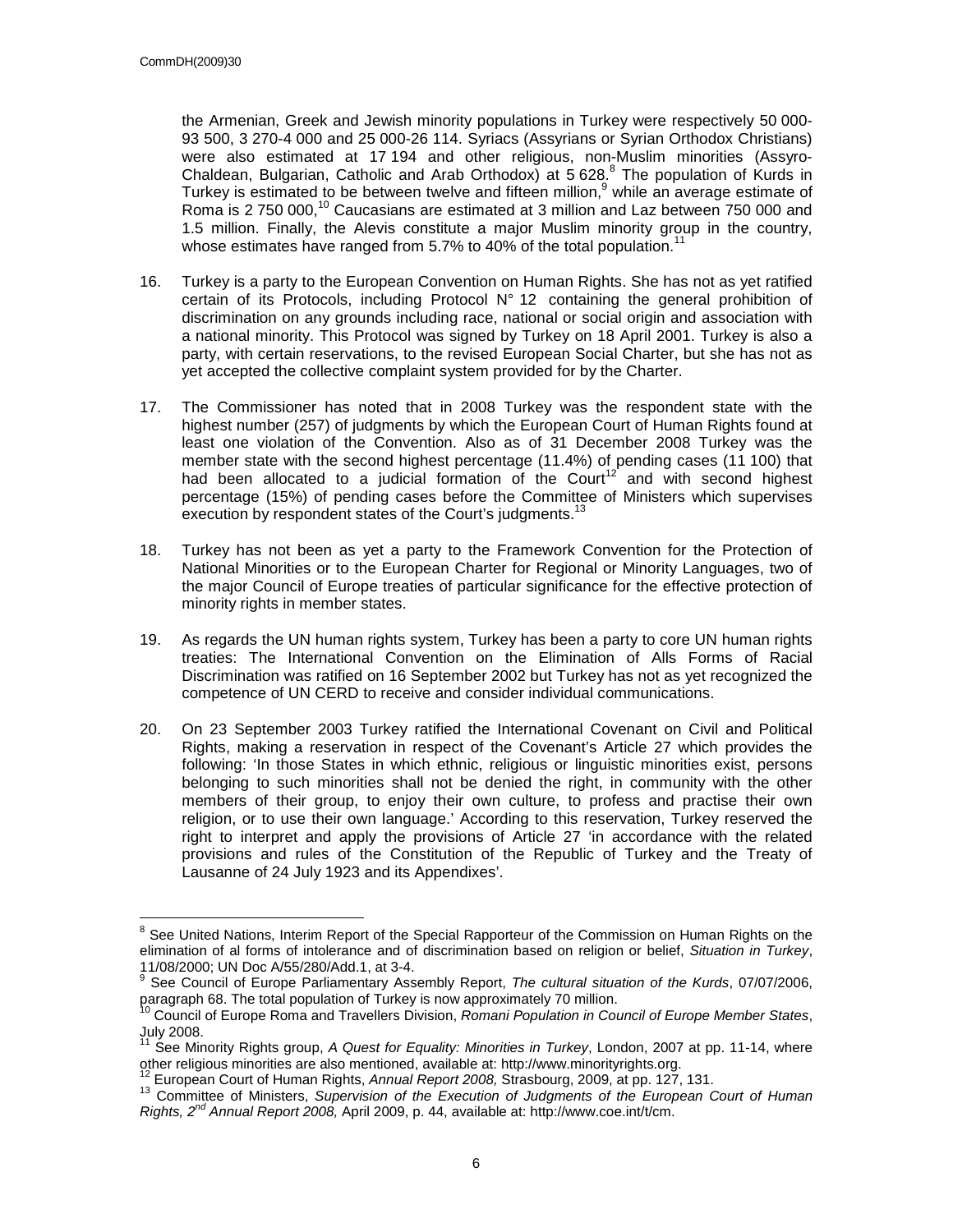- 21. On 23 September 2003 Turkey ratified also the International Covenant on Economic, Social and Cultural Rights, depositing a reservation with regard to paragraphs 3 and 4 of Article 13. Paragraph 3 provides inter alia that states parties undertake to have respect for the liberty of parents to choose for their children schools, other than those established by the public authorities and to ensure the religious and moral education of their children in conformity with their own convictions. Paragraph 4 provides inter alia for the liberty of individuals and bodies to establish and direct educational institutions. Turkey has reserved its right to interpret and apply these provisions in accordance with its own Constitution.
- 22. The earlier ratification by Turkey on 4 April 1995 of the UN Convention on the Rights of the Child had been also accompanied by a reservation to Articles 17, 29 and 30 concerning inter alia minority children's education, culture and the mass media role in this context. Turkey reserved its right to interpret and apply these provisions 'according to the letter and the spirit of the Constitution of the Republic of Turkey and those of the Treaty of Lausanne of 24 July 1923'.

#### **II. Minority languages and the right to freedom of expression**

- 23. Freedom of expression may be best exercised through free use in private and in public of one's mother tongue. Article 3, paragraph 1, of the Turkish Constitution provides that '[t]he Turkish state, with its territory and nation, is an indivisible entity. Its language is Turkish'. Article 3 constitutes in fact in itself Section III of the Constitution entitled 'Integrity of the State, Official Language, Flag, National Anthem, and Capital'.
- 24. In addition, Article 42 of the Constitution provides, noting also that the 'provisions of international treaties are reserved', that '[n]o language other than Turkish shall be taught as a mother tongue to Turkish citizens at any institutions of training or education'. Exceptions to this rule remain the educational institutions of the 'non-Moslem minorities' (in practice those of the Armenians, Greeks and Jews), by virtue of Article 40 of the 1923 Lausanne Peace Treaty and the Law on Private Education Institutions of 14 February 2007. In the existing minority schools (42 primary and secondary schools) children learn their mother tongue and all subjects, except for Turkish language and Turkish culture, are taught in the pupils' mother tongues.
- 25. The Commissioner notes that Article 41, paragraph 2, of the 1923 Lausanne Peace Treaty provides that '[i]n towns and districts where there is a considerable proportion of Turkish nationals belonging to non-Moslem minorities, these minorities shall be assured an equitable share in the enjoyment and application of the sums which may be provided out of public funds under the State, municipal or other budgets for educational, religious, or charitable purposes'.
- 26. It is with regret that the Commissioner noted a recent expert report showing the nonprovision of financial aid by the Turkish state to 'Lausanne minority schools', even though reportedly a number of them face serious financial problems and it is with serious difficulties that they try to keep up their education standards. Also the use by Turkey of the rule of reciprocity with regard to teachers coming to teach in Greek minority schools and reported delays in approving the hiring of teachers or the school books for Greek and Armenian schools, give rise to concerns as to how effective is the access of these minority group children to education in their schools.<sup>14</sup>
- 27. The Commissioner notes that the 'Lausanne minority schools' may not accept pupils from different, non-Muslim minority groups. This restrictive practice acts in fact to the detriment

 $\overline{\phantom{a}}$ 

<sup>&</sup>lt;sup>14</sup> Minority Rights Group, Forgotten or Assimilated? Minorities in the Education System of Turkey, London, 2009, at pp. 16-17.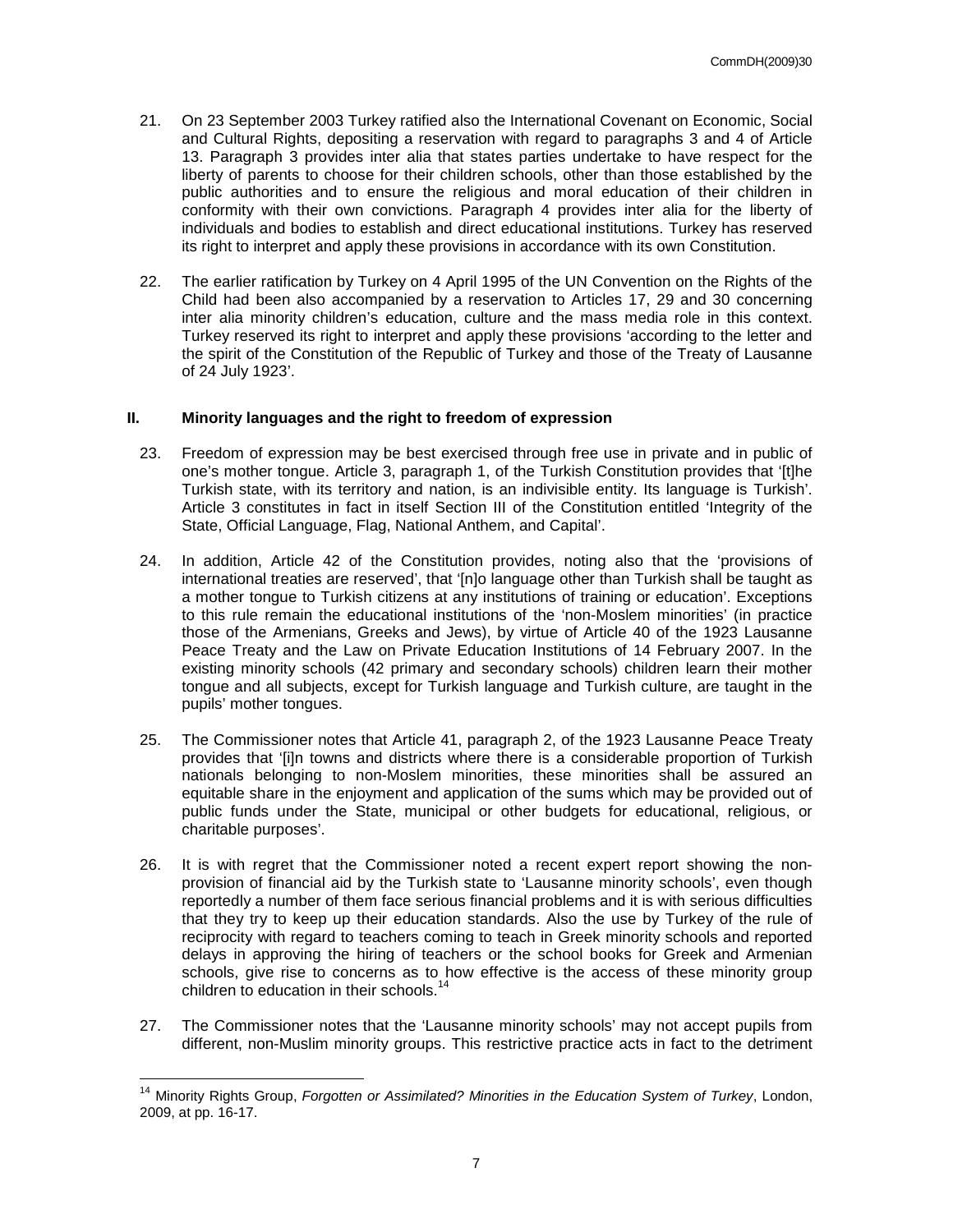of other non-Muslim minorities, such as the Assyrian, who may not establish their own schools, given the restrictive interpretation by Turkey of the term 'non-Moslem minorities' contained in the 1923 Lausanne Peace Treaty. During his visit to Turkey the Commissioner was also informed with concern that a proposal made by the Armenian community to provide education to Armenian children of irregular migrant families has not met with the authorities' approval.

- 28. The Commissioner has noted the entry into force on 14 February 2007 of the new Law on Private Educational Institutions. Under earlier legislation, in all schools where the language of education was not Turkish it was obligatory to appoint as Deputy Director a Turkish citizen and teacher of the Turkish language or culture. Where it was not possible to find somebody with both these qualifications the Deputy Director had to be a Turkish citizen and of 'Turkish origin'. In the new Law the condition of 'Turkish origin' was lifted. However the Commissioner remains concerned at reports indicating that no regulations have entered as vet into force and the situation remains in fact the same.<sup>1</sup>
- 29. The Commissioner is concerned by the persistent obligation of pupils in public and private primary schools, including the Lausanne minority schools, to read daily an oath beginning with 'I am a Turk' and ending with 'Happy is the person who says "I am a Turk"'. Reports have indicated that an initiative by school teachers in 2007 to have this practice repealed led to a legal action against them on the ground of 'inciting the public to disobey the law'. The Commissioner would like to be informed about the outcome of this case.
- 30. On 5 December 2003 the Turkish Ministry of Education, having acknowledged the existence of different languages and dialects that are used by Turkish citizens in their daily lives, issued a Bylaw concerning minority language education. As a consequence, private courses for teaching languages traditionally used in Turkey, such as Kurdish, started to be offered in seven cities as from April 2004 (Batman, Diyarbakir, Şanliurfa, Adana, Istanbul, Van and Mardin). The Commissioner has been informed with regret that all these classes, which were subject to fee payment, were closed in 2005 reportedly due to nonattendance.<sup>16</sup>
- 31. Reportedly minority group members encountered serious problems by having to pay for such courses and strongly wish to have the possibility of studying their mother tongues in the public schools that they attend. The issue is related, inter alia, to the current nonexistence of linguistic departments in Turkish Universities that could train and produce qualified teachers of minority languages such as Kurdish, Assyrian or Romani. As a consequence, at least until early 2009, the language of a number of minority groups, such as the Kurds or the Roma, has been impossible to be learnt either in a public or a private school. It is noted nonetheless that there are a number of private or public schools and Universities in Turkey that teach in European languages, such as English, French, German and Italian.
- 32. The Commissioner has noted with concern the existence in the near past of a climate of intolerance towards proposals of teaching the Kurdish language in the University. On 3 March 2009 the European Court of Human Rights in the case of Temel and others found unanimously against Turkey for the suspension of eighteen students from the Afyon Kocatepe University in 2002 due to a petition that they had addressed to the University Rector requesting that Kurdish language classes be introduced as an optional module. The Court found that the disciplinary sanctions imposed on the students, which were finally annulled in 2004 and in the meantime had led to the students missing one or two university terms, were neither reasonable nor proportionate and thus violated the student applicants'

 $\overline{\phantom{a}}$ <sup>15</sup> See Minority Rights Group, Written Comments to UN CERD, 2009, at p. 8.

<sup>&</sup>lt;sup>16</sup> See Written replies by the Government of Turkey to the list of issues to be taken up by the UN CERD, 2009, p. 22, Minority Rights Group, A Quest for Equality: Minorities in Turkey, London, 2007 at p. 16.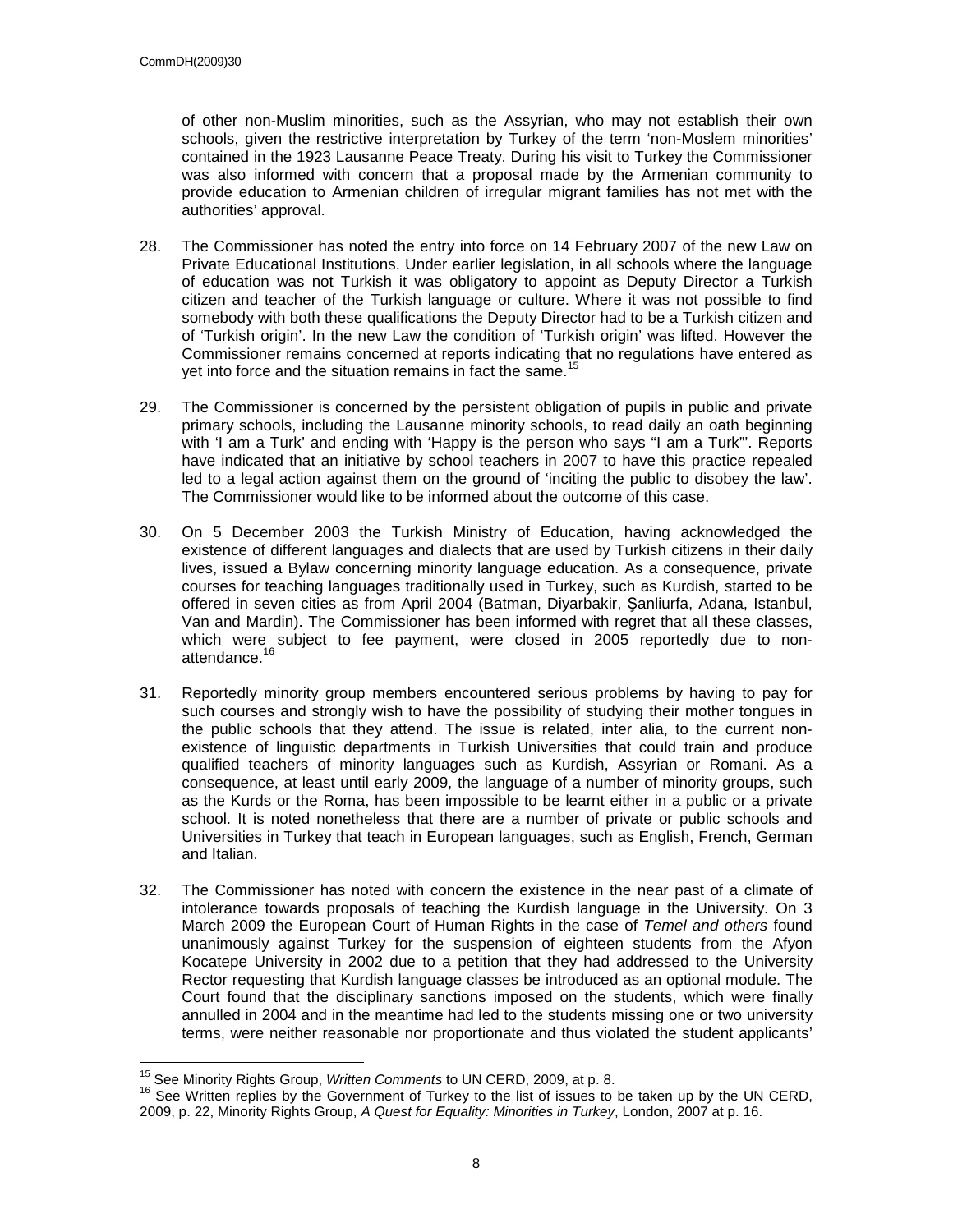right to education, as enshrined in Article 2 of Protocol N° 1 to the Convention. Following this judgment by the Court, the Commissioner was informed about the decision of the President of the Higher Education Council (YÖK) to include Kurdish in the language courses offered in universities' curricula and the availability of such a course in the first half of 2009 at Bilgi University, Istanbul.<sup>17</sup>

- 33. By letter of 13 February 2009 the Turkish authorities informed the Commissioner of the launch in Turkey of a multilingual TV channel (TRT-6) of the Turkish Radio and Television Corporation (TRT), which on 1 January 2009 started to broadcast 24 hours a day, 7 days a week in the Kurmanji dialect. The authorities have also noted that the TRT 'intends to widen the scope of TRT-6 in the course of 2009 with broadcasts in Zaza and Sorani dialects', contributing thus to the 'preservation and promotion of cultural and linguistic diversity in Turkey'. The Commissioner considers this to be a step in the right direction of protecting and promoting the Kurdish language and culture in Turkey, in line with the recommendations contained in Resolution 1519 (2006) on the cultural situation of the Kurds adopted by the Council of Europe Parliamentary Assembly.
- 34. The Commissioner has noted with grave concern the initiation in October 2007 of criminal proceedings against children members of the Diyarbakir Yenisehir Municipality Children's Choir who sang the Kurdish language anthem at a music festival in San Francisco.<sup>18</sup> The criminal charge related to 'making propaganda for a terrorist organization or its aims' (Article 220, paragraph 8, of the Criminal Code) on the ground that the song was the anthem also used by the illegal organization PKK (Workers' Party of Kurdistan). The charges were finally dropped in July 2008 since the song was reportedly sung upon request and the children had no intention to commit the above criminal offence.
- 35. During his visit to Turkey, the Commissioner was informed that over the previous nine months approximately 250 children of Kurdish origin, more than 190 of them between 13 and 17 years of age, had been arrested and detained, after having taken part in demonstrations organized by Kurdish groups and thrown stones at police forces. In particular he has been informed that four children aged between 16 and 17 have been detained in the Diyarbakir prison since 14 July 2008, charged with membership of a terrorist organization as a result of participating in a protest in the above town.<sup>19</sup>
- 36. NGOs that met with the Commissioner during his visit indicated that prosecution in such cases is often based on Article 220, paragraph 6, of the Criminal Code which provides that any person who commits an offence on behalf of an illegal organisation, even though they are not a member of the organization, shall be sentenced for the offence as well as for membership of the organisation. The extensive use of this provision by courts against participants of Kurdish-related demonstrations follows a ruling of the General Criminal Board of the Court of Cassation in March 2008 which indicated that persons participating in demonstrations following public calls by the illegal organization PKK should be brought into the ambit, inter alia, of the above provision of the Criminal Code.
- 37. At the time of the Commissioner's visit to Turkey it was reported that there were three children who had been convicted on the ground, inter alia, of the above provision, having participated in demonstrations in Adana and Gaziantep, and have been in prison for over a year. The children at the time of their arrest were 16 years old. Many more children have been reportedly arrested in similar circumstances and convicted to imprisonment on the ground of Article 7, paragraph 2, of the Anti-Terrorism Law N° 3713 that proscribes making propaganda of a terrorist organization. Of special concern to the Commissioner have also

 $\overline{\phantom{a}}$ 

 $17$  Press release of 05/03/2009, available at: http://www.hurriyet.com.tr/english.

<sup>18</sup> See Amnesty International, press release of 18/07/2008.

<sup>&</sup>lt;sup>19</sup> Kurdish Human Rights Project, Shadow Report submitted to the UN CERD, February 2009, paragraph 20.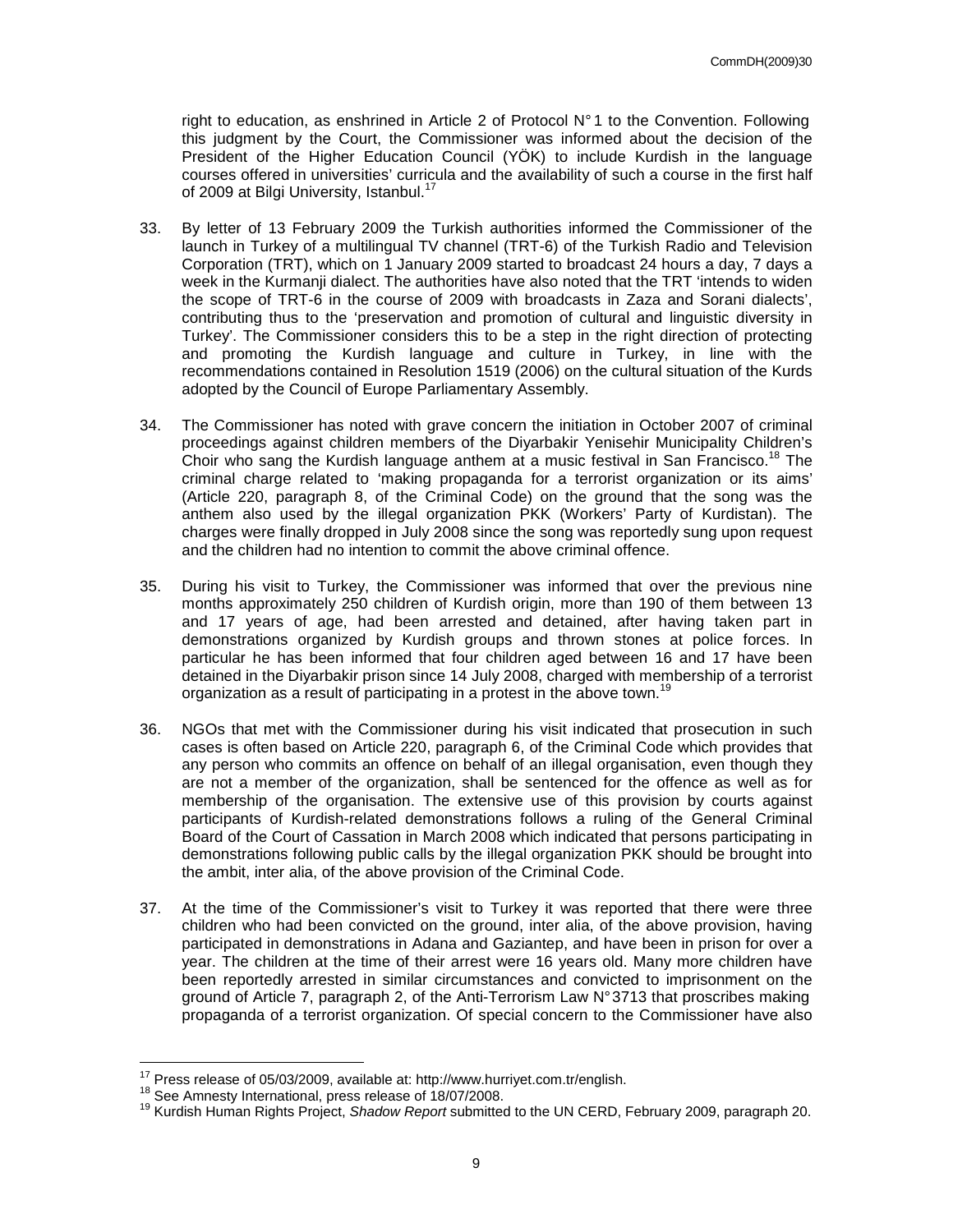been Articles 9 and 13 of the Anti-Terrorism Law that allows for trials of children of 15 to 18 years of age to be tried by ordinary criminal courts.

- 38. In this context, the Commissioner has noted the delivery of a judgment by the European Court of Human Rights on 27 November 2008 in the case of Salduz, concerning the arrest and detention in 2001 in Izmir of a minor on suspicion that he had participated in an unlawful PKK-related demonstration. The Court found unanimously that Turkey had violated the Convention on the ground, inter alia, that the right of access to a lawyer could not be enjoyed by the applicant when he was in police custody and made statements.
- 39. Of particular concern has been the dismissal in June 2007 by the Council of State, upon the Interior Ministry's request, of the mayor of the Sur (Diyarbakir) municipality and the dissolution of the municipal council for having initiated in 2006 the provision of multilingual (Turkish, Kurdish, Armenian, Syriac, Arabic and English) municipal services. The municipality's decision had been taken on the basis of a survey that showed that 72% of the district residents spoke Kurdish in daily life, 24% spoke Turkish and the remainder other languages. The Council of State's decision was grounded in, inter alia, Article 3, paragraph 1, of the Constitution that provides that '[t]he Turkish state, with its territory and nation, is an indivisible entity. Its language is Turkish'. The case has reportedly led to an application before the European Court of Human Rights. The Commissioner is particularly concerned by such repressive state practices that may lead in practice to the exclusion from public services of a significant number of the population that is unfortunately illiterate, as is the case of parts of the Kurdish population in the area of Diyarbakir.<sup>20</sup>
- 40. The Commissioner is deeply concerned by the fact that this repressive measure against local authorities was not an isolated incident but appears to be part of a generalized practice in the area of Diyarbakir. The Council of Europe Congress of Local and Regional Authorities (CLRA) has reported that other incidents between 2006 and 2007 included criminal proceedings against politicians and others giving speeches (and singing songs) in Kurdish, an investigation against the former Mayor of Sur in relation to the alleged conduct of a marriage ceremony in Kurdish, the prosecution of the Mayor of Diyarbakir for sending new year's greetings cards in Kurdish, the prosecution of 56 Mayors for 'abetting and aiding an armed organisation' on the basis of their letter to the Danish Prime Minister concerning the possible closure of the Kurdish-language Roj TV.<sup>21</sup>
- 41. The Commissioner recalls that in its Resolution 229 (2007) on Local Democracy in Turkey the CLRA highlighted the following major problems concerning the use of minority languages at local level: first, 'the Turkish authorities permit a restrictive interpretation of "Turkish identity" which limits the cultural rights and freedoms of those Turkish citizens who use languages other than Turkish'; secondly, 'the measures taken against local authorities for using languages other than Turkish in the provision of public services are not being applied consistently to all languages'; thirdly, 'the Municipality Law allows courts to prosecute mayors and municipalities and remove them from office for having made "political" decisions'.
- 42. The Commissioner has been informed that, according to Article 58 of the Law on Basic Provisions on Elections and Voter Registers, the only language that may be used during elections is Turkish. The European Commission against Racism and Intolerance (ECRI) in its Third Report on Turkey noted that criminal proceedings were brought on the above legal

 $\overline{\phantom{a}}$  $^{20}$  The incident led to a fact-finding mission to Turkey from 8 to 10 August 2007 and Recommendation 229 (2007) on Local democracy in Turkey by the Council of Europe Congress of Local and Regional Authorities, available at: http://www.coe.int/T/Congress.

<sup>21</sup> See Report of the Congress Fact-Finding Mission to Turkey (8-10 August 2007), Strasbourg, 18/09/2007, at p. 4.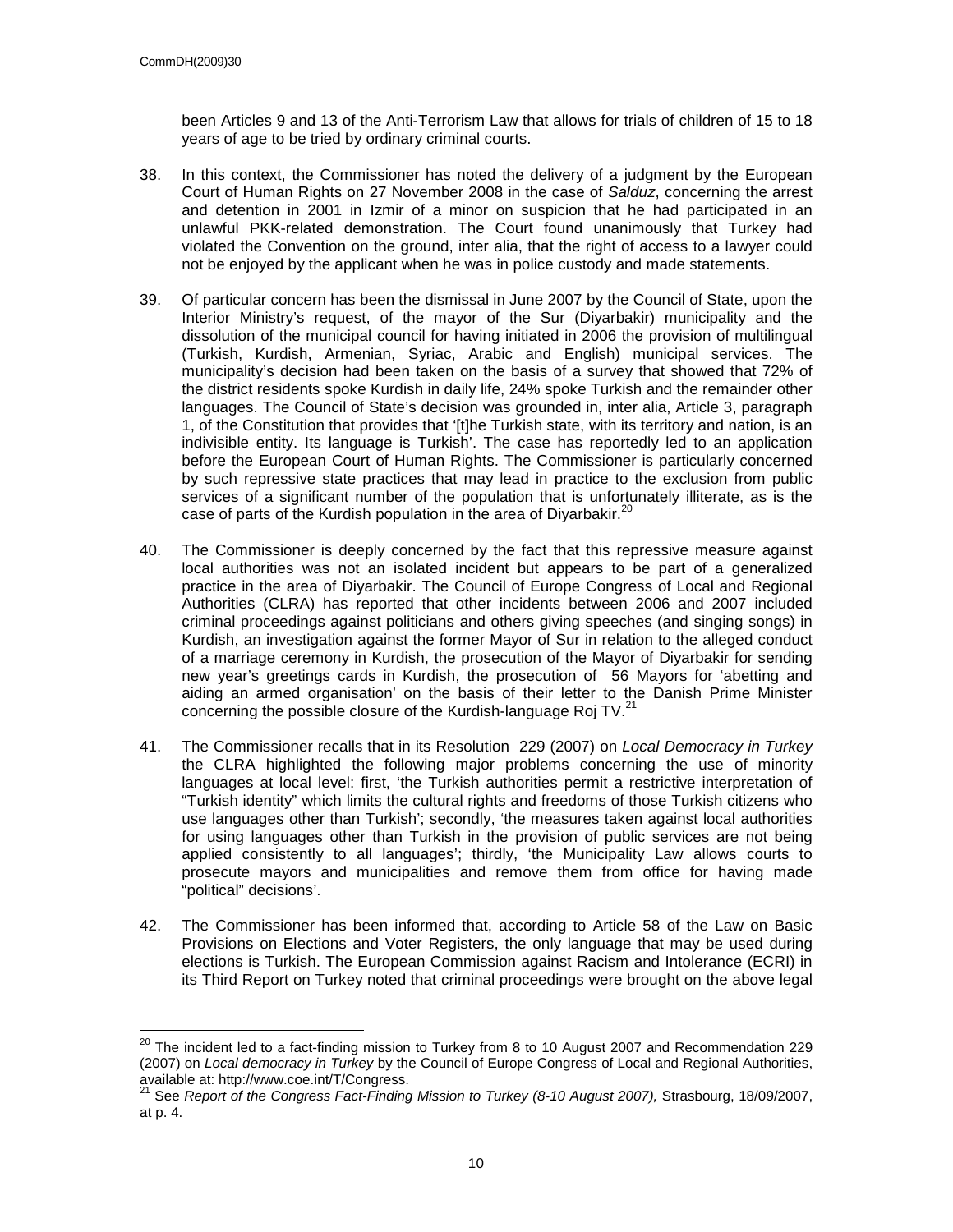basis.<sup>22</sup> In addition the Commissioner has noted with concern that under Article 81 of the Law on Political Parties the latter 'are not entitled to assert that there exist within the territory of the Republic of Turkey minorities based on race, religion, sect, culture or language<sup>'.23</sup> The law also expressly prohibits the use of minority languages during electoral campaigns. This provision was used as a legal argument by the Turkish Parliament's Speaker for the halting by the state channel TRT on 24 February 2009 of the live broadcasting from the Parliament of a speech made in Kurdish to his own party group by Mr Ahmet Türk, MP, member of the Democratic Society Party (DTP).<sup>24</sup>

- 43. The Commissioner believes that the above legislation is too restrictive and prevents the effective participation of members of minority groups in the political life of the country that should not only be protected but also promoted by all member states, in accordance with the Council of Europe standards.<sup>25</sup> Indeed, the pluralism of a democratic state's society should be effectively reflected upon all democratic manifestations, in particular those of local and national elections and political party campaigning that provide one of the major means of people's direct participation in a country's political consultations and decisionmaking.
- 44. On 3 July, during his meeting in Ankara with the Minister of Justice, Mr Sadullah Ergin, the Commissioner noted with satisfaction the commitment shown by the Minister and his determination to mainstream in Turkish law and enhance the effective application of the European Court of Human Rights' case law, thus preventing further violations of the Convention.
- 45. The Commissioner has been particularly concerned by a number of freedom of expression cases that have been brought before and judgments against Turkey delivered by the European Court of Human Rights, $26$  such as those two cases concerning non authorization of a production of a stage play in Kurdish<sup>27</sup> and the institution of disciplinary proceedings against a judge for reading a newspaper and watching a TV channel related to the illegal armed organization of PKK.<sup>28</sup> In both cases the European Court of Human Rights found unanimously violations of Article 10 of the European Convention on Human Rights and the cases are pending for examination before the Committee of Ministers under Article 46, paragraph 2, of the Convention.
- 46. Four other judgments were delivered from 2006 to 2009 by the European Court of Human Rights that found unanimously violations by Turkey of Article 10 of the Convention on the ground of unnecessary in a democratic society and disproportionate interferences by the authorities with the right to freedom of expression of certain broadcasting companies in Turkey on the grounds of, inter alia, defamation and incitement to violence and to separatism.<sup>29</sup> The Commissioner has noted with concern that in these cases at the basis of

 $\overline{\phantom{a}}$ 

 $^{22}$  ECRI, Third report on Turkey, 15/02/2005, paragraph 18.

<sup>&</sup>lt;sup>23</sup> Cited in Yumak and Sadak v Turkey, judgment of the Grand Chamber of the European Court of Human Rights, 08/07/2008, paragraph 37.

<sup>24</sup> See press release at http://www.bianet.org, 25/02/2009.

<sup>&</sup>lt;sup>25</sup> See inter alia Articles 7, 10 and 15 of the Framework Convention for the Protection of National Minorities (FCNM) and FCNM Advisory Committee, Commentary on the Effective Participation of Persons belonging to National Minorities in Cultural, Social and Economic Life and in Public Affairs, 05/05/2008.

 $^{26}$  In 2008 and 2007 judgments against Turkey concerning violations of freedom of expression (Article 10 ECHR) reached the numbers of 20 and 26 respectively (highest ones among respondent states), European Court of Human Rights, Annual Report 2008 at 131 and Annual Report 2007, at 143.

Ulusoy and others v Turkey, judgment of  $03/05/2007$ .

 $^{28}$  Albayrak v Turkey, judgment of 31/01/2008.

<sup>&</sup>lt;sup>29</sup> Özgür Radyo-Ses Radyo Televizyon Yayin Yapim Ve Tanitim A.Ş. v. Turquie, judgment of 30/03/2006, Özgür Radyo-Ses Radyo Televizyon Yayin Yapim Ve Tanitim A.Ş. v Turquie, judgment of 04/12/2007,

Nur Radyo Ve Televizyon Yayinciliği A.Ş. v Turquie, judgment of 02/06/2008, Özgür Radyo-Ses Radyo Televizyon Yayin Yapim Ve Tanitim A.Ş. v. Turquie, judgment of 10/03/2009.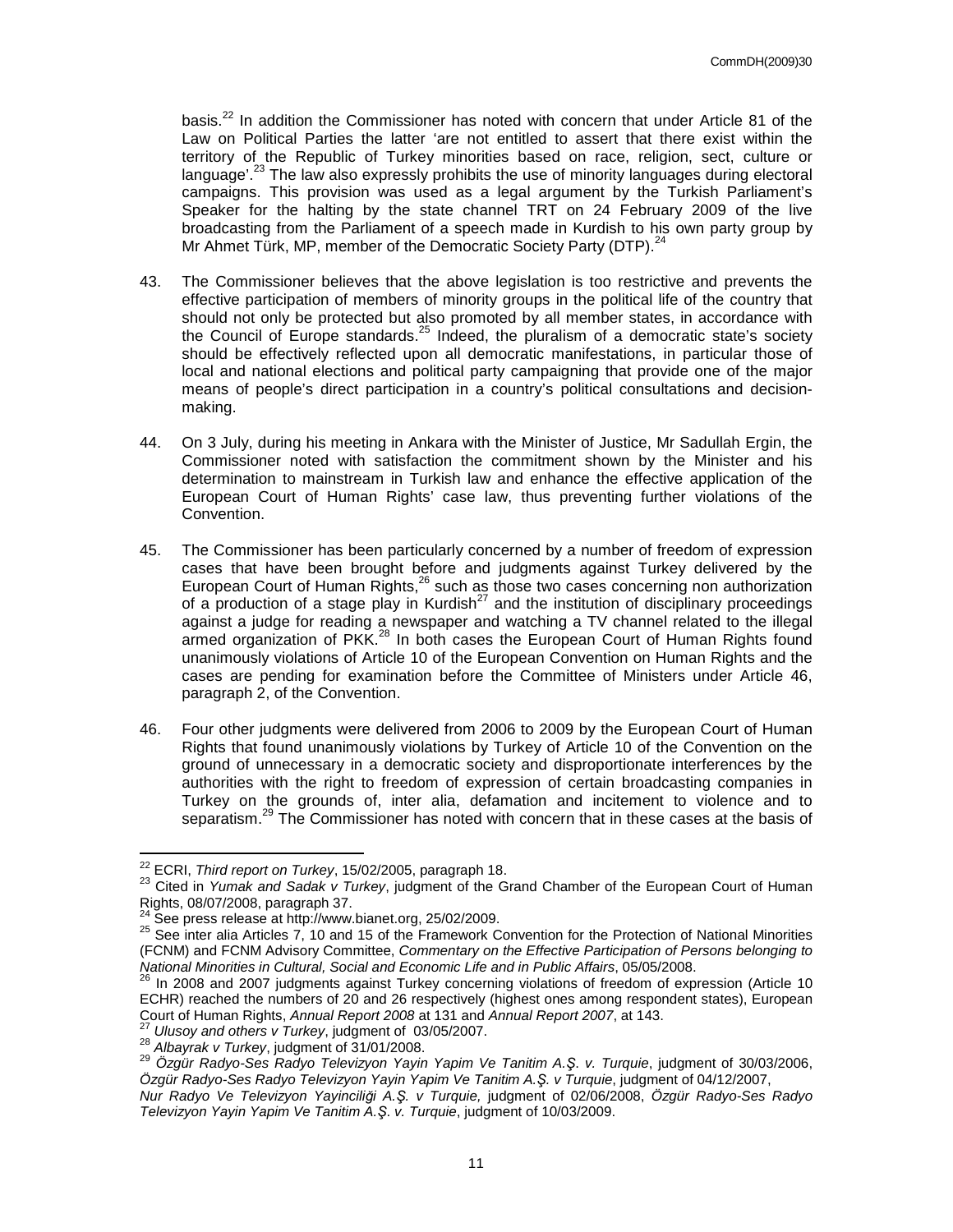the violations found by the Court was the Turkish broadcasting legislation (Law 3984 of 1991 as subsequently amended) and its application by the Turkish broadcasting regulatory authority (Radio and Television Supreme Council - RTÜK) and domestic courts.

- 47. The Commissioner has noted the existence of more than a hundred judgments that have been issued since 1998 against Turkey by the European Court of Human Rights and the Committee of Ministers due to violations by Turkey of the applicants' right to freedom of expression (Article 10 of the European Convention on Human Rights). As at April 2009 there were more than 90 judgments of the European Court of Human Rights concerning violations of the right to freedom of expression that were pending for examination of their execution by Turkey before the Committee of Ministers.<sup>30</sup> The facts of most of these case concerned convictions following publication of articles, drawings and books or the preparation of messages addressed to a public audience.  $31$
- 48. Since 1998 the Council of Europe Committee of Ministers have invited Turkey to adopt certain legislative and other measures for preventing similar violations of the Convention. These proposals included constitutional and legislative reforms introducing inter alia the assessment by domestic courts of the proportionality of restrictions on freedom of expression, in conformity with the Court's established case law, as well as reform of the Anti-Terrorism Law.<sup>32</sup> On 3 July the Minister of Justice informed the Commissioner of a new judicial reform strategy that is under preparation and is expected to enhance the effective promotion and protection of human rights and fundamental freedoms by courts.
- 49. Even though provisions of the Criminal Code and of the Anti-Terrorism Law have been amended, a recent Council of Europe information document has stressed that the new provisions, 'while phrased differently, are of the same substance as the previous ones. The mere change of wording introduced by the recent reforms cannot ensure compliance with the ECHR requirements as set out in the ECtHR's judgments. In this context, special responsibility to apply domestic law in conformity with the ECHR and thus preventing new, similar violations lies with Turkish judges and prosecutors'.<sup>33</sup> The Commissioner has noted with satisfaction the continuing cooperation of the Ministry of Justice with the Council of Europe in the context of the ongoing, human rights training programmes targeting in particular judges and prosecutors in the supreme and lower instance courts.
- 50. The Commissioner has noted in particular the amendment on 30 April 2008 of Article 301, paragraph 1, of the Criminal Code which now reads: 'Whoever overtly insults the Turkish nation, the State of the Turkish Republic, the Turkish Grand National Assembly, the Government of the Republic of Turkey or the judicial organs of the state shall be punishable by a term of imprisonment from six months to two years'. In addition, according to the amended Article 301, paragraph 4, of the Criminal Code, the initiation of a criminal investigation is now subject to an authorization by the Minister of Justice.
- 51. The Commissioner is aware that the former, similarly worded Article 301, paragraph 1 (it provided for the criminal offence of 'insulting Turkishness' and a maximum sentence of three years' imprisonment) was used for bringing criminal proceedings in 2005 against, among others, the former head of the Prime Minister's Human Rights Advisory Board and the commissioned author of a report on 'the rights of minorities and cultural rights'. The report was presented to the Prime Minister in October 2004 and submitted, inter alia, that

 $\overline{a}$ 

See Department for the execution of judgments of the European Court of Human Rights, 'State of execution' 20/04/2009, cases or group of cases against Turkey, available at: http://www.coe.int/T/E/Human\_Rights/execution.

<sup>&</sup>lt;sup>31</sup> See Council of Europe Committee of Ministers' Deputies, Freedom of expression in Turkey: Progress achieved – Outstanding issues, 23/05/2008, CM/Inf/DH(2008)26, p. 1, available at: http://www.coe.int/t/cm.  $<sup>2</sup>$  Ibid. at p. 2.</sup>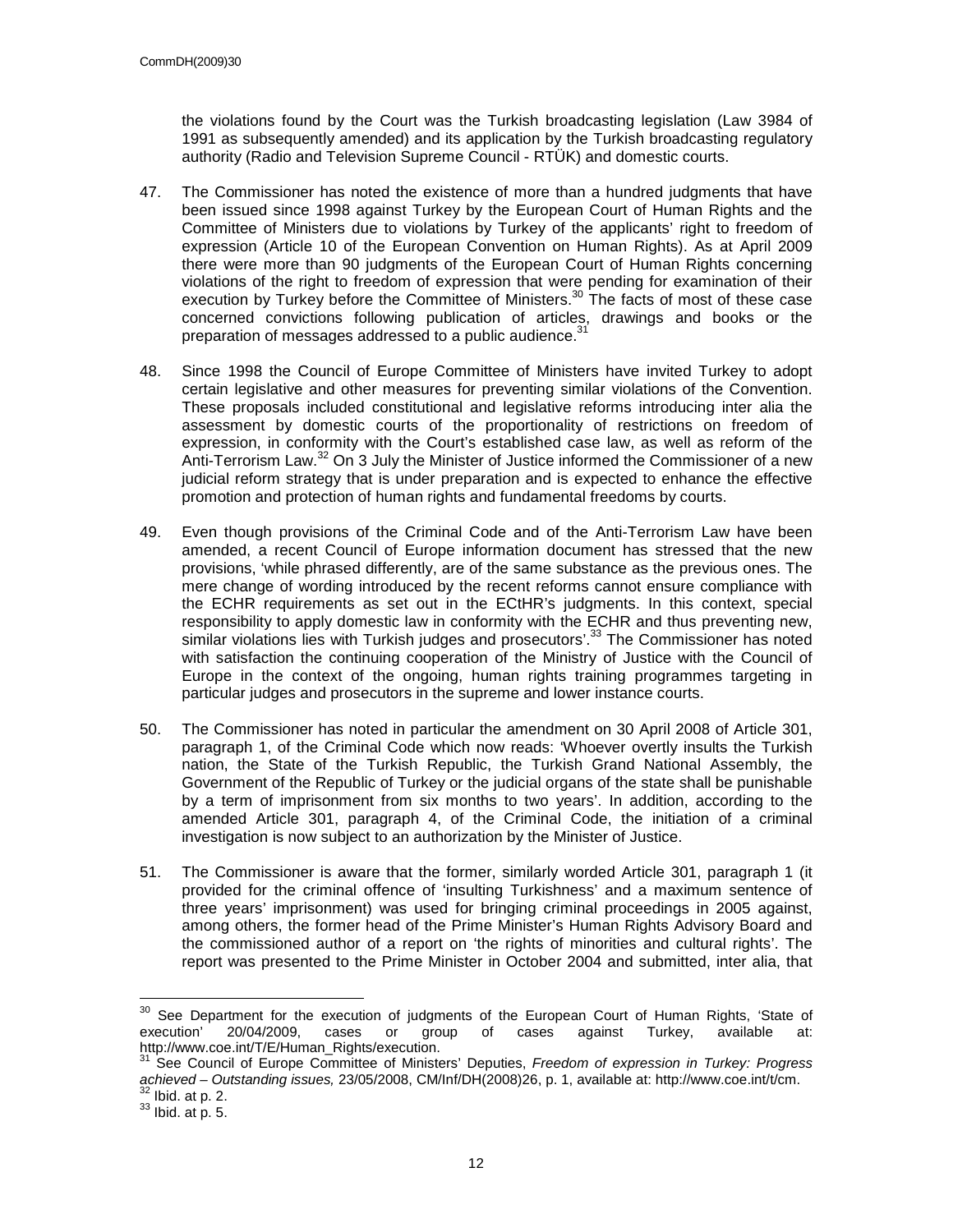the definition of minorities used by Turkey was excessively restrictive and that constitutional and statutory amendments were necessary in order to meet European human rights standards.

- 52. The above criminal proceedings were also based on Article 216 of the Criminal Code concerning incitement of the people to hatred and hostility due to a distinction based on inter alia one's social class, race or region (on this provision see also end of section). This part of the proceedings finally ended in 2008 with the respondents' acquittal by the Supreme Court. In March 2009 the Minister of Justice announced his refusal to permit prosecution to continue under Article 301. The Commissioner has been informed that the Human Rights Advisory Board has not been operational since 2004 and Article 301 and other provisions of the Criminal Code continued to be applied for prosecuting expressions of non-violent opinions.<sup>34</sup>
- 53. Of equal concern had been the successive prosecutions in 2005 and 2006, on the basis of former Article 301 regarding the crime of 'insulting Turkishness', against the Turkish-Armenian journalist Hrant Dink who had attempted to debate openly issues relating, inter alia, to the Armenians in Turkey. As is well-known this journalist was murdered on 19 January 2007 outside the Istanbul offices of the newspaper of which he was editor.
- 54. The Commissioner deeply regrets this tragic incident that appears to have been part of a trend of intolerance towards non-dominant groups, despite the commendable efforts made so far by the authorities for enhancing democracy and human rights in Turkey. Hate crimes of this nature should be subject to effective investigations by competent authorities, which should lead promptly to the identification and punishment of those responsible, in accordance with the established case law of the European Court of Human Rights.<sup>35</sup> During his visit to Turkey, the Commissioner was informed that the trial concerning the above murder was still pending.
- 55. The Commissioner remains very concerned about the wording and application by prosecuting and judicial authorities of the amended Article 301. He noted that in June 2008 a court sentenced a Turkish publisher to five months' imprisonment for having published the internationally circulated book of G. Jerjian, The Truth will Set us Free: Armenians and Turks Reconciled, on the ground of 'insulting the Turkish Republic'. <sup>36</sup> The Commissioner has been informed that between April and September 2008, 257 Article 301 cases were referred to the Minister of Justice by domestic courts for prior authorization. The Minister reviewed 163 and refused to authorize criminal investigation in 126 cases. $37$  Further information provided to the Commissioner indicated that as at March 2009 the Minister of Justice had authorized more than 80 criminal investigations and prosecutions under Article 301.
- 56. The Commissioner remains concerned about the continued application of the Law on the Fight against Terrorism and of the Criminal Code with a view to prosecuting and convicting persons who have expressed non-violent opinions on Kurdish issues. Prosecutors and courts appear to keep making a very wide interpretation of the provision on 'incitement to violence' or 'public interest', in particular in cases where the opinions expressed relate to the situation of the Kurdish minority in the country.
- 57. In this regard, the Commissioner has noted the case of Sakine Aktan, a Turkish journalist who was subjected to prosecution in 2000 and subsequently sentenced twice to imprisonment for having published in an article an interview with the president of the

 $\overline{a}$ 

 $34$  See European Parliament, Resolution of 12 March 2009 on Turkey's progress report 2008, paragraph 13.

<sup>&</sup>lt;sup>35</sup> See inter alia Finucane v UK, judgment of 01/07/2003, paragraphs 68-71.

<sup>36</sup> See article in The Guardian of 20/06/2008, available at htpp://www.guardian.co.uk.

<sup>&</sup>lt;sup>37</sup> Commission of the European Community, Turkey 2008 Progress Report, 05/11/2008, at p. 13.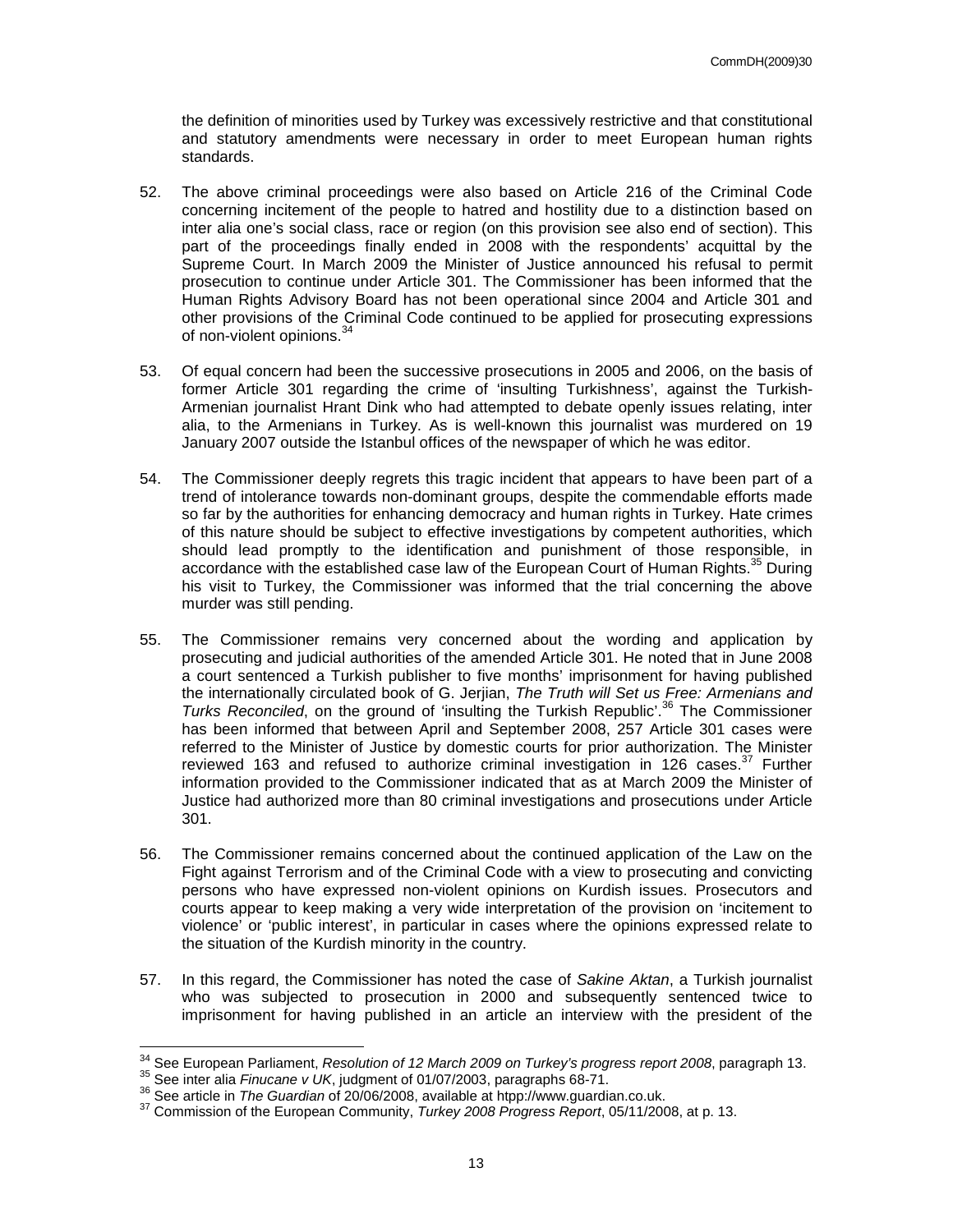association of journalists of Kurdistan and noted the latter's opinions and criticism concerning pressure suffered by journalists working for the Kurdish press. The prosecution was based on former Article 312, paragraph 2, of the Criminal Code concerning incitement of the people 'to hate and hostility due to a distinction based on one's social class, race and religion'.

- 58. Even though the journalist was acquitted finally in 2007, the prosecutor's office appealed, on the ground of the aforementioned, amended Article 216, paragraph 1, of the Criminal Code, while the journalist was in the meantime recognized as a refugee in Switzerland. On 23 September 2008 the European Court of Human Rights, to which the journalist had lodged an application, found a violation of Article 10 of the European Convention on Human Rights (freedom of expression), having considered the repetitive sentences against the journalist disproportionate and unnecessary in a democratic society.
- 59. On the other hand, criminal, anti-discrimination legislation, such as that of Article 216, paragraph 1, of the Criminal Code<sup>38</sup> seems not to have been appropriately used on a number of occasions concerning discriminatory action targeting minority groups. The Commissioner has noted with regret an incident in 2006 involving an association in Izmir that carried out a campaign 'to stop the rise in the number of the Kurdish population'. Even though a complaint was lodged by a lawyers' association, the proceedings reportedly did not lead to any criminal charge.<sup>39</sup> In another case which was reported in 2008 and concerned the publication in a local newspaper of an article inciting the public to kill members of the pro-Kurdish Democratic Society Party (DTP) the Bolu criminal court reportedly found that there has been no violation of Article 216.<sup>40</sup>
- 60. During his visit to Istanbul, representatives of the Jewish community noted during their discussion with the Commissioner that Article 216 of the Criminal Code has not been applied so far effectively, despite the complaints that have been lodged, in order to punish and stop anti-Semitic articles published in the press in the near past. In this context, it was recalled that on 15 November 2003 two of the Jewish synagogues were subject to a bomb attack and a member of the Jewish congregation in Istanbul was murdered.

## **III. Minorities and the right to freedom of association**

- 61. Members of non-dominant, minority groups in Council of Europe member states should be allowed and enabled to express collectively their culture, identity and political ideas within the democratic political contexts of member states that should always be grounded in pluralism, tolerance and broadmindedness.
- 62. One of the most effective means used to this effect is the creation and functioning of political parties. As noted on many occasions by the European Court of Human Rights, political parties form an essential role in the proper functioning of democracy. Member states should allow and facilitate their existence even if their programmes or manifestos include ideas that are irksome or call into question the way in which a state is organized, on condition that they do not harm democracy itself.<sup>41</sup>

 $\overline{\phantom{a}}$ 

 $38$  'Whoever overtly incites a group of the population having different characteristics based on social class, race, religion, sect or regions against another group so as to breed enmity and hatred shall be punishable by a term of imprisonment of between one year and three years, if a clear and imminent threat to public order emerges as a result of this act.'

See Minority Rights Group, Written Comments to UN CERD, 2009. at p. 13.

<sup>40</sup> Kurdish Human Rights Project, ibid, paragraph 23.

<sup>41</sup> See, inter alia, Freedom and Democracy Party (Özdep) v Turkey, Grand Chamber judgment of 08/12/1999, paragraphs 37-48. See also European Commission for Democracy Through Law (Venice Commission), Guidelines on Prohibition and Dissolution of Political Parties and Analogous Measures, 10/01/2000, available at: http://www.venice.coe.int.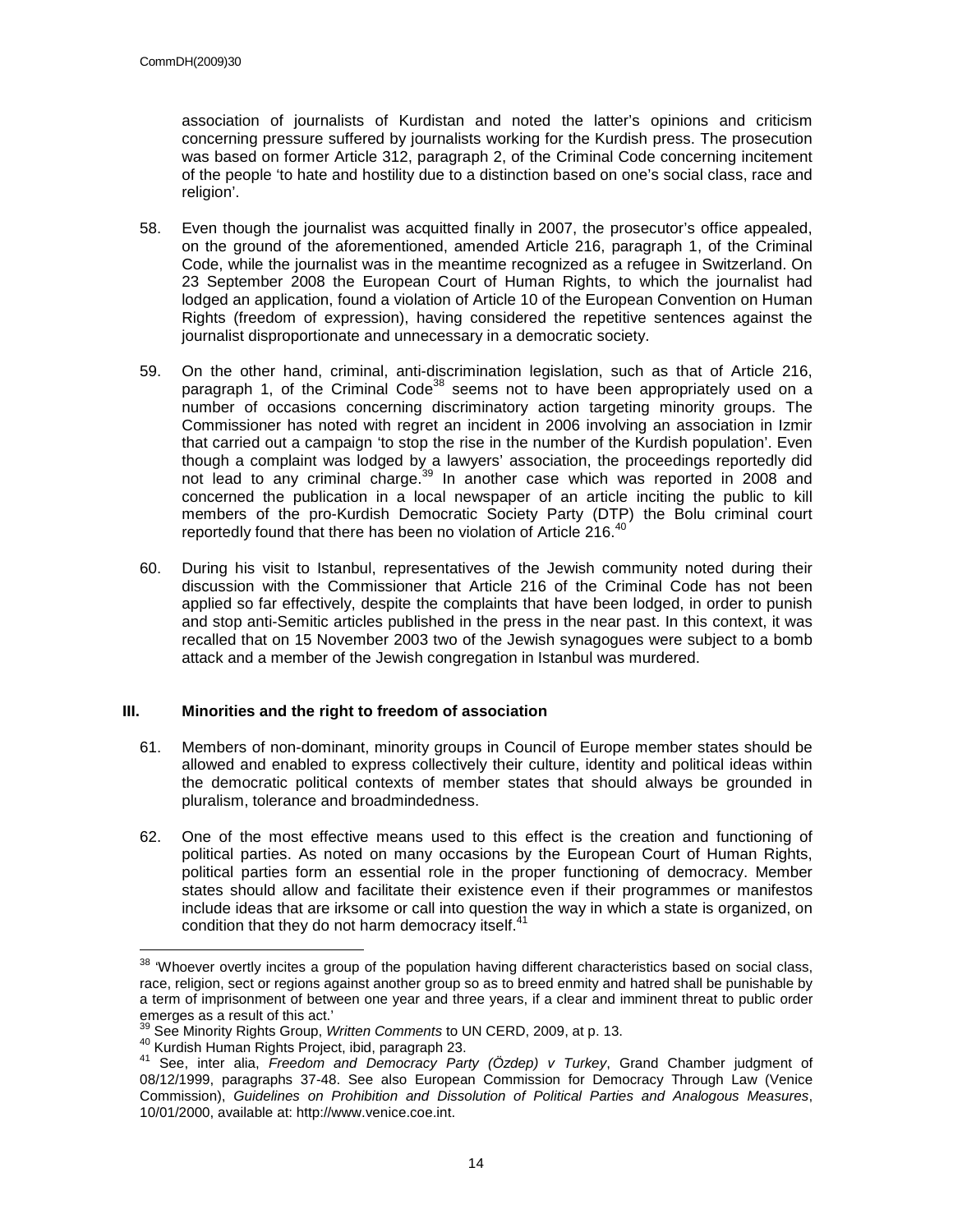- 63. For these reasons, restrictions that may be placed on the establishment and operation of political parties, in accordance with Article 11, paragraph 2, of the European Convention on Human Rights, should be accompanied by particular cautiousness. Indeed, in this domain, member states have a limited margin of appreciation, subject to the rigorous supervision of the European Court of Human Rights.
- 64. The Commissioner is concerned at the persistence in Turkey of the threshold in the general electoral legislation that does not allow political parties to win seats in parliament in case they do not receive at least 10% of the total votes cast. Such parties are, inter alia, ones voted by and representing minority groups such as the Kurds. This provision has been characterized as excessive by the Council of Europe Parliamentary Assembly in 2004.<sup>42</sup> Of the same view has been the Grand Chamber of the European Court of Human Rights in its 2008 judgment in Yumak and Sadak, where, even though it did not find a violation of the Convention in the specific circumstances of that case, it noted that 'the threshold's exceptionally high level…compels political parties to make use of stratagems which do not contribute to the transparency of the electoral process'.<sup>43</sup>
- 65. The Commissioner is aware of eight cases that were brought before the European Court of Human Rights from 1992 to 1998 following dissolution by the Turkish Constitutional Court of political parties, on the ground that the manifestos of these parties or statements made by their leaders were deemed to undermine the territorial integrity and the unity of the nation, mainly though references to the Kurdish people or to Kurdish self-determination. Most of these parties were dissolved before they could even begin their activities. The Court found unanimously in all these cases violations by Turkey of Article 11 of the Convention.
- 66. The Commissioner has noted that on 20 June 2007 the Committee of Ministers concluded the supervision of execution by Turkey of the above judgments, having taken into account, inter alia, the constitutional changes of 2001 and the 2003 amendments to the Law on Political Parties which reinforced the requirement of proportionality for any state interference in the freedom of association. At the same time the Turkish government submitted to the Committee of Ministers that it 'now expects that all domestic courts, including the constitutional court, will give direct effect to the Convention and the case-law of the European Court, not least when deciding matters relating to the dissolution of parties or the penalties to be imposed on their members'.<sup>44</sup>
- 67. Despite all these positive developments, the Commissioner has been deeply concerned by the initiation on 14 March 2008 of proceedings by the Chief Prosecutor of the Supreme Court of Turkey, based on Article 69 of the Constitution<sup>45</sup> and the law on political parties, with a view to dissolving the ruling Justice and Development (AK) Party, on the ground that it had become a 'centre of anti-secular activities', and to banning 71 of its members and 39

 $\overline{a}$ 

 $42$  Parliamentary Assembly Resolution 1380 (2004) on Honouring of obligations and commitments by Turkey, 22/06/2004, paragraph 6.

Yumak and Sadak v Turkey, Grand Chamber judgment of 08/07/2008, paragraph 147.

<sup>44</sup> See Committee of Ministers Resolution CM/ResDH(2007)100, Execution of the judgments of the European Court of Human Rights, United Communist Party of Turkey (judgment of the Grand Chamber of 30/01/1998) and 7 other cases against Turkey concerning the dissolution of political parties between 1991 and 1997, available at: www.coe.int/t/cm.

Article 69 of the Constitution states that: 'the permanent dissolution of a political party shall be decided when it is established that the statute and programme of the political party violate the provisions of the fourth paragraph of Article 68'. According to the latter, 'the statutes and programmes, as well as the activities of political parties shall not be in conflict with the independence of the state, its indivisible integrity with its territory and nation, human rights, the principles of equality and rule of law, sovereignty of the nation, the principles of the democratic and secular republic; they shall not aim to protect or establish class or group dictatorship or dictatorship of any kind, nor shall they incite citizens to crime'.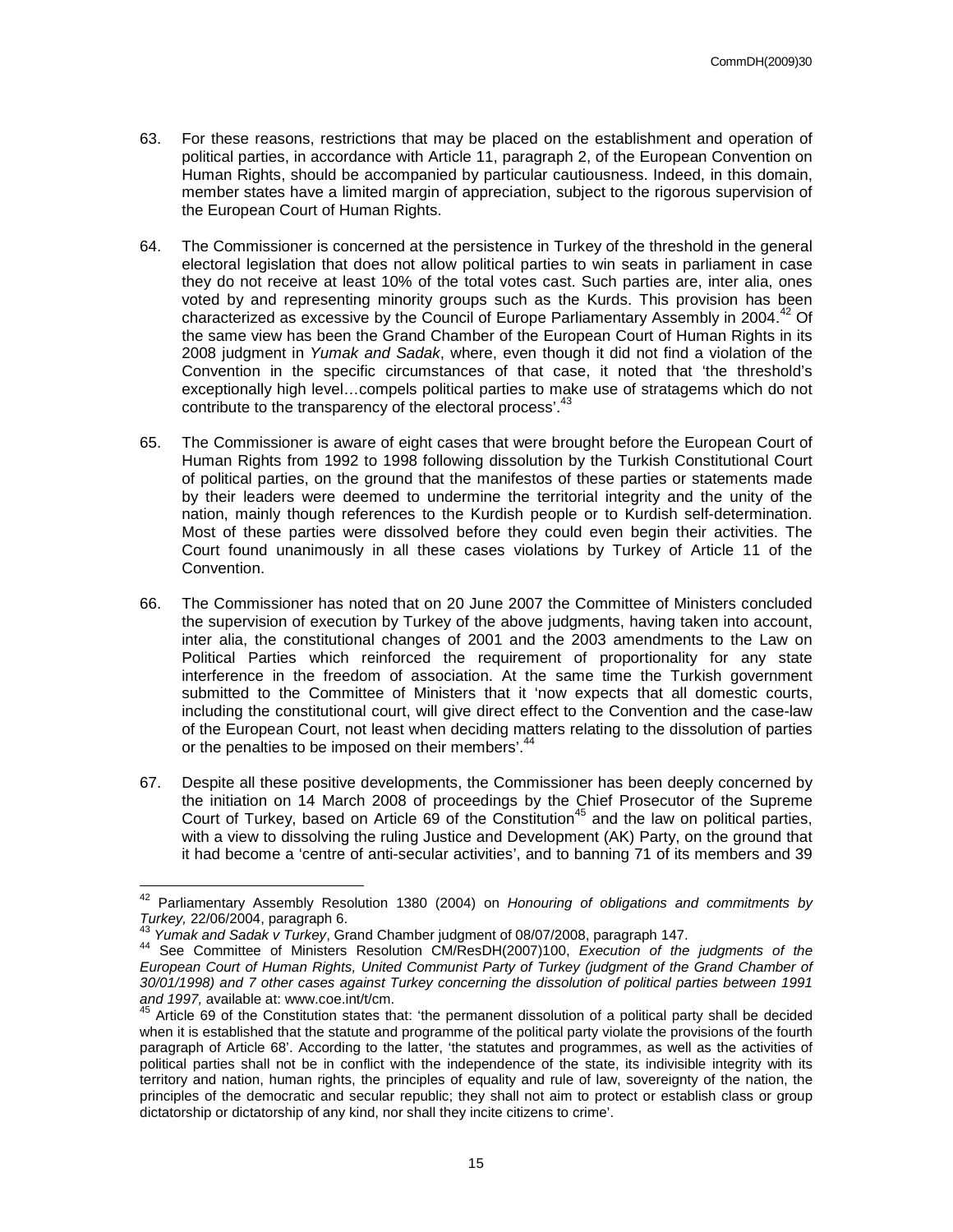members of Parliament, from politics for five years.<sup>46</sup> On 30 July 2008 it was reported that the Constitutional Court dismissed the application for closure of the party, as the necessary qualified majority for imposing a ban was not reached but cut the AKP's treasury subsidy by half. Even though these developments do not concern directly minority protection, the Commissioner recalls that freedom of association, which includes the creation and operation of political parties, is particularly important for persons belonging to minorities, the preservation and upholding of their rights.

- 68. The Parliamentary Assembly of the Council of Europe, in response to these events, adopted a Resolution on 26 June 2008 by which it noted that Turkey has a legacy of political parties closures and that, in view of the above developments, the issue of dissolution of political parties in Turkey is not closed. The Parliamentary Assembly concluded that it 'has become clear that further constitutional and legislative reforms in this respect are necessary', given that the Turkish Constitution 'still bears the marks of the 1980 military coup d'état'. Having also noted the government's initiative to draft a new constitution, the Parliamentary Assembly encouraged it to finalise this process in close cooperation with the Venice Commission.<sup>4</sup>
- 69. The Commissioner remains worried also about another set of proceedings initiated in 2007 by the Chief Prosecutor of the Supreme Court of Turkey, based also on Article 69 of the Constitution and the law on political parties, in order to close down the pro-Kurdish Democratic Society Party (DTP) which entered Parliament after the 2007 general election with 20 candidates elected as independents. This case is currently pending before the Constitutional Court.
- 70. The Commissioner recalls the Opinion rendered on 13 March 2009 by the Venice Commission concerning the prohibition of political parties in Turkey.<sup>48</sup> The Venice Commission acknowledged the important reforms and steps that have been made by Turkey in recent years 'towards full harmonisation with standards of democracy applied in other European states and [which] reflect the advances made by Turkish society'.<sup>49</sup> However, it stressed that the legal restrictions on political parties are stricter than the European approach, with more material restrictions on party programmes and activities, a lower general threshold, and fewer procedural obstacles for initiating a procedure of prohibition or dissolution. In view of this, the Venice Commission has been of the opinion that it will be necessary for Turkey to change the relevant constitutional and statutory provisions both on substance and procedure.
- 71. Finally, the Commissioner notes that according to the amended Article 5 of the Law on Associations No 5253 of 2004 it is prohibited to form associations whose purpose is to 'create forms of discrimination on the grounds of race, religion, sect or religion or create minorities on these grounds, and destroy the unitary structure of the Republic of Turkey'. Members of associations who are deemed to act against this legislation are subject to sentences of imprisonment that range from one to three years and a fine.<sup>50</sup> The Commissioner wishes to note that the part of the above provision which relates to associations whose purpose is to 'create minorities…and destroy the unitary structure' of the country are, at least, ambiguous and provide overtly a rather excessive margin of

 $\overline{a}$ <sup>46</sup> See paragraph 6 of Council of Europe Parliamentary Assembly Resolution 1622 (2008), Functioning of democratic institutions in Turkey: recent developments, 26/06/2008, and relevant report of 24/06/2008 by Mr Luc Van den Brande.

<sup>47</sup> Resolution, ibid. paragraphs 14,15 and 17.

<sup>48</sup> European Commission for Democracy through Law (Venice Commission), Opinion on the Constitutional and Legal Provisions Relevant to the Prohibition of Political Parties in Turkey, 13/03/2009.

<sup>&</sup>lt;sup>9</sup> Ibid. paragraph 104.

<sup>&</sup>lt;sup>50</sup> Written replies by the Government of Turkey to the list of issues to be taken up by the UN CERD, 2009, p. 10.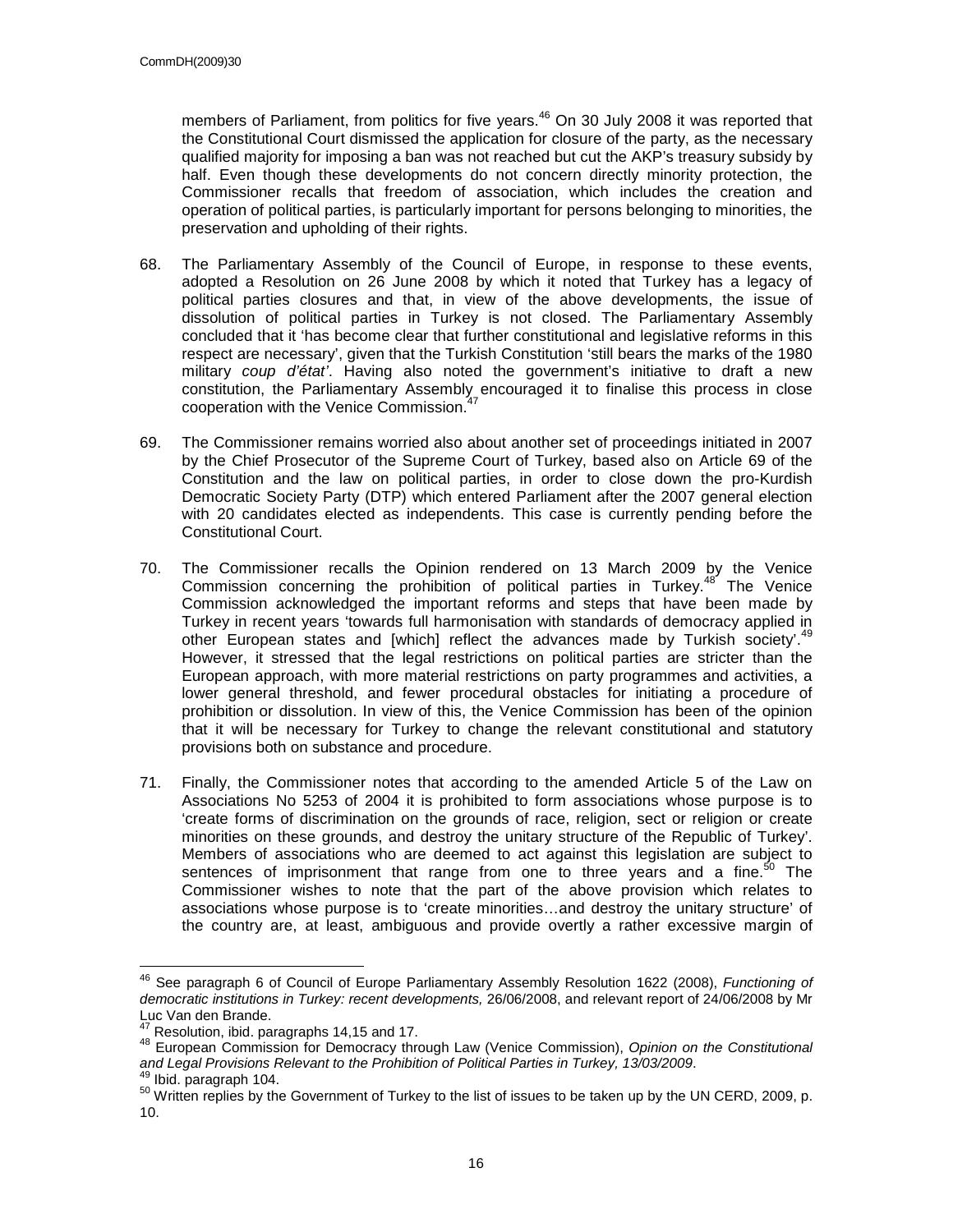appreciation to the state to ban the establishment of associations that aim at the promotion and protection of existing minorities in Turkey.

#### **IV. Minorities, freedom of religion and property rights**

- 72. The Commissioner has been particularly concerned by the murder of three members of a bible publishing company in Malatya, eastern Anatolia, on 18 April 2007. This tragic incident which attracted international attention also led to a communication to the UN Special Rapporteur on the promotion and protection of the right to freedom of opinion and expression. In its reply to the Special Rapporteur in June 2007 the Turkish government informed the former that special protection measures were taken after this murder with regard to the victims' families and the above publishing company.
- 73. The Commissioner remains worried about the reported atmosphere of uneasiness and insecurity that seems to surround and be felt by religious minority groups. Of serious concern to the Commissioner has been the reported creation in September 2008 of a new party named 'The Law and Equality Party' that has publicly targeted Christian missionaries in Turkey. Widely reported threats against religious leaders, such as the Ecumenical Patriarch or the Armenian Patriarch, call for the Turkish authorities' alert and the adoption of measures that will effectively prevent and eliminate the causes of such serious manifestations of intolerance towards minorities.<sup>51</sup>
- 74. During his discussion with representatives of the Jewish community in Istanbul the Commissioner also noted that even though members of this community appear to encounter no major problem in their daily lives, they are occasionally affected by anti-Semitic manifestations through citizens' demonstrations, including hate speech, or press publications, especially in the context of the political developments in the Middle East.
- 75. As regards members of the Muslim minority group of Alevis, one of the most widespread faiths in Turkey, the Commissioner notes that Turkey seems not have taken so far appropriate measures to satisfy their right to education in conformity with their own religious convictions. In a case that was brought to the European Court of Human Rights in 2004 the Court found a violation of the Convention on the ground that the Alevi applicant's daughter who attended the seventh grade of a state school in Istanbul was obliged to attend the compulsory 'religious culture and ethics class', even though the Alevi faith differs in numerous areas from the conception of religion presented in school.<sup>52</sup> The Court found in particular that the above school subject did not meet the education criteria of objectivity and pluralism and did not respect the religious and philosophical of the second applicant's Alevi father, as provided for by the Convention. The Court also noted that no appropriate means existed to ensure respect for parents' convictions other than the dominant Sunni Islam.
- 76. The Commissioner noted with concern that as at June 2009 the authorities had not provided the Council of Europe Committee of Ministers with any information concerning general measures aimed at preventing similar violations.<sup>53</sup> The Commissioner has also noted that, unlike Sunni Muslims, Alevi communitities do not receive financial aid from the state, while their worship places (Cemevi) are not recognized as places of worship, a situation that has reportedly led to the initiation of domestic litigation.

 $\overline{a}$ 

<sup>&</sup>lt;sup>51</sup> See O. Oehring, 'Turkish nationalism, Ergenekon, and denial of religious freedom', 21/10/2008, available at: http://www.forum18.org.

 $\mu^2$  Hasan and Eylem Zengin v Turkey, judgment of 09/10/2007.

<sup>53</sup> See Department for the execution of judgments of the European Court of Human Rights, cases or group of cases against Turkey, 24/06/2009.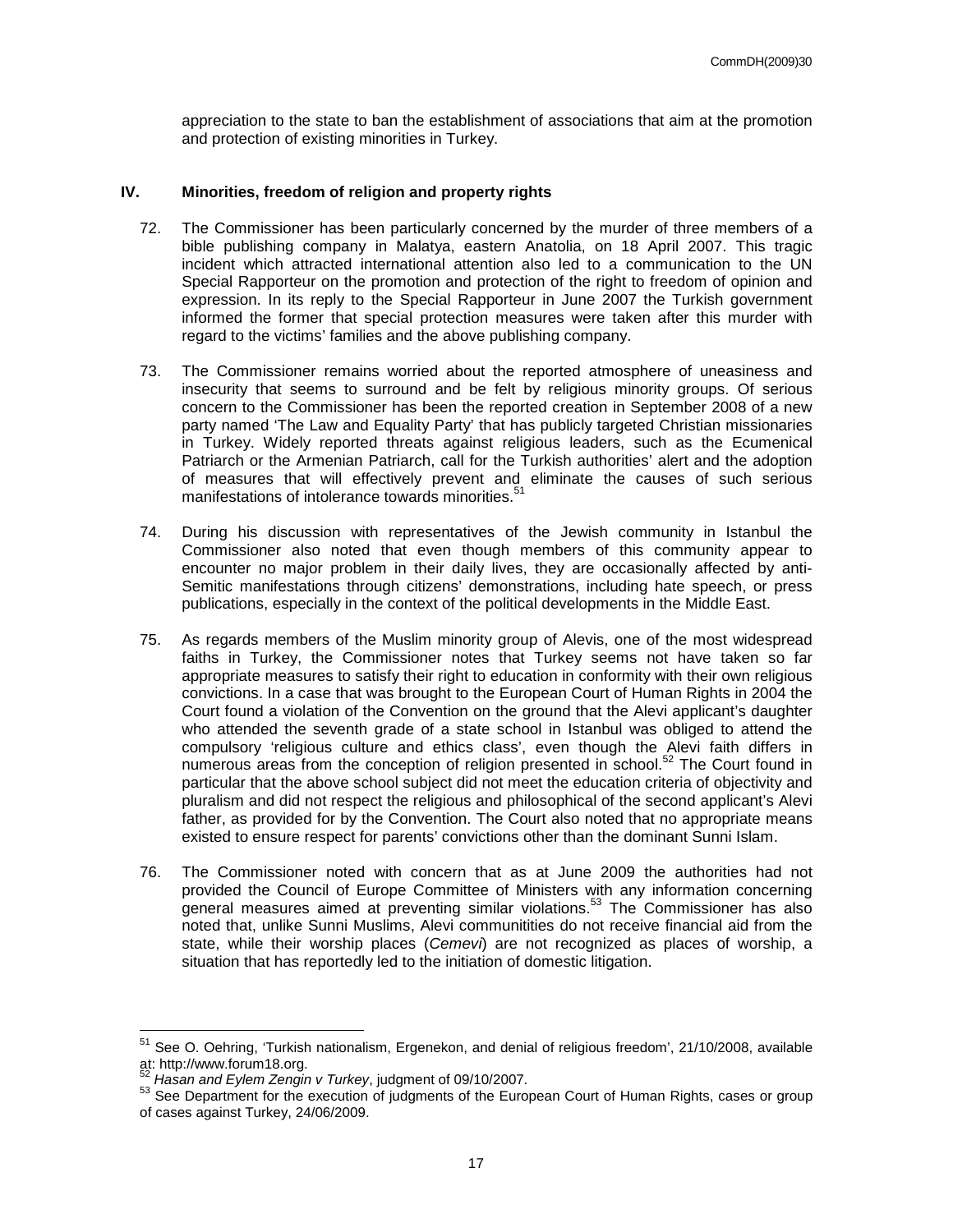- 77. According to the Turkish authorities, 'Turkish citizens belonging to non-Muslim minorities' have at the moment 196 places of worship, 42 primary and secondary schools, 138 foundations, 5 hospitals and 9 newspapers. In the context of various legislative and other reforms, a governmental body, the 'Minority Issues Assessment Board', in operation since 2004, was created with the aim of 'addressing and resolving difficulties which citizens belonging to non-Muslim minorities may encounter in their daily lives'.<sup>54</sup>
- 78. In its Third Report on Turkey of 2005, ECRI was pleased to note certain legislative and other measures aimed at a better protection of the human rights of religious minorities. For example, legislative modifications in 2003 allowed religious foundations to purchase property if they are registered and a procedure was foreseen for recovering lost property. Also, places of worship of religious minority groups were granted the same status as mosques while the law on construction covered also other places of worship except for mosques.
- 79. However, ECRI has observed that in practice, representatives of the religious minority communities have encountered 'major resistance whenever they call for the law to be applied, including notably from the Directorate of Religious Foundations which is attached to the Prime Minister's Office. The Directorate is said to be unduly restrictive in the way it implements the legislative changes, rendering them virtually useless.'
- 80. ECRI has also stressed the severe depletion of the Greek Orthodox community and that 'urgent action is needed if it is to survive'. It noted in particular that the Greek Orthodox Church is 'caught in an impasse in that its training college [in Heybeliada (Halki)] has been closed down by the authorities yet it cannot bring over priests from abroad because the authorities insist that all priests be Turkish nationals'. In addition, ECRI has highlighted the non-existence of a clearly defined legal status of religious minority communities, which seems to make the implementation of new legislation particularly difficult.<sup>55</sup>
- 81. It is recalled that Article 40, among other provisions, of the 1923 Lausanne Peace Treaty provides that 'non-Moslem minorities…shall have an equal [to other Turkish nationals] right to establish, manage and control at their own expense…any schools and other establishments for instruction and education, with the right to use their own language and to exercise their own religion freely therein.'<sup>56</sup>
- 82. The Commissioner has followed the issue of the Theological Seminary of Heybeliada (Halki) which remains closed since 1971 by decision of the Turkish Ministry of National Education on the ground that the Seminary had too few students to continue to operate. It was thus made impossible for the Greek Orthodox community to have clergymen educated in Turkey. The authorities' insistence that Greek Orthodox priests (and possible future Patriarchs) have the Turkish nationality compounds the situation of the Greek Orthodox community as well as of the institution of the Ecumenical Patriarchate.
- 83. The Commissioner, following his discussions with the Turkish authorities, feels that a new impetus has emerged with regard to the reopening of the Seminary. Representatives of the Ministry of Foreign Affairs indicated that the Ministry of Education and the Higher Education Council are in search of a workable solution for the reopening of the Seminary. The Commissioner encouraged the authorities to continue their consultations with the Ecumenical Patriarch so that a resolution of this issue is attained promptly.

 $\overline{a}$ <sup>54</sup> See Report submitted by Turkey to the UN Committee on the Elimination of Racial Discrimination, 13/02/2008, CERD/C/TUR/3, paragraphs 31-32.

<sup>55</sup> ECRI, Third report on Turkey, 15/02/2005, paragraphs 88-90. Similar concerns had been expressed also by the former Commissioner in his Report on his visit to Turkey, 11-12 June 2003, 19/12/2003, paragraphs  $94-100.$ 

<sup>56</sup> See text at: http://wwi.lib.byu.edu/index.php/Treaty\_of\_Lausanne.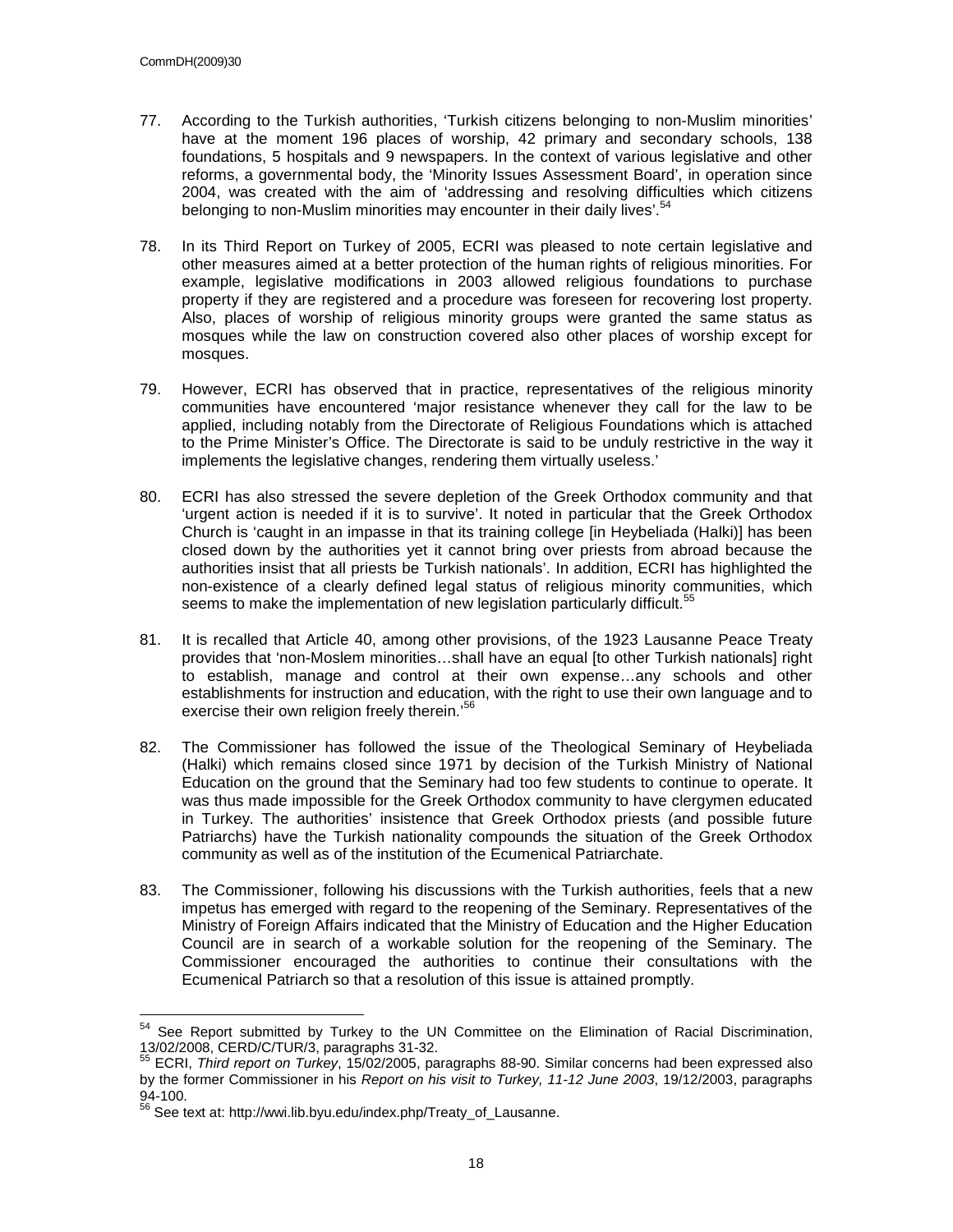- 84. During his visit to Turkey the Commissioner was also informed of the lack of a proper institution for training the Armenian Orthodox clergy in Turkey, currently trained out of the country. A proposal made by the Armenian Patriarchate two years ago for the establishment of a relevant Chair in a University has not come to fruition to date.
- 85. The Commissioner has also noted with concern that under Turkish law Greek nationals are not entitled to inherit immovable property situated in Turkey. This practice has been condemned by the European Court of Human Rights in two judgments of 2007 where it found that Turkey had violated, inter alia, Article 1 of Protocol N° 1 to the Convention (protection of property).<sup>57</sup> In both cases Turkish courts in 2001 had refused to recognise the Greek applicants' right to inherit immovable property in Turkey. As at June 2009 the Committee of Ministers had both these judgments on their agenda of supervision of execution by the respondent state. The Commissioner has noted that the Greek minority currently numbers approximately 3 000 persons, mainly in Istanbul, compared with several hundred thousand in early 20<sup>th</sup> century.<sup>58</sup>
- 86. As regards the Ecumenical Patriarchate, during the Commissioner's visit to Ankara, representatives of the Ministry of Foreign Affairs noted that 'the "ecumenical" status of the Patriarchate is an issue of the Orthodox Church'. The Commissioner wishes to note that the title 'Ecumenical' used by the Greek Orthodox Patriarch is an honorary, historical title of great spiritual importance to Orthodox Christians around the world.
- 87. A ground of concern remains the non-recognition in Turkey of the Ecumenical Patriarchate's legal personality, as is also the case with other religious minority institutions or communities which do not have the form of a foundation. The Commissioner has noted a case that was brought in 2005 before the European Court of Human Rights by the Ecumenical Patriarchate concerning the annulment by Turkish courts of the Ecumenical Patriarchate's property entitlement to a large plot of land and buildings on the island of Büyükada (near Istanbul) that had been acquired by it in 1902. The annulment proceedings had been initiated in 1999 by the Directorate General of Foundations and no compensation whatsoever was finally provided to the applicant. The Commissioner has noted in particular that one of the grounds on which these proceedings were initiated by the Directorate General of Foundations was that the 'Greek Patriarch did not have the capacity to acquire immovable property by virtue of the Law on Foundations and the Lausanne Treaty'.<sup>59</sup> In 2008 the European Court of Human Rights found unanimously that there had been a violation of Article 1 of Protocol N°1 to the Conve ntion.
- 88. The Commissioner recalls the relevant case law of the European Court and former Commission of Human Rights<sup>60</sup> and wishes to underline that the full recognition of the legal personality of the religious minority communities established in Turkey appears necessary for the effective protection of these communities' rights, their preservation and development that are necessary in the inherently pluralistic society of Turkey on which the latter rightly takes pride.
- 89. On 1 July, during the meeting that the Commissioner had with representatives of the Jewish community of Turkey in Istanbul he was informed about the case of the Izmir Jewish congregation whose legal personality is not recognised by the Directorate General of Foundations and in practice cannot dispose of its property, even though the congregation's

 $\overline{a}$ <sup>57</sup> Apostolidi et autres c Turquie, arrêt du 27/03/2007, Nacaryan et Deryan c Turquie, arrêt du 08/01/2008.

<sup>58</sup> See also Parliamentary Assembly, Honouring of obligations and commitments by Turkey, Report by Mrs Mady Delvaux-Stehres and Mr Luc Van den Brande, 17/03/2004, paragraph 202, European Parliament, Resolution of 12 March 2009 on Turkey's progress report 2008, paragraph 17.

<sup>59</sup> Fener Rum Patrikliği (Patriarcat Oecuménique) c Turquie, arrêt (fond) du 08/07/2008, paragraph 20.

<sup>&</sup>lt;sup>60</sup> Canea Catholic Church v Greece, judgment of 16/12/1997, Report by the Commission of 03/09/1996.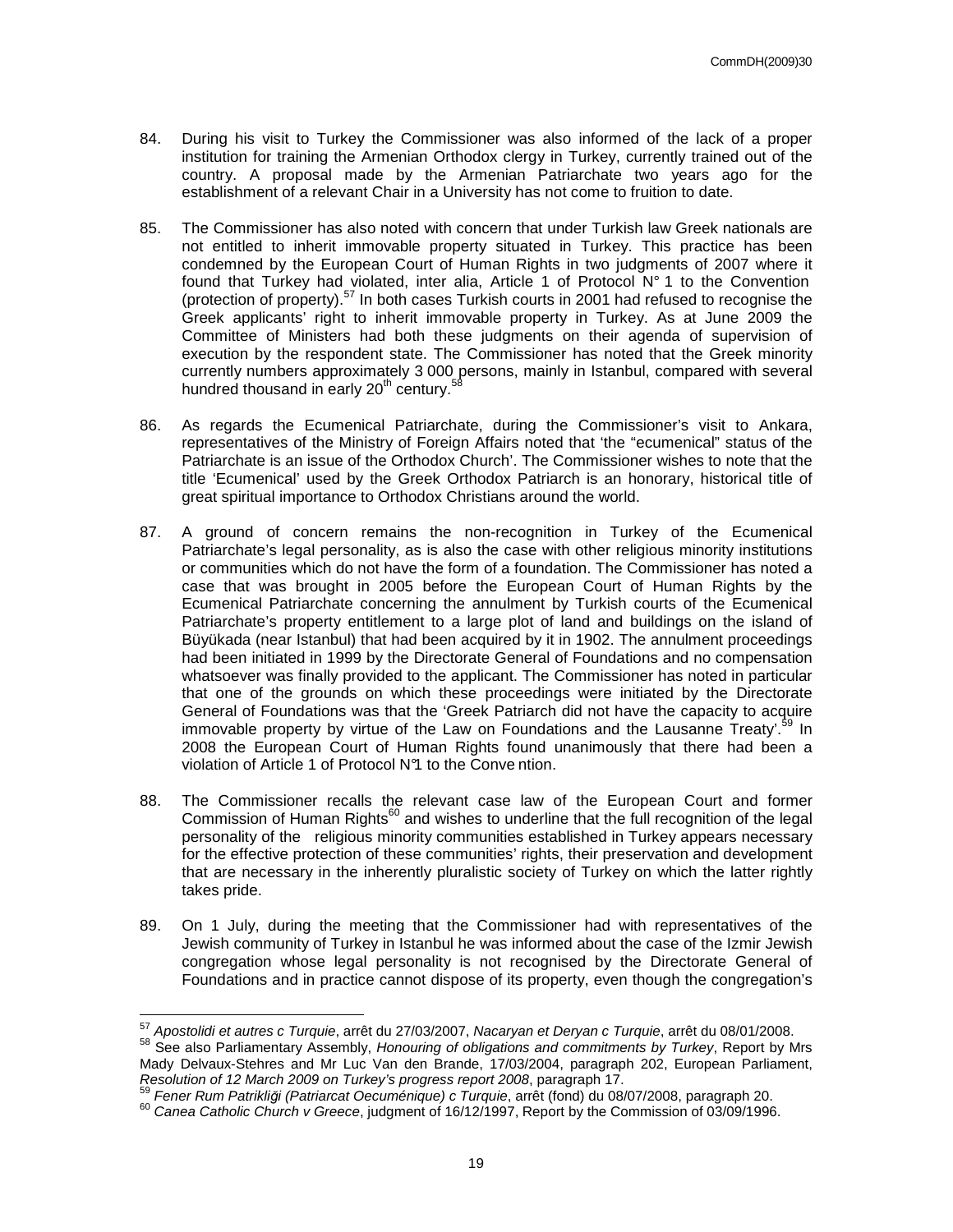$\overline{\phantom{a}}$ 

Chief Rabbinate pays taxes for their property in Izmir. Legal proceedings were also reported to be pending before the Supreme Court upon the initiative of the Treasury in order to register by the Izmir Jewish congregation property that it has owned.

- 90. The Commissioner has noted with concern a number of applications against Turkey that have been brought before the European Court of Human Rights by members of minority groups following serious interferences by the respondent state with the peaceful enjoyment of the former's possessions. During his visit to Turkey the Commissioner was informed that the vast majority of such cases concern the Armenian and the Greek communities.
- 91. One of the earliest such judgments of the European Court of Human Rights, whose execution is still examined by the Committee of Ministers, concerns a catholic priests' institute in Istanbul.<sup>61</sup> By a judicial decision of 1993 the institute lost its property entitlement to a plot of land on the ground that, by letting part of this land to a private company, the institute, whose legal personality was not recognized by the Court of Cassation, was not any more eligible for special treatment as a non-profit body. The application before the European Court of Human Rights led to the conclusion in 2000 of a friendly settlement, under which, inter alia, the Treasury and the Directorate General of Foundations recognized the institute priests' right to usufruct. This right would comprise the full use and enjoyment of the land and the buildings thereon and the right to let the land for profitmaking purposes in order to meet its needs. In June 2008 the institute's representatives informed the Committee of Ministers of an impasse in their negotiations with the Turkish authorities and that they considered lodging a new application with the Court.<sup>62</sup> Negotiations were reportedly resumed in March 2009. As of June 2009 the execution of this judgment was still supervised by the Committee of Ministers.
- 92. Other property-related applications were brought before the European Court of Human Rights between 1997 and 2004 by a number of 'non-Muslim foundations' (Vakif (sing.)  $-$ Vakiflar (pl.)), that is, foundations managed by churches, monasteries, schools or hospitals, which had been created during the Ottoman period by imperial decree in order to serve the interests of 'religious minorities', also covered by the 1923 Lausanne Peace Treaty.
- 93. The above cases before the Court in particular concerned an Armenian hospital foundation, a foundation in charge of an Armenian church, school and cemetery, a Greek high school foundation and a Greek Orthodox Church foundation in or near Istanbul.<sup>63</sup> They concerned complaints of violations by Turkey of the applicant foundations' property rights due to annulment or non-recognition by Turkish courts in the 1990s and early 2000s of these foundations' property titles and rights regarding certain immovable properties that they had acquired (through donation, inheritance or purchase) and registered in the 1950s and 1960s. The property title or right annulment proceedings had been initiated by the Treasury or the Regional Directorate for Foundations in Istanbul.
- 94. The main legal ground for the annulment or non recognition of these property titles or rights has been the 1974 case law of the Court of Cassation that did not recognise the right of such 'religious minority foundations' to acquire immovable property after 1936 when the above foundations were officially registered indicating also their existing properties, as provided by domestic law. According to the Court of Cassation, the foundations should

 $61$  Institut des prêtres français et autres c Turquie, arrêt (radiation) du 14/12/2000.

<sup>&</sup>lt;sup>62</sup> Department for the execution of judgments of the European Court of Human Rights, 'State of execution', cases or group of cases against Turkey, 20/04/2009.

<sup>&</sup>lt;sup>63</sup> Yedikule Surp Pirgiç Ermeni Hastanesi Vakfi c Turquie, arrêt (Règlement amiable), 26/06/2007, Yedikule Surp Pirgiç Ermeni Hastanesi Vakfi c Turquie, arrêt du 16/12/2008, Samatya Surp Kevork Ermeni Kilisesi, Mektebi Ve Mezarliği Vakfi Yönetim Kurulu c Turquie, arrêt du 16/12/2008, Fener Rum Erkek Lisesi Vakfi c Turquie, arrêt du 09/01/2007, Bozcaada Kimisis Teodoku Rum Ortodoks Kilisesi Vakfi c Turquie (N°2), arrêt du 03/03/2009.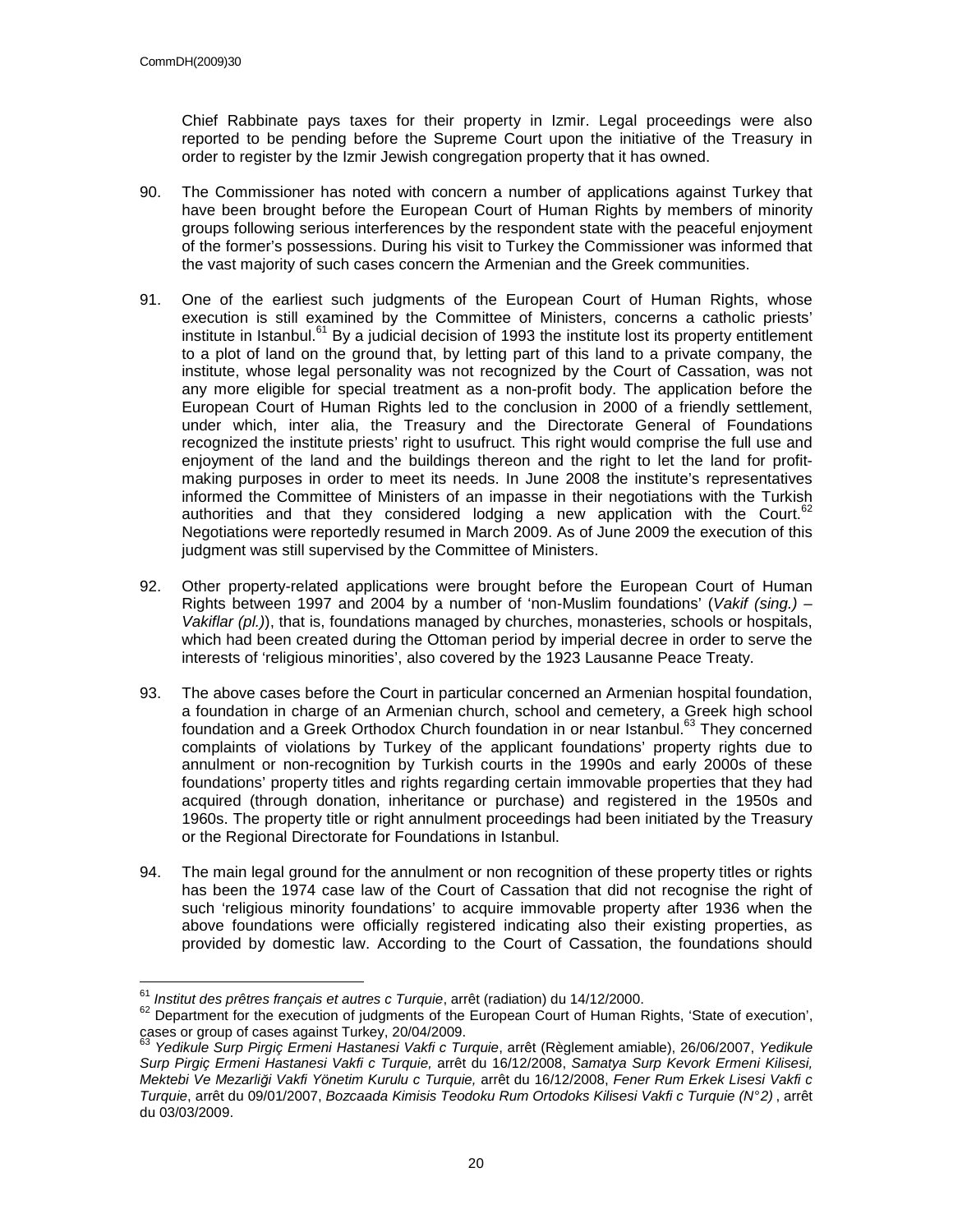have expressly noted their capacity to acquire additional immovable property when they were registered in 1936. As noted by the European Court of Human Rights, the Court of Cassation in 1974 seemed to consider as a 'threat to national security' the acquisition by such foundations of additional immovable property.<sup>64</sup>

- 95. One of these cases before the Court led to a friendly settlement with undertakings by Turkey and all the others to judgments that found unanimously violations by Turkey of Article 1 of Protocol  $N^{\circ}$  1 to the European Convention on Human Rights (protection of property). In the latter cases the Court found unlawful the annulment or non recognition of the applicant foundations' titles or rights to immovable property that had been acquired, possessed, registered or declared lawfully for decades.
- 96. The Commissioner has been informed and concerned about judicial proceedings that are reportedly pending in Turkey concerning the expropriation of land of the Mor Gabriel monastery in Tur Abdin, southeast Turkey, as well as proceedings against representatives of the monastery which forms part of the Syrian Orthodox Church and was founded in 397 AD.<sup>65</sup> Reportedly the land dispute arose in the context of the redrawing of the national land registry and, inter alia, the allocation of 244 (out of 1 227) hectares to the Treasury although the monastery had been paying taxes for all this land since 1938. The Commissioner has noted with satisfaction the Turkish Prime Minister's particular interest in this question and the determination he has shown to resolve it. $<sup>6</sup>$ </sup>
- 97. The Commissioner has noted that legislation adopted in 2002 (Law  $N^{\circ}$  4771) and 2003 (Law N° 4778) has expressly recognized the capacity of non-Muslim group foundations, such as the ones mentioned above, to acquire, dispose and register in their name immovable property, upon authorization of the administration (the 2002 legislation provided for the Cabinet's authorization and the 2003 legislation provided for the authorization of the Directorate General of Foundations).<sup>67</sup>
- 98. The Commissioner has noted with concern an expert report indicating that a 2003 Regulation which was issued to implement the above-mentioned legislation required non-Muslim foundations to follow 'laborious bureaucratic procedures' concerning their real rights' transactions. Acquisition by these foundations of property was also made possible only to 'meet their religious, charitable, social, educational, health-related and cultural needs', <sup>68</sup> an echo of the terminology used in Section III of the 1923 Lausanne Peace Treaty. The Commissioner has noted with concern that as of November 2008 only 29% of all applications filed with the Directorate General of Foundations by non-Muslim foundations to register their immovable property in their own name were accepted.<sup>69</sup>
- 99. On 27 February 2008 a new Law on foundations (N° 5737) was promulgated and provided for the first time the right of the non-Muslim community foundations to be represented in the Foundations' Council, the highest decision-making body of the Directorate General of Foundations. The Commissioner during his visit to Istanbul met with the current representative of the non-Muslim community foundations in Istanbul, Mr Laki Vingas, and is convinced that such a participatory organ is a step in the right direction of enhancing

 $68$  Ibid. at pp. 24-27.

 $\overline{\phantom{a}}$ 

<sup>&</sup>lt;sup>64</sup> Fener Rum Erkek Lisesi Vakfi c Turquie, arrêt du 09/01/2007, paragraph 28.

<sup>65</sup> Written Question N° 563 to the Council of Europe C ommittee of Ministers, 'Expropriation of the lands of the Mor Bagriel Monastery in Tur Abdin, Turkey', CM/AS(2008)Quest563, 17/02/2009, European Parliament resolution of 12 March 2009 on Turkey's progress report 2008, paragraph 17.

<sup>66</sup> Press release of 27/04/2009, http://www.hurriyet.com.tr/english/domestic/11517723.asp?gid=243.

<sup>&</sup>lt;sup>67</sup> See D. Kurban, K. Hatemi, *The Story of an Alien(ation): Real Estate Ownership Problems of Non-Muslim* Foundations and Communities in Turkey, Turkish Economic and Social Studies Foundation (TESEV), Istanbul, March 2009 at p. 24.

<sup>69</sup> Ibid. at p. 26.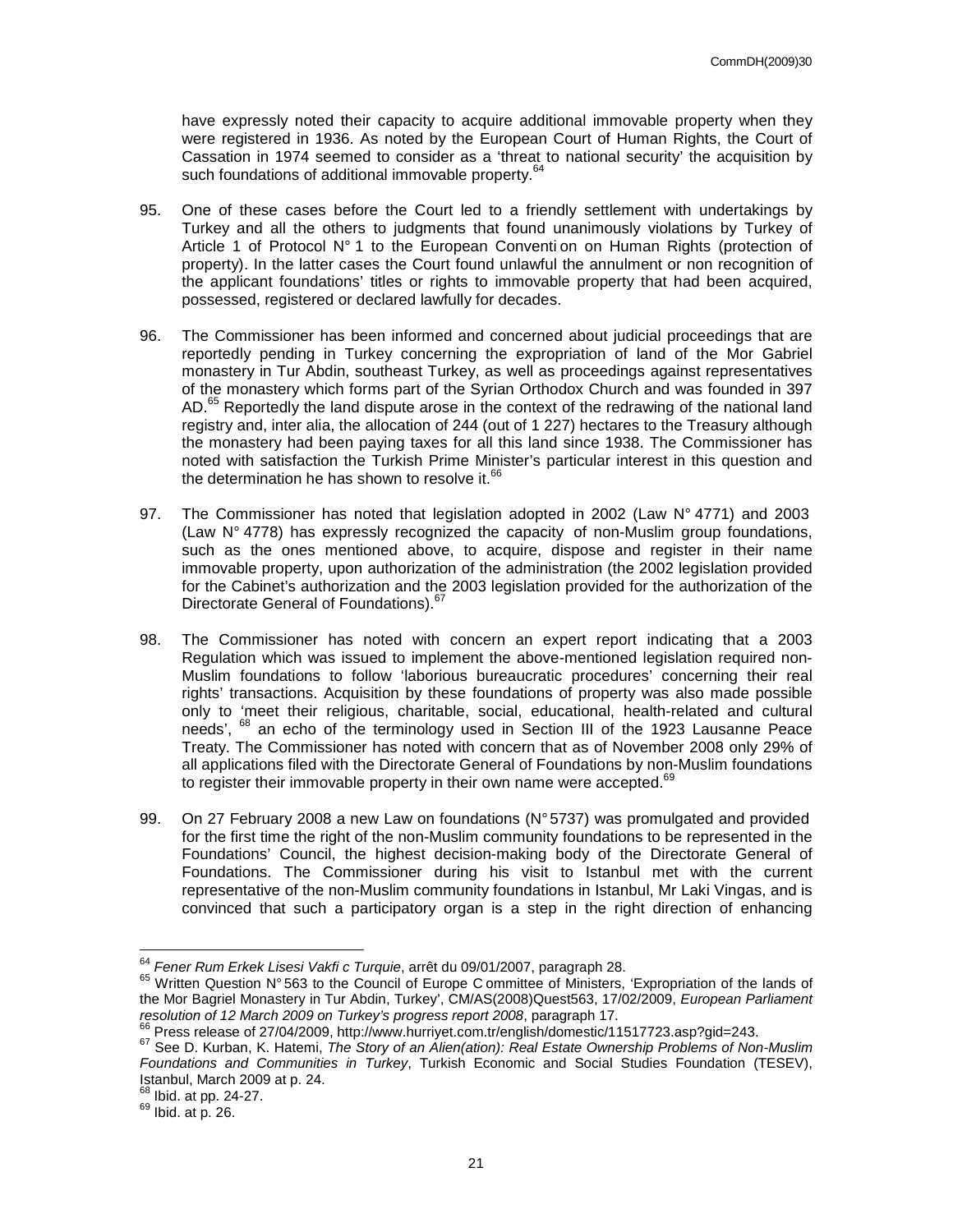$\overline{a}$ 

dialogue, synergy and confidence-building among the minorities concerned and the authorities.

- 100. Provisional Article 7 of the above Law provided for the entitlement of non-Muslim foundations to deeds regarding immovable property that was included in the foundations' '1936 declarations' if this property is 'still in the possession of the non-Muslim foundation in question'. The same provision provided that these foundations may reclaim from the Treasury or from the Directorate General of Foundations their titles to property that the former had acquired through purchase, donation or inheritance after the '1936 declarations'. Both cases are conditioned on the agreement from the foundations' general assemblies and on the lodging of an application with the land registry within eighteen months after the entry into force of this Law.<sup>7</sup>
- 101. The Commissioner is aware that the European Court of Human Rights in one of its relevant judgments of December 2008 noted that the Turkish government had not produced any evidence showing the effectiveness of Law 5737, in a case of an Armenian foundation that reclaimed its right to property concerning an immovable that it had acquired by donation in  $1955.$
- 102. The Commissioner notes with concern the continuation under this new Law of the practice of 'fused foundations', under which the Directorate General of Foundations has a discretion to decide which foundations are not engaged any more in charitable activities de facto or de iure and thus to put them under the former's exclusive management. Moreover, no form of redress has been provided for by legislation as yet with regard to non-Muslim foundations' immovable property that has been fused and transferred or sold by state authorities to third parties. Of concern has also been the fact that under the new law, new foundations may be established in accordance with the Turkish Civil Code whose Article 101, paragraph 4, proscribes the establishment of foundations aimed at supporting a group of a specific origin or a community.
- 103. Finally, the Commissioner has noted with concern the development of the Turkish islands of Gökçeada (Imbros) and Bozcaada (Tenedos). Under Article 14 of the Lausanne Peace Treaty of 24 July 1923, the 'islands of Imbros and Tenedos, remaining under Turkish sovereignty, shall enjoy a special administrative organisation composed of local elements and furnishing every guarantee for the native non-Moslem population in so far as concerns local administration and the protection of persons and property.' The islanders were also expressly excluded by the same provision from the exchange of populations that was earlier agreed upon between Greece and Turkey.<sup>72</sup> The numbers of ethnic Greek populations on the two islands dropped from 9 357 and 5 420 respectively in 1912 to about 250 and 25 nowadays. $73$
- 104. The Commissioner supports fully the efforts made by the Council of Europe Parliamentary Assembly aimed at promoting the preservation of the bicultural character of the two aforementioned islands as a model for co-operation between Greece and Turkey in the interest of the people concerned. The Commissioner is aware of the fact that the vast majority of the ethnic Greeks who have left the islands did so as a consequence of various

<sup>&</sup>lt;sup>70</sup> Ibid at pp. 27-28 and Yedikule Surp Pirgiç Ermeni Hastanesi Vakfi c Turquie, arrêt du CrEDH du 16/12/2008, paragraphs 16-20.

<sup>&</sup>lt;sup>71</sup> Samatya Surp Kevork Ermeni Kilisesi, Mektebi Ve Mezarliği Vakfi Yönetim Kurulu c Turquie, arrêt du 16/12/2008, paragraphs 23-25.

 $72$  The 'Greek inhabitants of Constantinople' (along with the 'Moslem inhabitants of Western Thrace') had also been expressly excluded from the compulsory exchange of populations between Greece and Turkey under the Lausanne Convention of 30 January 1923.

 $^{73}$  See Parliamentary Assembly, Gökçeada (Imbros) and Bozcaada (Tenedos): preserving the bicultural character of the two Turkish islands as a model for co-operation between Turkey and Greece in the interest of the people concerned, Report by Mr Andreas Gross, 06/06/2008, paragraphs 10-28.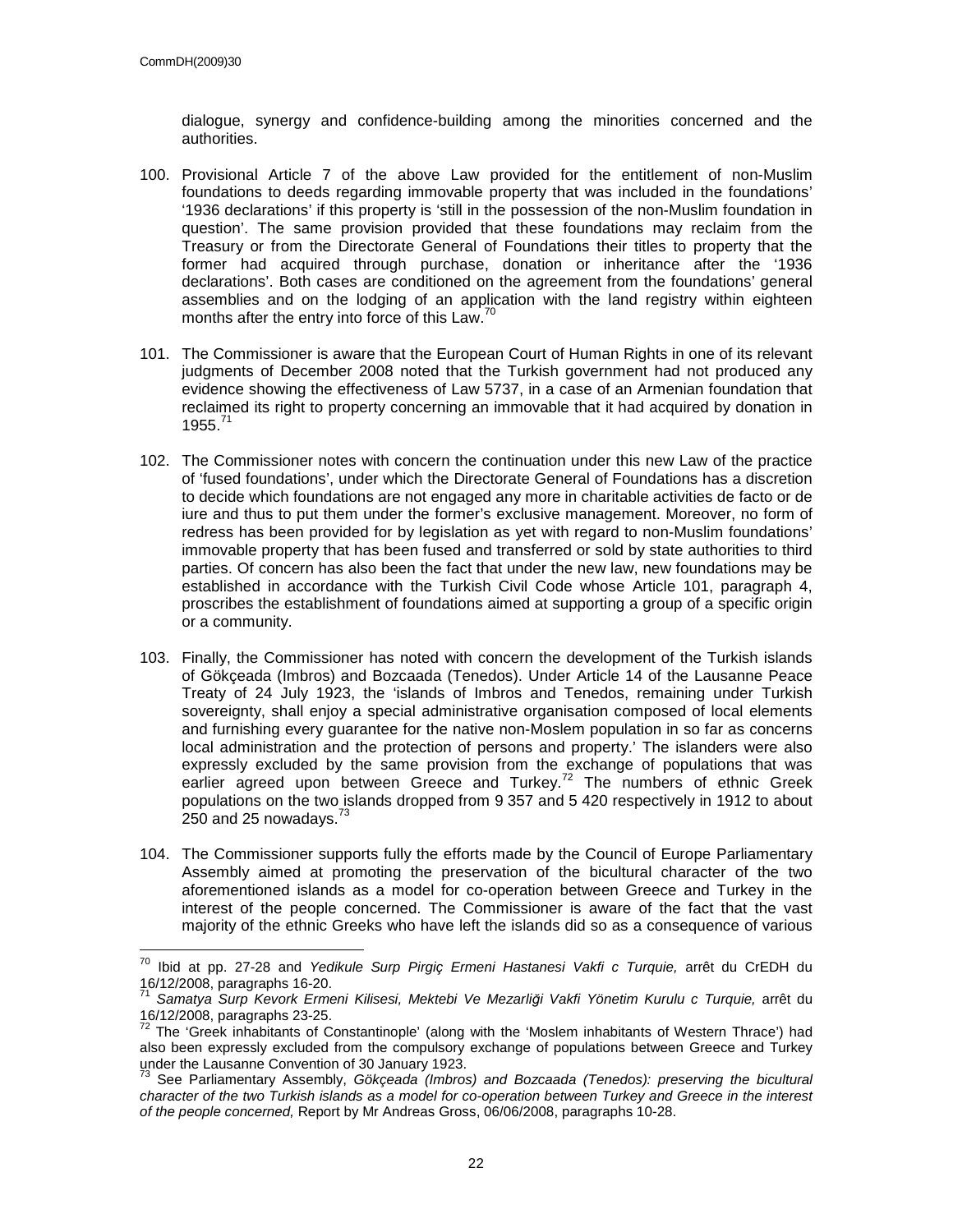measures that were taken in the past, such as the closure of the Greek community schools on the islands and large-scale expropriations to the detriment of the ethnic Greek population. However some positive measures taken recently by Turkey, such as the refurbishment of certain churches on the islands, show that it is always possible to initiate a constructive dialogue between the Turkish and the respective minority members and to provide reparation to the latter in accordance with the general principles of international  $\mathsf{law}^{-74}$ 

#### **V. Forced displacement in and from eastern and southeast Turkey**

- 105. Turkey is one of the eleven Council of Europe member states where the situation of internally displaced persons (IDPs) remains unfortunately unresolved for decades, as a result of various conflicts. The Commissioner has noted with serious concern the situation relating to the forced displacement of persons in and from the eastern and southeast Turkey, in particular from 1984 until 1999, due to the armed conflict in those areas inhabited mainly by members of the Kurdish minority. The government's measures vis-à-vis this internal conflict included the decreeing of a state of emergency in a number of provinces from July 1987 until November 2002.<sup>75</sup> The Commissioner remains worried at reports indicating the continuation of incidents of armed conflict and violence both by state and non-state forces in these areas.<sup>7</sup>
- 106. People became IDPs not only out of fear of this violent armed conflict that has regrettably ravaged the country but also due to 'evacuations' that were carried out by state security forces as well as by non-state armed forces.<sup>77</sup> According to a 2006 survey that was commissioned by the government, the estimates of IDPs in Turkey ranged from 953 680 to 1 201 200.<sup>78</sup> It has been reported that while almost half of the IDPs remained in the rural areas of the provinces of their origin, the other half of them have migrated to provinces elsewhere in Turkey, including cities like Istanbul, Ankara and Izmir.<sup>79</sup>
- 107. A number of IDPs have lodged successful applications against Turkey with the former European Commission of Human Rights and the European Court of Human Rights, especially in the course of the 1990s. In most of these complaints which concerned mainly forced evacuation and destruction of the applicants' homes by state security forces, the former Commission and the Court have found violations by the respondent state of the applicants' right to peaceful enjoyment of their possessions and their right to respect for their family lives and homes.
- 108. For example, in the case of Doğan and others the Court found such violations on the ground that the fifteen applicants had been hindered from enjoying their possessions in the Boydaş village for almost ten years since 1994 when they were evicted by security forces and their houses were destroyed, without the provision of any alternative housing. The Court has noted that during this period of time the applicants were living elsewhere in the country 'in conditions of extreme poverty, with inadequate heating, sanitation and infrastructure…Their situation was compounded by a lack of financial assets, having

 $\overline{a}$ 

 $74$  See also relevant recommendations contained in Parliamentary Assembly Resolution 1625 (2008), 27/06/2008.

<sup>&</sup>lt;sup>75</sup> See also Council of Europe Commissioner for Human Rights, Report on his visit to Turkey, 11-12 June 2003, 19/12/2003, paragraphs 215-235.

<sup>76</sup> See International Crisis Group, Turkey and Europe: The Decisive Year Ahead, 15/12/2008, at p. 9.

<sup>77</sup> See UN Secretary-General Representative on internally displaced persons, Report, 27/11/2002, UN Doc E/CN.4/2003/86/Add.2, esp. paragraphs 6-13.

<sup>78</sup> Internal Displacement Monitoring Centre, Global Overview of Trends and Developments in 2007, April 2008, available at: http://www.internal-displacement.org.

D. Yükseker, D. Kurban, Permanent Solution to Internal Displacement? An Assessment of the Van Action Plan for IDPs, Istanbul, TESEV, May 2009 at 8.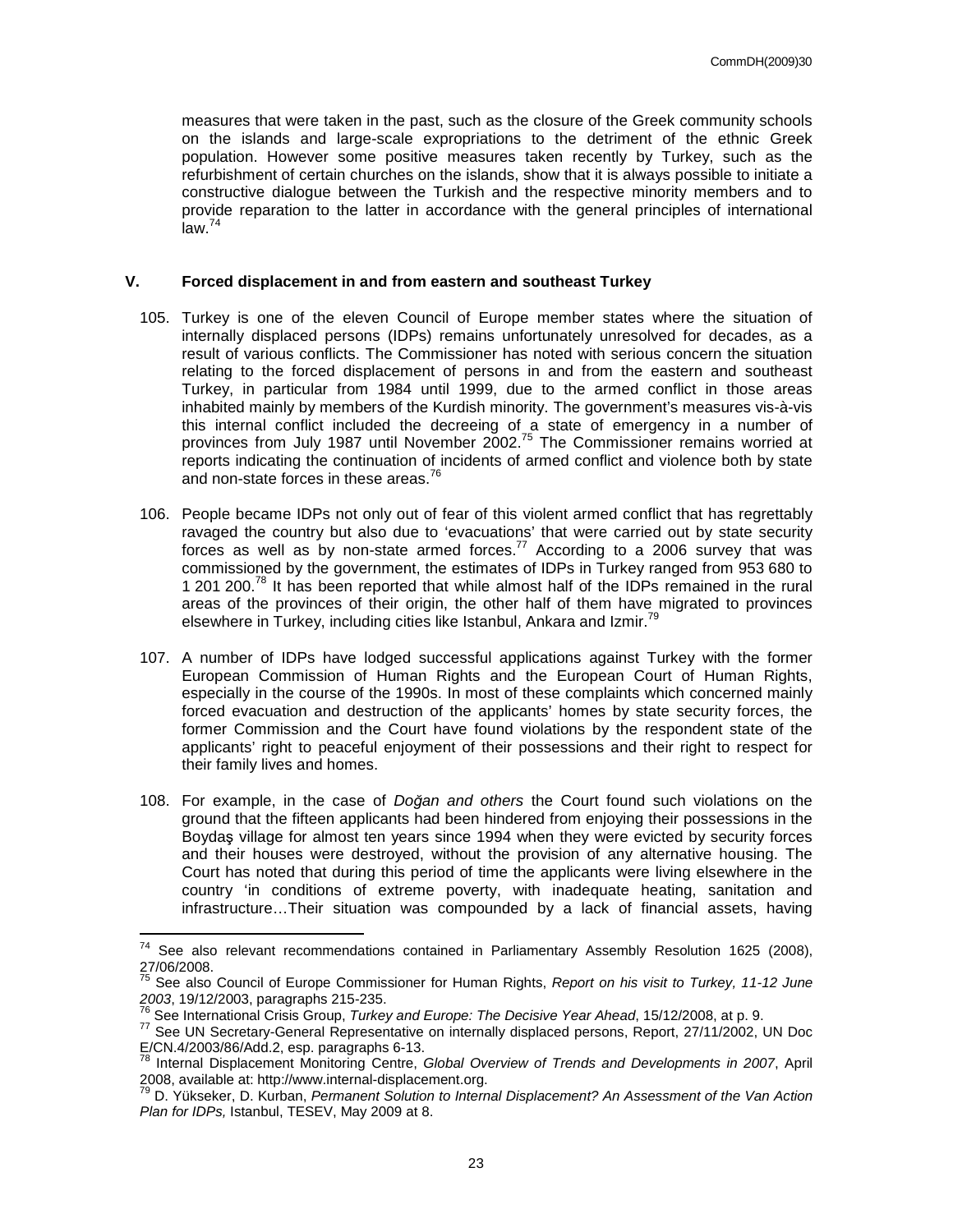received no compensation for deprivation of their possessions, and the need to seek employment and shelter in overcrowded cities and towns, where unemployment levels and housing facilities have been described as disastrous'. 80

- 109. In certain cases the European Court of Human Rights has also found violations by Turkey of Article 3 of the Convention due to inhuman treatment of the IDP applicants by the authorities. One such case is that of Dulaş, where the applicant was aged over 70 at the time of the events (1993). The Court found a violation of Article 3 having noted that the applicant's 'home and property were destroyed before her eyes, depriving her of means of shelter and support, and obliging her to leave the village and community, where she had lived all her life. No steps were taken by the authorities to give assistance to her in her plight'.<sup>81</sup>
- 110. Drawing upon the 1998 UN Guiding Principles on Internal Displacement,  $82$  which reflect international law and restate state obligations and responsibilities emerging from international law and human rights law, the Court has also stressed that the authorities 'have the primary duty and responsibility to establish conditions, as well as provide the means, which allow [IDPs] to return voluntarily, in safety and with dignity, to their homes or places of habitual residence, or to resettle voluntarily in another part of the country'.<sup>83</sup>
- 111. The Commissioner has noted the information submitted by the Turkish government to the Council of Europe Committee of Ministers concerning the 2004 'Law on Compensation of the Losses Resulting from Terrorism and from the Measures Taken against Terrorism' (as amended in 2005) and relevant regulations. $84$  This legislation was adopted the month following the European Court of Human Rights' judgment in the case of *Doğan and others*. Under the law, IDPs had the possibility until 31 May 2008 to apply in order to obtain directly from the administration 'compensation for pecuniary damages caused to natural or legal persons as a result of terrorist activities and operations carried out in combating terrorism during the period from 1987 to 2005', with a possibility of judicial review of these administrative decisions.<sup>85</sup>
- 112. There have been 76 'Damage Assessment and Compensation Commissions' in 76 provinces. As of February 2008 there had been 298 879 applications lodged with the above Commissions, 121 395 applications had been concluded and 79 718 applications had been declared admissible. As a result, a total of 225 088 666 EUR had been paid as compensation to applicants. In 2006 the European Court by a decision acknowledged the existence of an effective remedy in Turkey for IDPs who have been victims of the armed conflict in eastern and south-east Turkey, having taken into account the operation and results of the work of the Compensation Commissions, as well as the fact that the Compensation Law appears to open an avenue to the possibility of seeking also nonpecuniary damages in the administrative courts.<sup>86</sup>
- 113. The Commissioner has taken note of reports according to which the implementation of the compensation law has noticeably deteriorated since the above-mentioned European

 $\overline{a}$  $\frac{80}{10}$  See Doğan and others v Turkey, judgment of 29/06/2004, paragraph 153.

<sup>81</sup> Dulas v Turkey, judgment of 30/01/2001, paragraphs 49-56; see also Bilgin v Turkey, judgment of 16/11/2000, Yöyler v Turkey, judgment of 24/07/2003, Ipek v Turkey, judgment of 17/02/2004, where the Court found also violations of Articles 2 and 3 of the Convention on the ground of the disappearance of the applicant's two sons who had been arrested by soldiers and the state's seriously inadequate investigation into the incident and response to the applicant father.

 $\mu^2$  http://www.unhchr.ch/html/menu2/7/b/principles.htm.

<sup>83</sup> See Doğan and others v Turkey, judgment of 29/06/2004, paragraph 154.

<sup>84</sup> See Appendix to Committee of Ministers' Final Resolution CM/ResDH(2008)60 of 25/06/2008 concerning the case of Doğan and others v Turkey, available at http://www.coe.int/t/cm.

 $\delta$  Idem.

<sup>&</sup>lt;sup>86</sup> See Admissibility Decision in the case of Aydin Içyer v Turkey, 12/01/2006, paragraphs 73-87.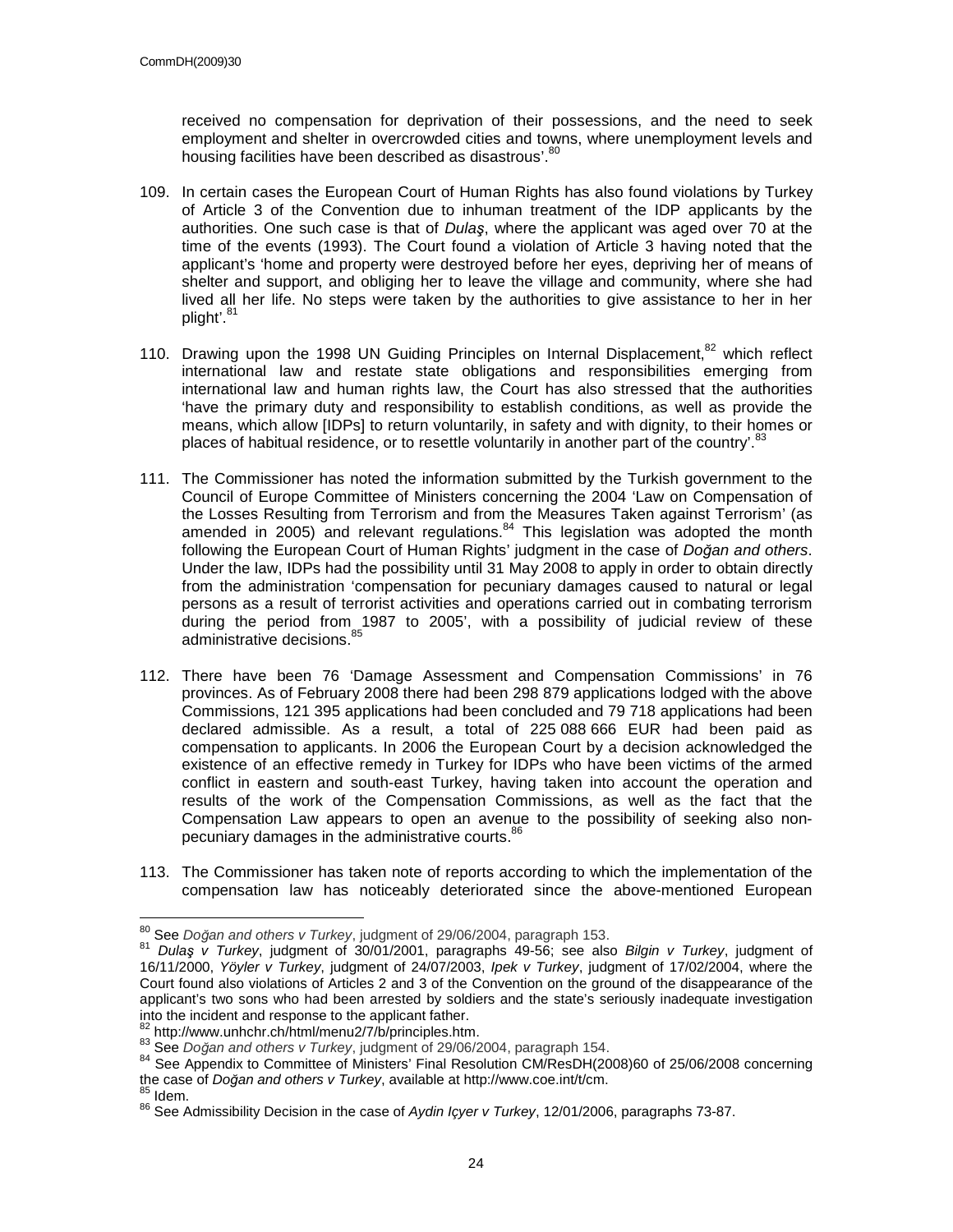Court's decision of 2006. A recent expert report has indicated the following major shortcomings of practice regarding remedies for lost or destroyed property of IDPs in Turkey: unreasonable burden of proof on IDPs; inconsistent calculation of compensation between provinces; slow assessment and payments; lack of an effective appeal procedure.<sup>8</sup>

- 114. In September 2008 the Council of Europe Committee of Ministers, in the context of examination of execution by Turkey of a group of judgments of the Court concerning actions of security forces, has taken note of the Turkish authorities' assurances with regard to 'the continuing practice of the administrative courts of ensuring reparation by the state for damages caused as a consequence of actions of security forces<sup>', 88</sup> The Commissioner has noted that the Committee of Ministers has also decided to pursue its supervision of the above judgments until it 'has satisfied itself that all outstanding general measures [regarding inter alia prosecution against members of security forces] have been adopted and their effectiveness in preventing new, similar violations has been established'.
- 115. The Commissioner has noted that the Turkish government seemed to be until the end of the 1990s sensitive and avoided to discuss the issue of IDPs with competent international organizations. The Return to Village and Rehabilitation Project (RVRP) that was launched by the government in 1994, and started to be implemented at the end of the 1990s, proceeded at a very low pace. The RVRP aimed at settling families wishing to return on a voluntary basis to their former places of residence or to other places suitable for settlement. The UN Special Representative on IDPs reported that during his visit to Turkey in 2002 the project's feasibility study 'was still not publicly available and it was unclear when its findings would be converted into practical steps to facilitate return'.<sup>89</sup>
- 116. The Commissioner remains worried by the fact that a large number of IDPs, most of them of Kurdish origin, remain trapped today in a protracted displacement situation.<sup>90</sup> International experts have made clear that Turkey should deploy more and strenuous efforts in order to effectively protect and promote the IDPs' right to return to their homes or provide them with other durable solutions such as voluntary resettlement and local .<br>integration.<sup>91</sup>
- 117. The provincial action plan for IDPs in the Van province, which was launched in September 2006, supported by UNDP and owned by the Van governorship, seems to have been a step, even if limited, in the right direction.<sup>92</sup> The Van action plan aims at improving the living conditions of IDPs in that area, highlighting inter alia IDPs' choice regarding return, resettlement and integration of urban IDPs and IDPs' participation in shaping the process of provision of services to them.
- 118. During the visit to Ankara, Mr Osman Güneş, Undersecretary of the Ministry of Interior, informed the Commissioner that construction of homes for IDPs in Van took into account these persons' special life and working style needs; thus, 70% of the homes built therein are now reportedly occupied by IDPs. The Commissioner noted with satisfaction the authorities' willingness to resolve the persistent issue of IDPs. For this, it is necessary to accelerate the implementation of all relevant action plans already concluded or about to be prepared.

 $\overline{a}$ 

 $\frac{87}{8}$  See inter alia IDMC, Protracted Displacement in Europe, Geneva, May 2009 pp. 16-18.

<sup>88</sup> Interim Resolution CM/ResDH(2008)69, Execution of the judgments of the European Court of Human Rights - Actions of the security forces in Turkey - Progress achieved and outstanding issues, 18/09/2008.

<sup>89</sup> See UN Secretary-General Representative on internally displaced persons, Report, 27/11/2002, UN Doc E/CN.4/2003/86/Add.2, esp. paragraphs 12-13 and 19-24.

<sup>&</sup>lt;sup>90</sup> See UN Secretary-General Representative on the human rights of internally displaced persons, Report, 09/02/2009, UN Doc A/HRC/10/13, paragraph 91.

See Commissioner's Viewpoint, 'Persons displaced during conflicts have the right to return', 15/09/2008.

<sup>92</sup> D. Yükseker, D. Kurban, idem.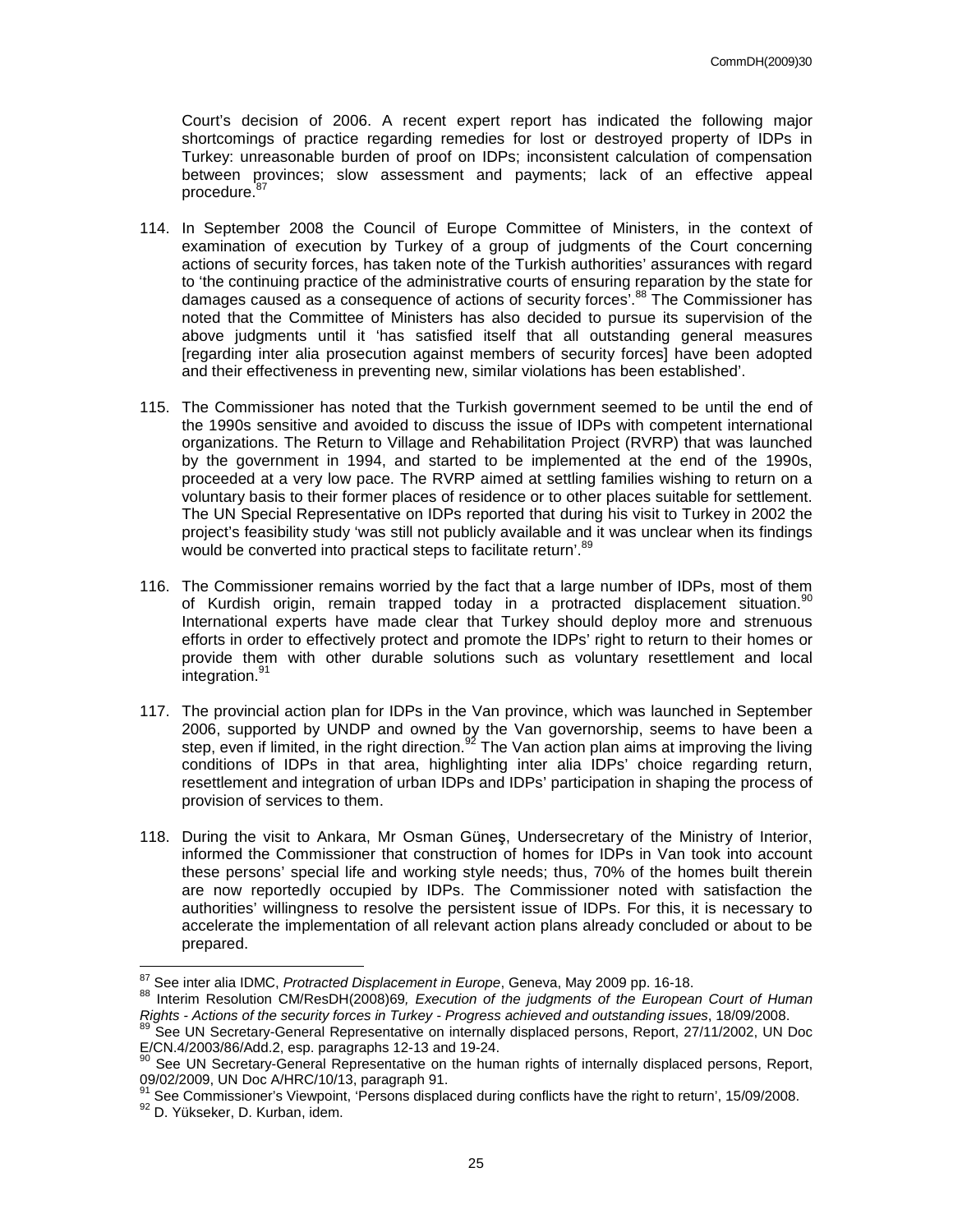- 119. Overall, the return of IDPs to their homes has been so far reported to be very limited. Data of research carried out in 2006 indicated that by then the number of returnees covered by the RVRP (that covered 14 provinces of eastern and south-eastern Anatolia) ranged between 112 000 and 124 000, that is, approximately 10% of the estimated total number of  $IDPs<sup>93</sup>$  Turkish authorities have reported that as of October 2008 there were 151 469 IDP returnees, while on the RVRP there was spent more than 47 million EUR, covering infrastructure investments, reparation and rebuilding of public, education and healthrelated, buildings, implementation of social projects and organization of employment-related workshops. 94
- 120. National experts have stressed the limited number of the IDPs who have returned to their homes or areas of origin noting that it appears that many IDPs remain unaware of the special return programme while some who applied received little or no aid.<sup>95</sup> Also, international expert reports have highlighted cases where the compensation awarded by the excessively burdened Damage Assessment and Compensation Commissions have been uneven and proceedings therein have been inequitable.<sup>96</sup> People who managed to return to areas bordering northern Iraq also appeared to face insecurity since Turkey deployed troops in that region in 2007 and some of these areas were 'temporary security zones'.
- 121. The Commissioner has noted and remains deeply concerned at reports indicating that the eastern and south-eastern parts of Turkey, from which the majority of the IDPs originate, remain in a serious state of economic and social underdevelopment, a fact that constitutes one more, serious stumbling block to the voluntary return of the IDPs, especially of those who now find themselves established with families in areas far away from their original home. In late 2008 the Commissioner was informed of the publication of a report by the Union of Southeastern Municipalities (GABB) indicating, inter alia, that the gross national product per person in 21 provinces in the above areas was 12% of the EU average while 46% of the holders of green cards, provided to persons with low income to benefit from free health and social services, lived in the 21 provinces of eastern and south-eastern Turkey that were covered by the GABB report. $97$
- 122. Serious human rights challenges regarding especially children and women are posed in these areas. In 2000 the literacy rate was reported to be 73.3% in the southeast and 76.1% in the central-eastern region, while the national average had been reported to be 87.4%. Women's literacy rates in the aforementioned areas were reported to be considerably lower: 60.3% and 63.6% respectively.<sup>98</sup> The Commissioner is worried by data of the International Labour Organisation (ILO) showing that in 2006 there were 945 000 children in Turkey aged 6 to 14 who did not study for financial reasons and by a recent special report noting that many of these children, coming in particular from southeast and centraleastern Turkey, work as seasonal workers in the south or in the north of the country. The Commissioner has noted with satisfaction the authorities' efforts aimed at increasing these children's enrolment at schools.<sup>99</sup>

 $\overline{a}$ 

 $93$  T. Ünalan et al, 'Internal displacement in Turkey: the issue, policies and implementation', in D. Kurban et al (ed), Coming to Terms with Forced Migration, Istanbul, Turkish Economic and Social Sciences Foundation (TESEV), 2007, 79-105 at p. 85.

 $94$  See Written replies by the Government of Turkey to the list of issues to be taken up by the UN CERD,  $2009$ , at pp. 12-13.

<sup>95</sup> T. Ünalan et al, 'Internal displacement in Turkey: the issue, policies and implementation', ibid. at 80.

<sup>&</sup>lt;sup>96</sup> Commission of the European Community, *Turkey 2008 Progress Report*, 05/11/2008, at p. 27, Minority Rights Group et al, The Problem of Turkey's Displaced Persons, Istanbul, November 2006 at pp. 12-13.

See press release of 29/12/2008 available at: http://www.hurrivet.com.tr/english/home/.

<sup>98</sup> Minority Rights Group, Forgotten or Assimilated? Minorities in the Education System of Turkey, London,  $2009$ , at pp. 11-12.

 $\theta$  Ibid. at p. 12.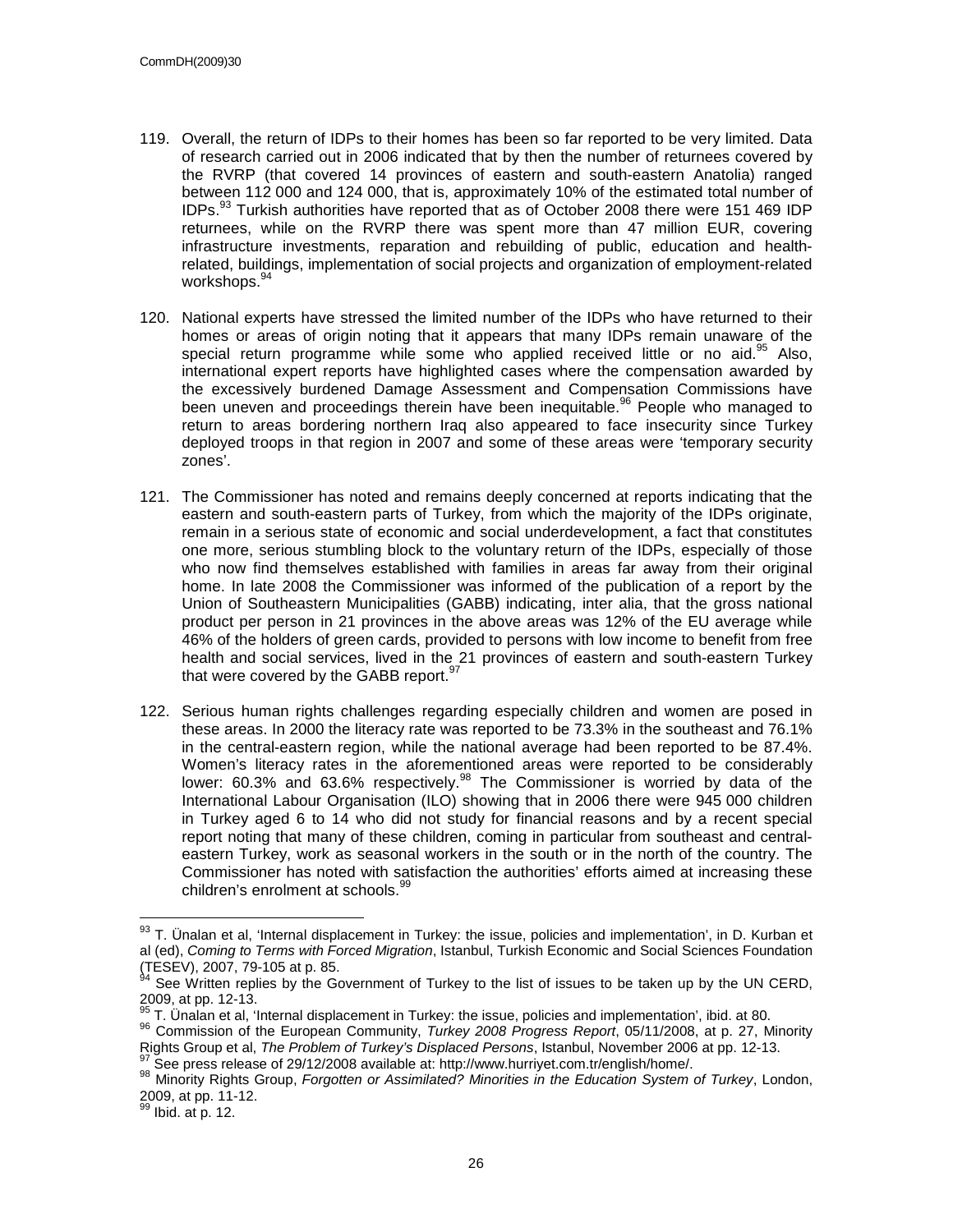- 123. Educational levels in the southeast are also reported to be 'far below the national average'; classrooms are reported as the most crowded in Turkey, while the system of appointing contracted instead of permanent teachers is reported to reduce the quality of education.<sup>100</sup> The extremely limited access of women to the labour market in the southeast raises also very serious concerns as to the enjoyment by them of the fundamental social right to work. According to the same expert report only 65 of every 1 000 women in Southeastern Anatolia have access to labour markets, whereas the remaining 935 are excluded from the labour force.<sup>101</sup>
- 124. Another widely reported obstacle to IDPs' return seems to be the village guard system, established in March 1985, according to which local militia are trained, appointed and armed by the state (gendarmerie) to protect the population from attacks by non-state armed forces. Some of this militia reportedly has been involved in various human rights violations, including IDPs' land confiscation. In 2006 in the case of Ihsan Bilgin the European Court of Human Rights found inter alia a violation by Turkey of Article 2 of the Convention on the ground of the national authorities' failure to protect the right to life of the applicant's father in the planning and execution of an armed operation by village guards in the south-east of Turkey in 1994, as well as due to the inadequacy of the investigation. As at June 2009 the execution of this judgment was under examination by the Council of Europe Committee of Ministers.<sup>10</sup>
- 125. Finally, the Commissioner has noted with deep concern reports by competent international and national organizations indicating that one of the serious obstacles to the safe return of IDPs are the mined areas containing anti-personnel mines which were reportedly widely used in the south-east by non-state armed forces and by security forces.<sup>103</sup> Turkey has been a party to the 1997 Convention on the Prohibition of the Use, Stockpiling, Production and Transfer of Anti-Personnel Mines and on their Destruction ('Ottawa Convention') as from 1 March 2004. Reports have indicated that landmines have been placed in the eastern and south-eastern regions of Turkey in border areas as well as near evacuated villages.<sup>10</sup>
- 126. According to Landmine Monitor, a specialist international organization, while the estimated area contaminated by mines in Turkey was 'unquantified' by the authorities as at 2008, the mine stockpile to be destroyed as of May 2008 amounted to 2.5 million, even though the Ottawa Convention deadline for the destruction of antipersonnel mine stockpile was 1 March 2008. According to Landmine Monitor, Turkey reported in 2008 that a total of 982 777 (antipersonnel and antivehicle) mines remained emplaced on its territory as of end 2007. It has also indicated that it was retaining 15 150 antipersonnel mines for training purposes, the highest total among states parties to the Ottawa Convention as of July  $2008.<sup>105</sup>$
- 127. Turkey has carried out demining operations, given that the demining deadline under the Ottawa Convention is that of 1 March 2014. However, the Commissioner remains seriously concerned by the grave dangers that the remaining landmines still pose to human lives, in particular to IDPs who wish to exercise their right to return back to their homes. According to the 2008 Landmine Monitor Report, Turkey has reported that from 1993 to 2003

 $\overline{\phantom{a}}$ 

<sup>&</sup>lt;sup>100</sup> Turkish Economic and Social Studies Foundation (TESEV), A Roadmap for a Solution to the Kurdish Question, Istanbul, 2008, at p. 27.

 $101$  Ibid. at p. 30.

<sup>102</sup> Judgment of 27/07/2006, see Department for the execution of judgments of the European Court of Human Rights, 'State of execution' 24/06/2009, cases or group of cases against Turkey.

<sup>&</sup>lt;sup>103</sup> See UN Secretary-General Representative on internally displaced persons, Report, 27/11/2002, UN Doc E/CN.4/2003/86/Add.2, esp. paragraphs 32 and 43, T. Ünalan et al, 'Internal displacement in Turkey: the issue, policies and implementation', ibid. at 88.

 $104$  T. Unalan et al, 'Internal displacement in Turkey: the issue, policies and implementation', idem.

<sup>105</sup> See Landmine Monitor Report 2008, entry on Turkey, available at: http://www.icbl.org/lm.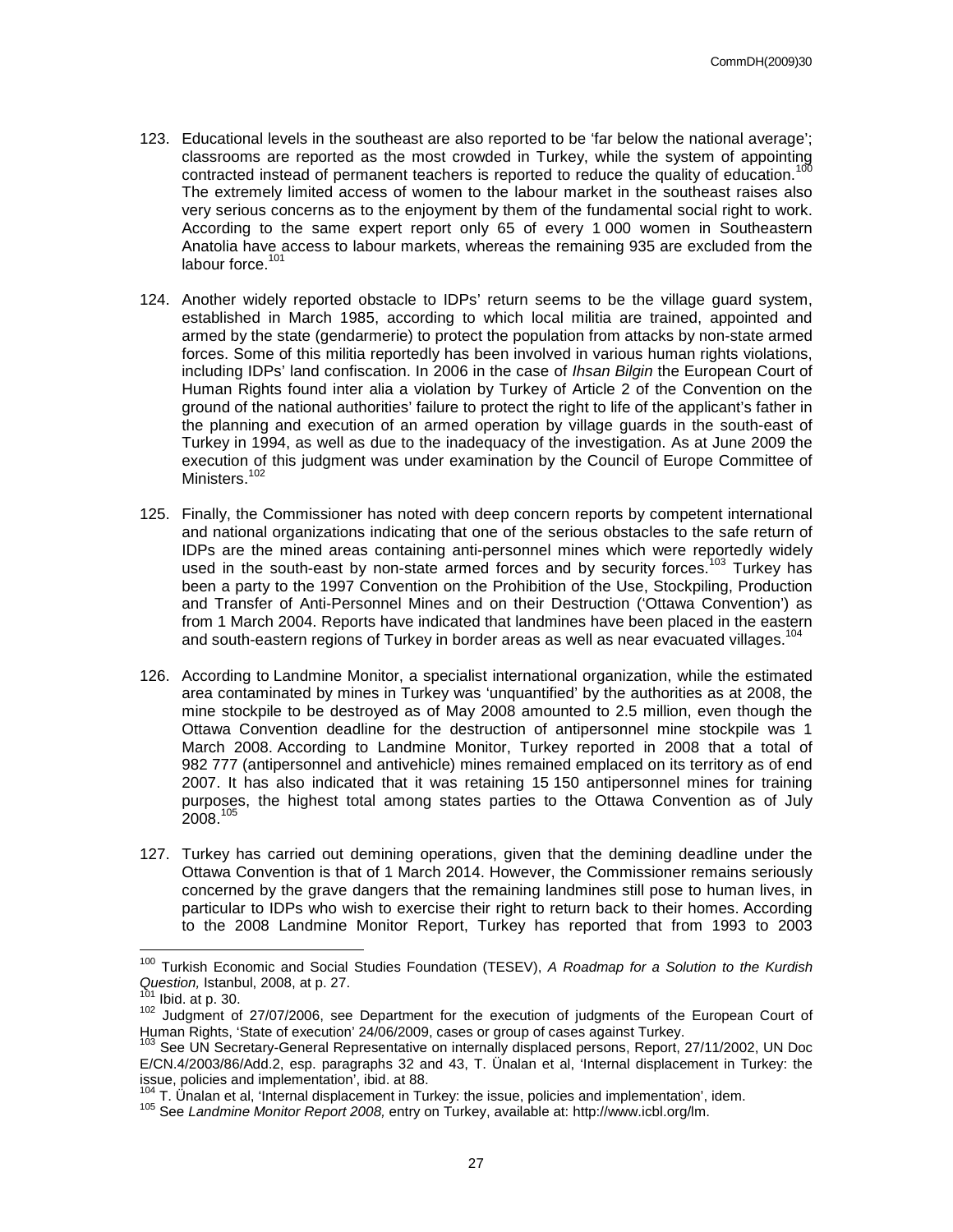landmines caused 2 905 casualties, including 588 people killed and 2 317 injured. The Landmine Monitor has reported 53 more victims of mines and 'improvised explosive devices' in 2006 and 93 in 2007.

128. It is regrettable that, despite the efforts made to establish a national mine action centre under the Prime Minister's Office, the Landmine Monitor has reported that as of June 2008 there was no such centre or authority in Turkey. Of particular concern to the Commissioner are reports indicating the existence of scarce resources and opportunities available to mine victims or other persons with physical disabilities in Turkey, the insufficiency of rehabilitation facilities and a limited capacity for psychological support in mine-affected regions.<sup>106</sup> Turkey signed on 30 March 2007 the UN Convention on the Rights of Persons with Disabilities. During his visit the Commissioner noted with regret that Turkey had not as yet signed the Convention's Optional Protocol that provides for the competence of the Committee on the Rights of Persons with Disabilities to receive communications from or on behalf of individuals or groups of individuals who claim to be victims of a violation by a state party of the provisions of the Convention.

#### **VI. Certain issues concerning human rights of Roma**

- 129. The average estimate of Roma in Turkey is 2 750 000.<sup>107</sup> They constitute a sizeable part of the Turkish population. The Turkish authorities consider Roma as a 'disadvantaged group' which 'although increasingly integrated within the communities they live in, in certain localities they face difficulties stemming from general problems such as poverty and unemployment'. According to the authorities, this situation is caused by 'inadequate living conditions, low levels of education, early marriages and irregular temporary employment, none of which is specific to [Roma]…These difficulties are addressed within the general policy of the Government directed at alleviating poverty and social exclusion'.<sup>108</sup>
- 130. The Commissioner agrees with the authorities that the Roma continue to constitute a group of the population facing hardships and serious problems of discrimination, as is the case in many Council of Europe member states. Recent reports by Roma expert organizations have highlighted a worrying marginalization of Roma in Turkey, their serious difficulties in enjoying effectively certain social and civil rights, such as those concerning adequate housing, employment, health care and social assistance, and violence by police and nonstate actors.<sup>109</sup>
- 131. Of particular concern remains the existence of legislation that contains obviously discriminatory provisions against stateless and alien Roma in Turkey. This is the case of Article 21 of the 'Law on the Movement and Residence of Aliens' (Law 5683) providing that 'the Ministry of Internal Affairs is authorized to expel stateless and non-Turkish citizen gypsies and aliens that are not bound to the Turkish culture'. The Commissioner wishes to note that the discriminatory character of this provision is detrimental to the human rights of Roma migrants and (Roma) stateless persons in the country and should thus be rescinded. $1$

 $\overline{a}$  $106$  Idem.

<sup>107</sup> Council of Europe Roma and Travellers Division, Romani Population in Council of Europe Member States, July 2008.

<sup>108</sup> See Report submitted by Turkey to the UN Committee on the Elimination of Racial Discrimination, 13/02/2008, CERD/C/TUR/3, paragraphs 71-72.

See, inter alia, A Marsh, 'Unequal citizenship: Human Rights violations against Turkish Gypsies' in Edirne Roma Association et al (eds), We Are Here – Discriminatory Exclusion and Struggle for Rights of Roma in Turkey, Istanbul, April 2008, pp. 55-112.

<sup>&</sup>lt;sup>110</sup> See relevant standards and recommendations in Council of Europe Commissioner for Human Rights and OSCE High Commissioner on National Minorities, Study on Recent Migration of Roma in Europe, 10/12/2008, http://www.coe.int/t/commissioner/Activities/themes/RomaMigration\_2009\_en.pdf.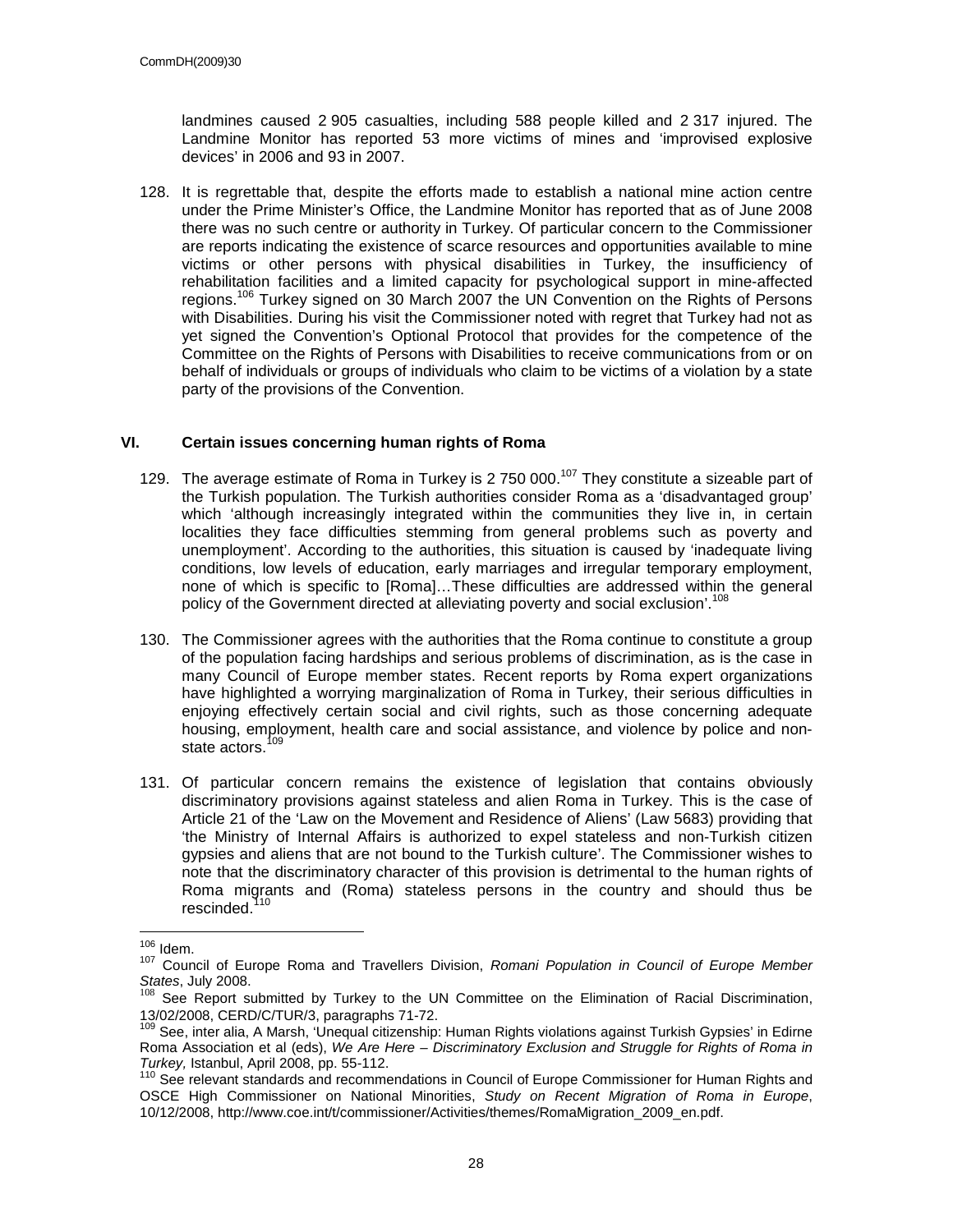- 132. Of an equally discriminatory nature is Article 134 of the Regulations concerning the organization and responsibility of the police where 'gypsies without a good job' are expressly included in the category of residents who 'present an aptitude to violate security and involve in crime', vis-à-vis whom each head of police stations should take appropriate measures. Provisions of this kind reflect the persistence of an institutional prejudice with regard to Roma. The authorities should look into the issue seriously and take measures for its elimination by legislative amendments and by promoting further human rights education and awareness among the law enforcement agencies, as well as among the general public.
- 133. One of the issues that the Commissioner has been following with particular interest and concern is the effect of the application of the 2005 urban renovation legislation (Law 5366 for 'the sustainable use of downgraded historical real estate through protection by renewal') notably on the Roma people's right to adequate housing in a number of areas in the country and on their cultural heritage, especially in Istanbul.
- 134. Reports by Roma expert organizations have noted that the urban transformation plans enacted under the above Law have 'resulted in massive destruction and dislocation of Romani neighbourhoods throughout Turkey'.<sup>111</sup> Serious concerns about the implementation of Law 5366 in Istanbul's historic area (that includes the historic Roma neighbourhood of Sulukule which reportedly used to be inhabited by approximately 3 000 Roma) have been expressed also by the UNESCO World Heritage Committee. In 2008 it noted that areas that Law 5366 removed from those designated by the Council of Ministers as protected, and were thus excluded from the conventional planning system, 'lie in the Historic Peninsula [of Istanbul] and proposals appear to prioritise land development over conservation<sup>'.112</sup>
- 135. The Commissioner has been particularly concerned by reports indicating that forced evictions of Roma residents and demolitions of their homes with the participation of police forces occurred in August and July 2006 in early morning hours in the Kağithane and Küçükbakkalköy neighbourhoods of Istanbul, in the former case also without any prior notification before demolition.<sup>113</sup>
- 136. On 21 February 2007 a demolition of a family house in Sulukule was reported. The demolition took place when the family residing therein was absent and without notification. The Fatih municipality reportedly apologized to the residents after the event.<sup>114</sup> The Commissioner has been also informed of and worried by the demolition on 13 March 2008 by the Fatih municipal authorities of seven houses in the Sulukule neighbourhood of Istanbul. Two of these houses were reportedly still inhabited by Romani tenants since they had been given a 31 March deadline for evacuating the houses. Consequently, three Romani families comprising approximately 15 adults and 7 children were reportedly made homeless, as no alternative accommodation had been foreseen.<sup>115</sup>
- 137. On 28 June while in Istanbul the Commissioner was informed of another case of eviction of 20 Roma families in the same area which had taken place on 25 May. Roma representatives indicated that the authorities had given the families a notice of evacuation within 12 hours. The families, including a 7-day old baby and aged persons, were evicted with the aid of the police. Many of them allegedly remained homeless for one week. One of the Roma that the Commissioner met was a 58-year old man who was reportedly left

 $\overline{\phantom{a}}$ 

 $111$  See ERRC, Edirne Roma Association, Written Comments to the UN CERD, 2009, at p. 14.

<sup>112</sup> UNESCO World Heritage Committee, Mission report, Historic Areas of Istanbul, 8-13/05/2008, at p. 4. <sup>113</sup> See A Marsh, ibid at pp. 72-75.

<sup>114</sup> H. Foggo, 'The Sulukule affair: Roma against expropriation', ERRC, Roma Rights Quarterly, no 4, 2007 at 44, available at: http://www.errc.org/db/02/F6/m000002F6.pdf.

Letter by ERRC of 18/03/2008, addressed to the Mayor of Fatih, notified to the Commissioner.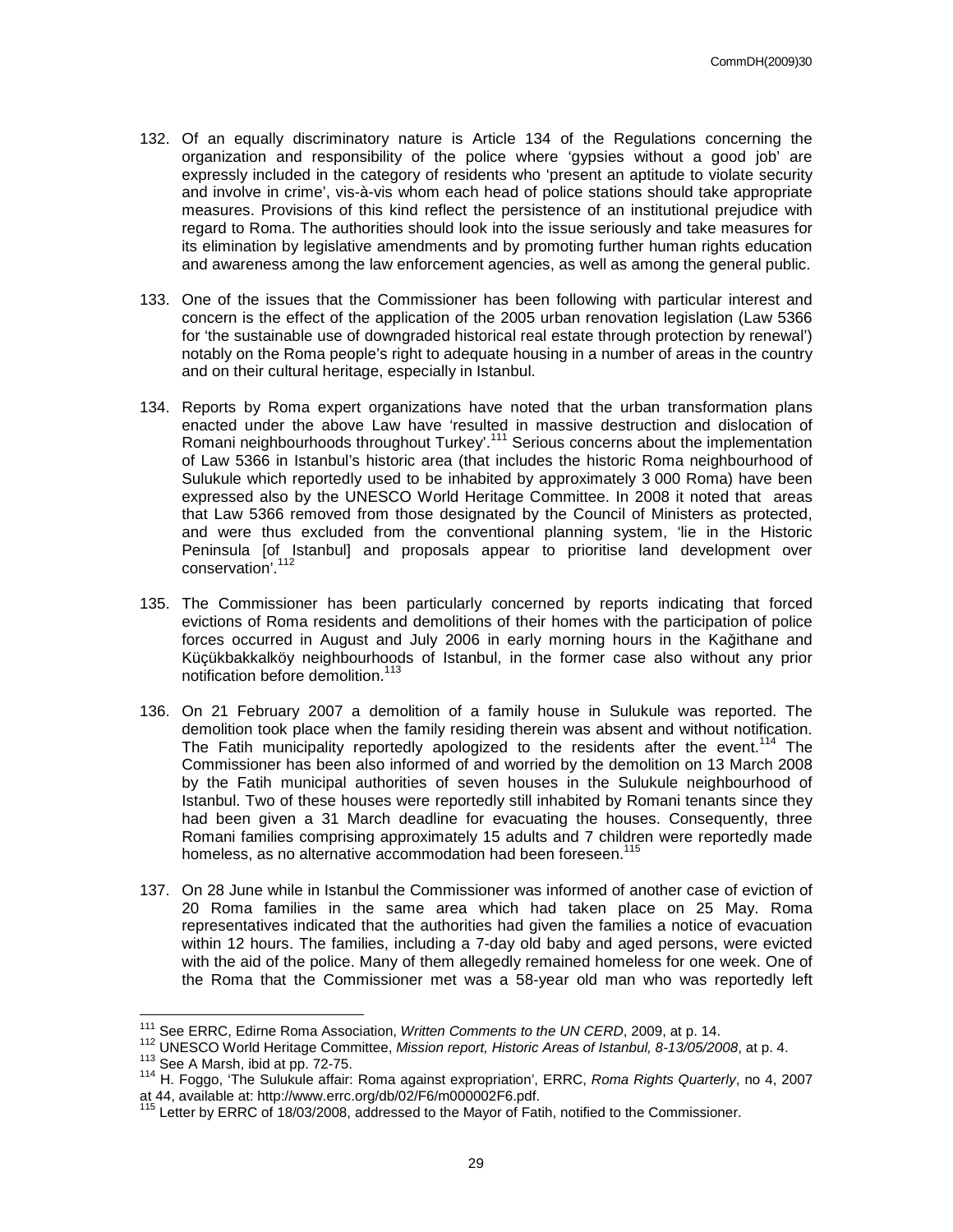homeless after the demolitions in Sulukule. It was claimed that the authorities had provided a financial aid of 500 TL once to each family, while no agreement had as yet been reached as to the allocation of accommodation by the authorities.

- 138. The Commissioner notes that this kind of forced evictions raise very serious issues of compatibility notably with Article 3 of the European Convention on Human Rights that proscribes inter alia degrading treatment offending human dignity, as well as with Article 8 of the Convention providing for every person's right to respect for private and family life. It is recalled that the Convention does not merely compel the state to abstain from arbitrary interferences with individual rights but involves also the need for states to adopt measures designed to secure effective respect for these rights.<sup>116</sup>
- 139. The Commissioner has been particularly concerned about the house demolitions that have taken place in Sulukule, a neighbourhood that is considered to be the first Romani settlement in Europe dating back to late 11<sup>th</sup> century. It lies adjacent to the Theodosian Land Walls, an area considered as historic and supervised by UNESCO, inscribed as from 1985 in the list of World Heritage (cultural and natural heritage of outstanding universal value).
- 140. On 28 June, when the Commissioner visited Sulukule, the neighbourhood was in ruins. On the same date the Commissioner held a meeting with the Mayor of the Fatih municipality Mr Mustafa Demir. The Mayor made an extensive audio-visual presentation to the Commissioner explaining the principles and method of the urban renewal project undertaken in his municipality that includes Sulukule. The Mayor stressed that renovation in certain areas of Fatih, such as Sulukule, had been considered necessary given that the majority of the buildings had completed their 'economic life-cycle' while other buildings had been abandoned and/or occupied. It was additionally mentioned that there was a problem of irregular and uncontrolled buildings and an earthquake risk, while historic buildings and 'cultural assets' in the area were faced with the threat of destruction. The Fatih municipality kindly sent to the Commissioner a cd-rom containing details about the renovation project of the area of the Neşlisah (including Sulukule) and the Hatice Sultan districts.
- 141. During his visit to Sulukule, the Commissioner was informed that the vast majority of the houses had been demolished, while approximately 30 families continued to reside therein. Most of them are tenants who had not been granted entitlements to houses in Taşoluk (see below). Roma representatives stressed that the destruction of this historic area has been a dramatic blow to Roma's social cohesion and that if not changed, the building plans will inevitably lead to a complete loss of the culture and heritage of Roma who resided there since the  $11<sup>th</sup>$  century. They all stressed also that it is still possible for the authorities to revise the urban renewal project, attaching priority to the particular heritage and protection of the lifestyle of the Roma former and current residents.
- 142. In 2008 the UNESCO World Heritage Committee (WHC) noted that the project of the 'Sulukule Urban Renewal Area' involved the 'gentrification of the area and displacement of the long-established Roma population'. This would lead to the replacement of the singlestorey Romany courtyard houses with taller buildings, including a new hotel and underground car parking which will radically alter the existing urban tissue of the area. The issue was characterized by WHC as 'very sensitive' and the WHC mission last year recommended to the Turkish authorities that 'a balance must be found between conservation, social needs and identity of local communities'.<sup>117</sup>
- 143. The Commissioner has received a copy of a 2009 report of WHC on the historic area of Istanbul where it is noted with regard to the Sulukule area that 'there had been

 $\overline{a}$ 

<sup>&</sup>lt;sup>116</sup> See inter alia Moldovan and others v Romania, judgment N°2, 12/07/2005, esp. paragraphs 93-114.

<sup>117</sup> UNESCO World Heritage Committee, ibid. at 17.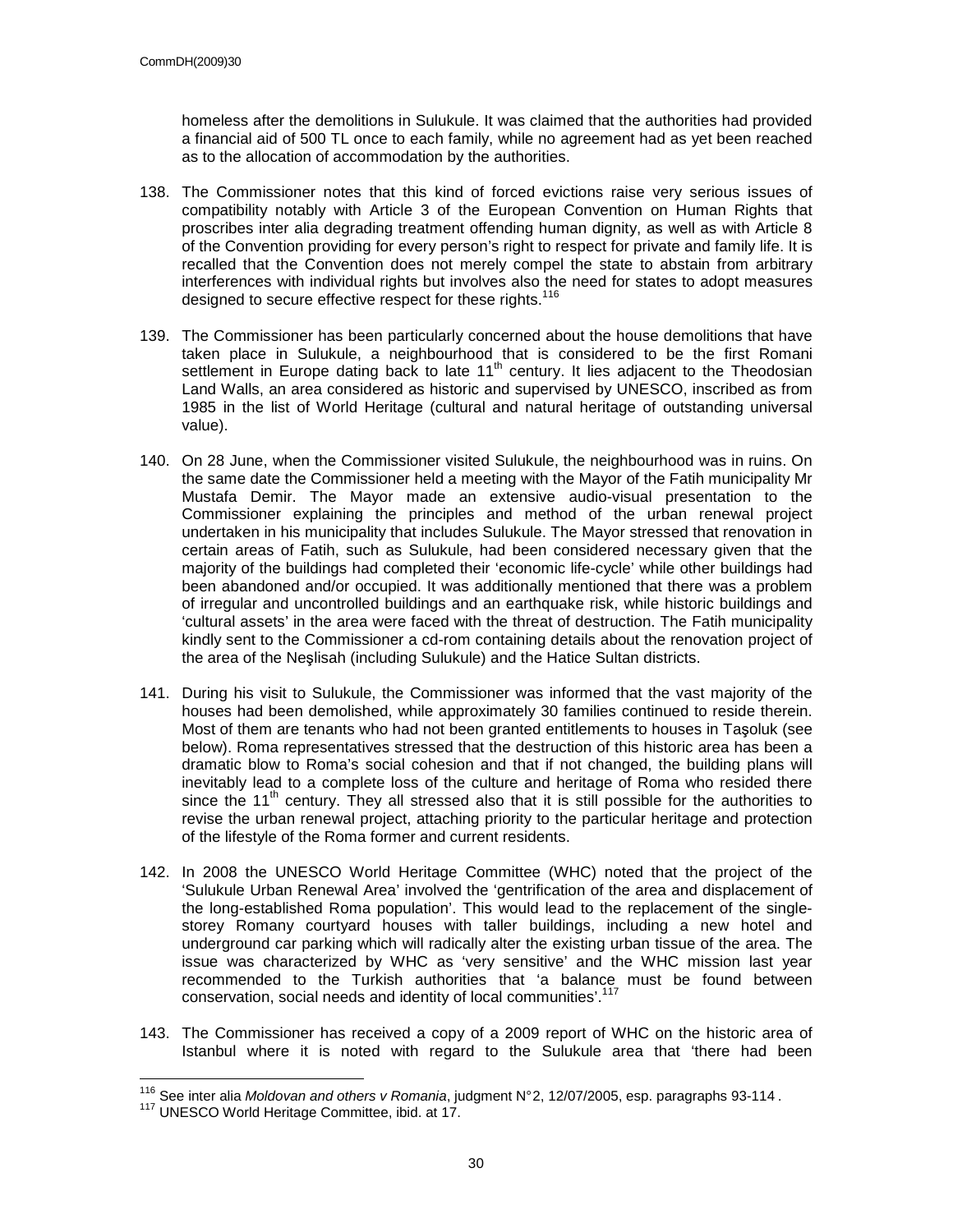unacceptable loss of tangible and intangible attributes through the destruction of listed buildings and the dispersal of communities through a programme of gentrification by local authorities…the [WHC] mission considered that economic factors had been a dominant factor in the relocation of inhabitants'.

- 144. The Commissioner wishes to underline that historic areas such as the one of Sulukule that form part of the European cultural heritage should have been effectively respected and protected by all competent authorities through sustainable management, in accordance with the principles enshrined in the 1972 UNESCO Convention Concerning the Protection of the World Cultural and Natural Heritage and the 2005 Council of Europe Framework Convention on the Value of Cultural Heritage for Society.<sup>118</sup>
- 145. According to the Turkish authorities 'one of the purposes of the project is to preserve the registered and qualified historical and cultural properties in the area' while as at early 2009 there were agreements reached between the authorities and 520 owners (out of 620) and with all the tenants (340 persons in total) in Sulukule. Consultative meetings between the Sulukule 'right holders' and the Fatih municipality were reportedly organized in June and July 2006 while contacts continued from September 2006 to September 2007. Roma expert NGOs have reported that as of September 2007 'only 7.5% of the local residents affirmed that their opinion was asked, while 56% of them said that they have had not been contacted by the municipality'.<sup>119</sup> The Turkish authorities recently reported that the prices of the demolished houses have been paid to the owners while as regards tenants, contracts have been concluded with almost all of them for the allocation of apartments in Tasoluk<sup>120</sup> (a district located about 40 kilometres away from Sulukule).
- 146. The Commissioner has been concerned by information indicating that a number of dislocated Romani tenants in Sulukule had not been entitled to compensation, while given the very low incomes (reportedly an average of less than 220 EUR per month) of the majority of them, it would be too difficult for these persons to rent accommodation in other neighbourhoods in Istanbul where prices are significantly higher. The Commissioner has been informed that the apartments in Taşoluk allocated to former Sulukule tenants may be bought by monthly instalments ranging from 138 to 238 EUR.<sup>121</sup> NGOs have also indicated that of the 300 tenant families granted entitlements in Taşoluk approximately 20 have finally resided or remained there. The Commissioner remains particularly concerned about the short and long-term effects of these evictions and dislocations upon the lives of Roma children.

#### **VII. Conclusions and recommendations**

#### **General**

 $\overline{\phantom{a}}$ 

147. The Commissioner believes strongly that effective protection by states of minority groups and their members on their territories is a necessary condition for the establishment and

<sup>&</sup>lt;sup>118</sup> Text available at: http://conventions.coe.int/Treaty/EN/Treaties/Html/199.htm.

<sup>119</sup> H. Foggo, idem.

<sup>&</sup>lt;sup>120</sup> Written replies by the Government of Turkey to the list of issues to be taken up by the UN CERD, 2009, pp. 15-19.

See ERRC, Edirne Roma Association, ibid at pp. 14-15.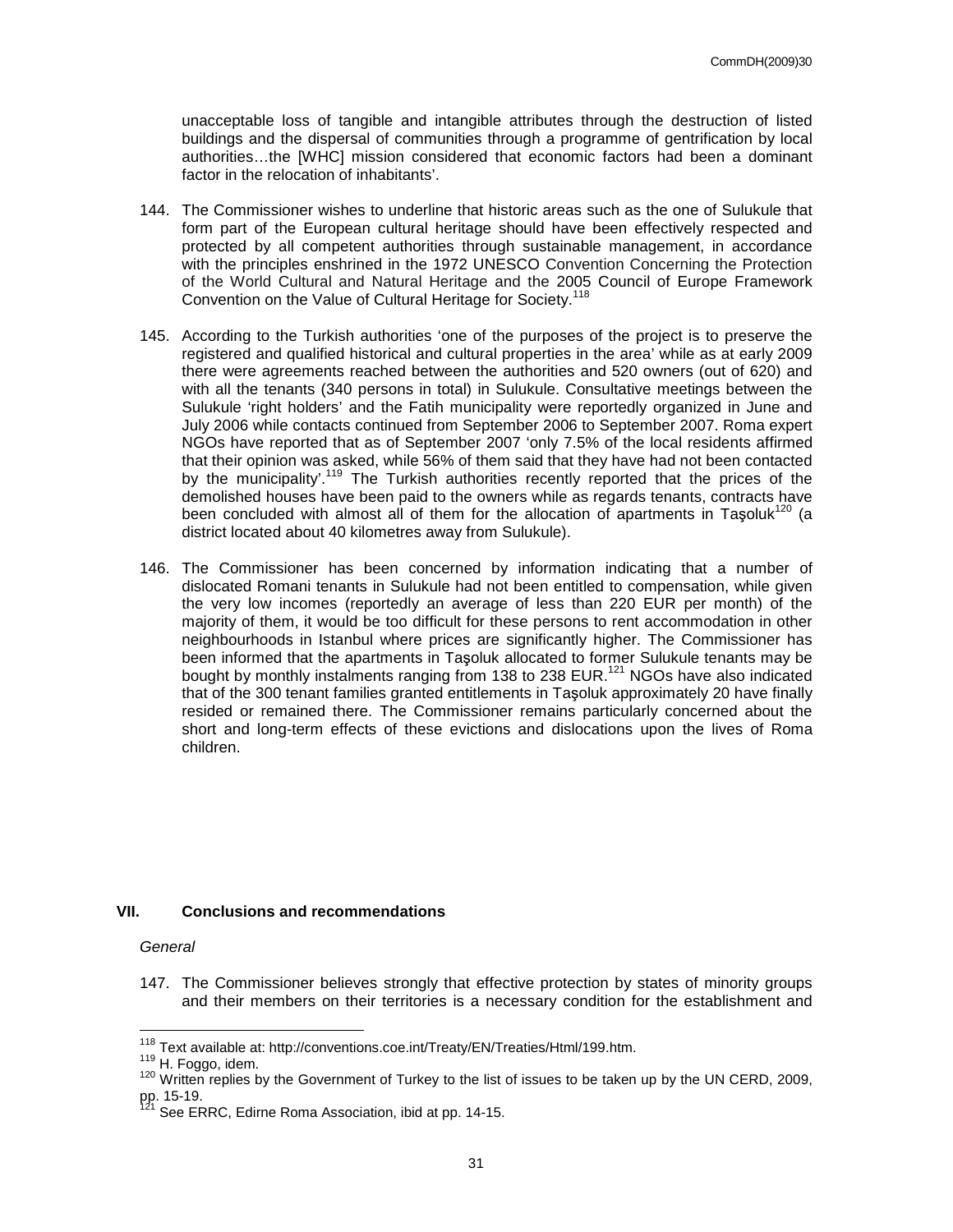$\overline{\phantom{a}}$ 

preservation of domestic social cohesion and international peaceful relations and cooperation of all Council of Europe member states, as provided for by the Council of Europe Statute.

- 148. During his visit to Turkey the Commissioner received positive signs of good will by the Turkish authorities aimed at resolving persistent issues pertaining to the protection of human rights of minorities.
- 149. The Commissioner commends the authorities' efforts and encourages further reflection, flexibility and adoption of measures in order to fully and effectively execute the judgments of the European Court of Human Rights relating to minorities' human rights and fundamental freedoms. He also regards positively the launching in January 2009 of a Kurdish language-state TV channel and the efforts made for increasing the school enrolment of children in southeast and central-eastern Turkey.
- 150. Nonetheless, the Commissioner remains deeply concerned about the Turkish authorities' persistent refusal to recognise officially on Turkey's territory minorities other than the tripartite 'non-Moslem' one, that is, Armenians, Greeks and Jews, thus interpreting in an excessively restrictive manner the 1923 Lausanne Peace Treaty.
- 151. The Commissioner notes that Turkey, like many other Council of Europe member states, is an inherently pluralistic, diverse society. The existence in it of minority groups, be they national, religious or linguistic, should be considered as a major factor, not of division, but of enrichment for Turkish society.
- 152. The Commissioner wishes to underline in this context that any obligations vis-à-vis minorities that arise out of the 1923 Lausanne Peace Treaty should be interpreted and applied in accordance with the principles of international law and be in full and effective compliance with the subsequent obligations undertaken by the ratification of European and international human rights instruments.
- 153. The Commissioner recalls that freedom of ethnic self-identification is a major principle in which democratic, pluralistic societies should be grounded and should be effectively applied to all minority groups.<sup>122</sup>
- 154. The Commissioner would like to urge the Turkish authorities to show greater receptiveness in practice to diversity in their society and take appropriate measures that would allow members of the existing, minority groups to be effectively self-identified and express without any undue hindrances their identities.
- 155. The Commissioner wishes to underline that these fundamental, democratic principles should be faithfully reflected in the letter and spirit of Turkey's Constitution whose amendment has been envisaged, and, above all, in the ordinary legislation and practice of all authorities. To this effect, the Commissioner recommends that Turkey continue to cooperate closely with the European Commission for Democracy Through Law (Venice Commission).
- 156. The existence of tensions among members and groups of a democratic society is an inherent element of its pluralism. The answer to tensions, though, should not be the adoption of repressive measures but dialogue. As noted by the European Court of Human

<sup>&</sup>lt;sup>122</sup> See also UN CERD General Recommendation No 8: Identification with a particular racial or ethnic group, 22/08/90: 'The Committee…[i]s of the opinion that such identification shall, if no justification exists to the contrary, be based upon self-identification by the individual concerned', available at: www.ohchr.org.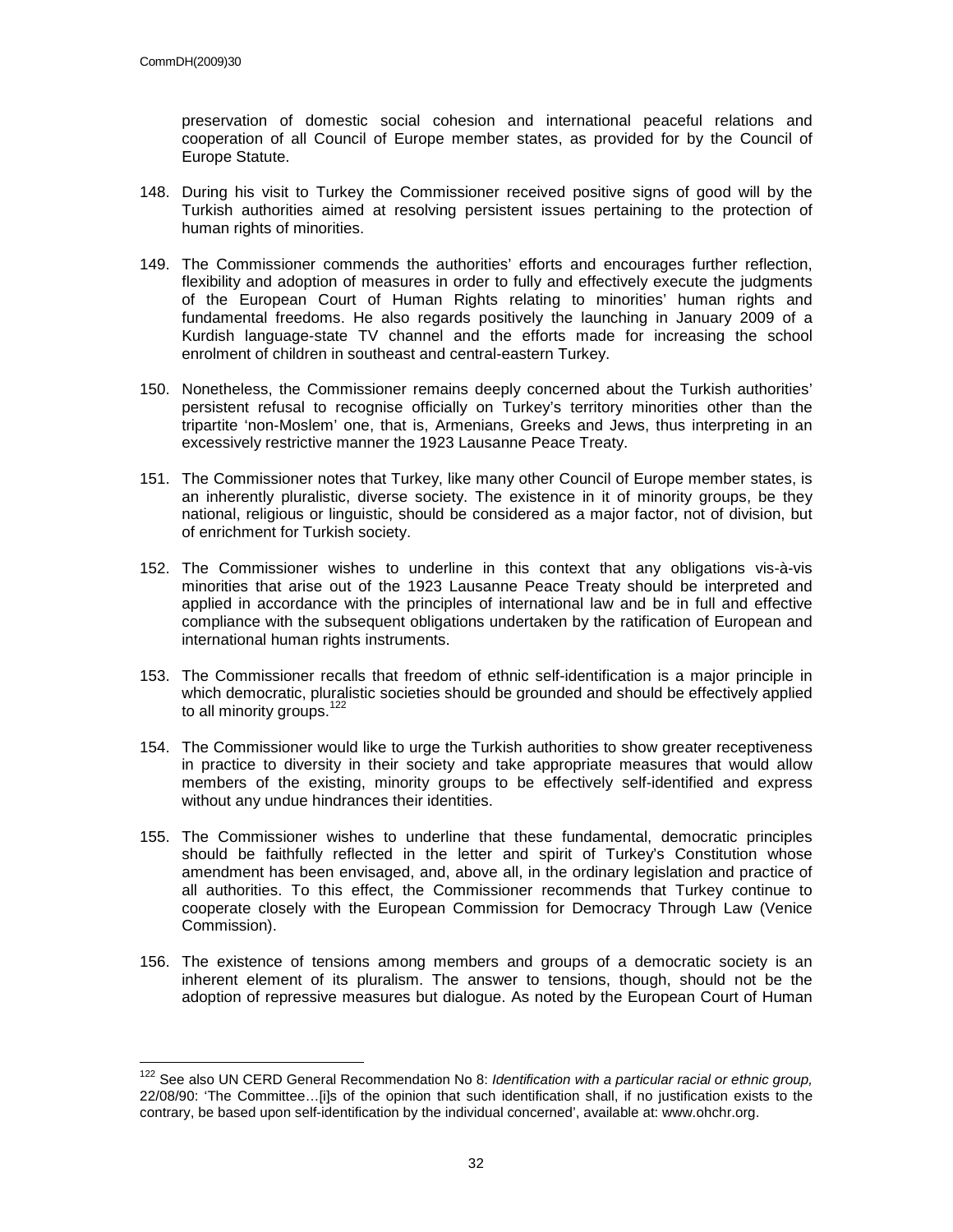Rights, '[t]he role of the authorities is not to remove the cause of tension by eliminating pluralism, but to ensure that the competing groups tolerate each other'.<sup>123</sup>

- 157. Tolerance and open, sincere dialogue between authorities and all minority groups should be nurtured and promoted as widely as possible by the national, as well as the regional and local authorities. In this regard, the Commissioner believes that the creation by the Turkish government of a national human rights action plan would be highly beneficial, one in which the protection of minorities should be integrated and based notably on the relevant Council of Europe principles. To this effect, the Commissioner draws the authorities' attention to the guidelines contained in his Recommendation on systematic work for implementing human rights at the national level of 18 February 2009.
- 158. The Commissioner calls upon the Turkish government to create a framework of consultations, at national, regional and local levels, which would ensure an institutionalised, open, sincere and continuous dialogue with representatives of different minorities and/or representatives of individual minority groups. These consultative bodies should have a clear legal status and be inclusive and representative.<sup>124</sup> In this context, the collection and availability of updated, official data on the existing minorities, in accordance with the Council of Europe standards, would be beneficial.
- 159. Recalling the Council of Europe Committee of Ministers' Recommendation R (97) 14 on the establishment of independent national institutions for the promotion and protection of human rights, the Commissioner urges the Turkish authorities to proceed promptly to the establishment of an effective national human rights institution, such as a national human rights commission or an Ombudsman, which may certainly enhance the ongoing efforts of promoting and protecting human rights and fundamental freedoms in Turkey.
- 160. The Commissioner believes that such an institution may also contribute to the creation and effective implementation of a comprehensive anti-discrimination legislation that is necessary. In this regard, the Commissioner calls upon the authorities to give effect to ECRI's General Policy Recommendation N° 7 on National Legislation to combat Racism and Racial Discrimination (13/12/2002) and to ratify promptly Protocol N° 12 to the European Convention on Human Rights. In this context, the Commissioner urges the Turkish authorities to review legislation so that provisions such as the aforementioned Article 21 of Law 5693 and Article 134 of the police regulations be amended or repealed.
- 161. The Commissioner urges the Turkish authorities to proceed rapidly to the accession by Turkey to the Framework Convention for the Protection of National Minorities and to the European Charter for Regional or Minority Languages. The Commissioner is in no doubt that the incorporation of these important Council of Europe treaties will be a major step towards the advancement of minority protection in Turkey.

#### Minority languages and the right to freedom of expression

162. The Commissioner places particular emphasis on one's inalienable right to use their own regional or minority language in private and public life, in accordance with the principles

 $\overline{\phantom{a}}$  $123$  See Serif v Greece, judgment of 14/12/1999, paragraph 53, Freedom and Democracy Party (Özdep) v Turkey, Grand Chamber judgment of 08/12/1999, paragraphs 37-48.

<sup>&</sup>lt;sup>124</sup> See Advisory Committee of the FCNM, Commentary on the Effective Participation of Persons belonging to National Minorities in Cultural, Social and Economic Life and in Public Affairs, 05/05/2008, paragraphs 106-119, available at:

http://www.coe.int/t/dghl/monitorings/minorities/3\_FCNMdocs/PDF\_CommentaryParticipation\_en.pdf.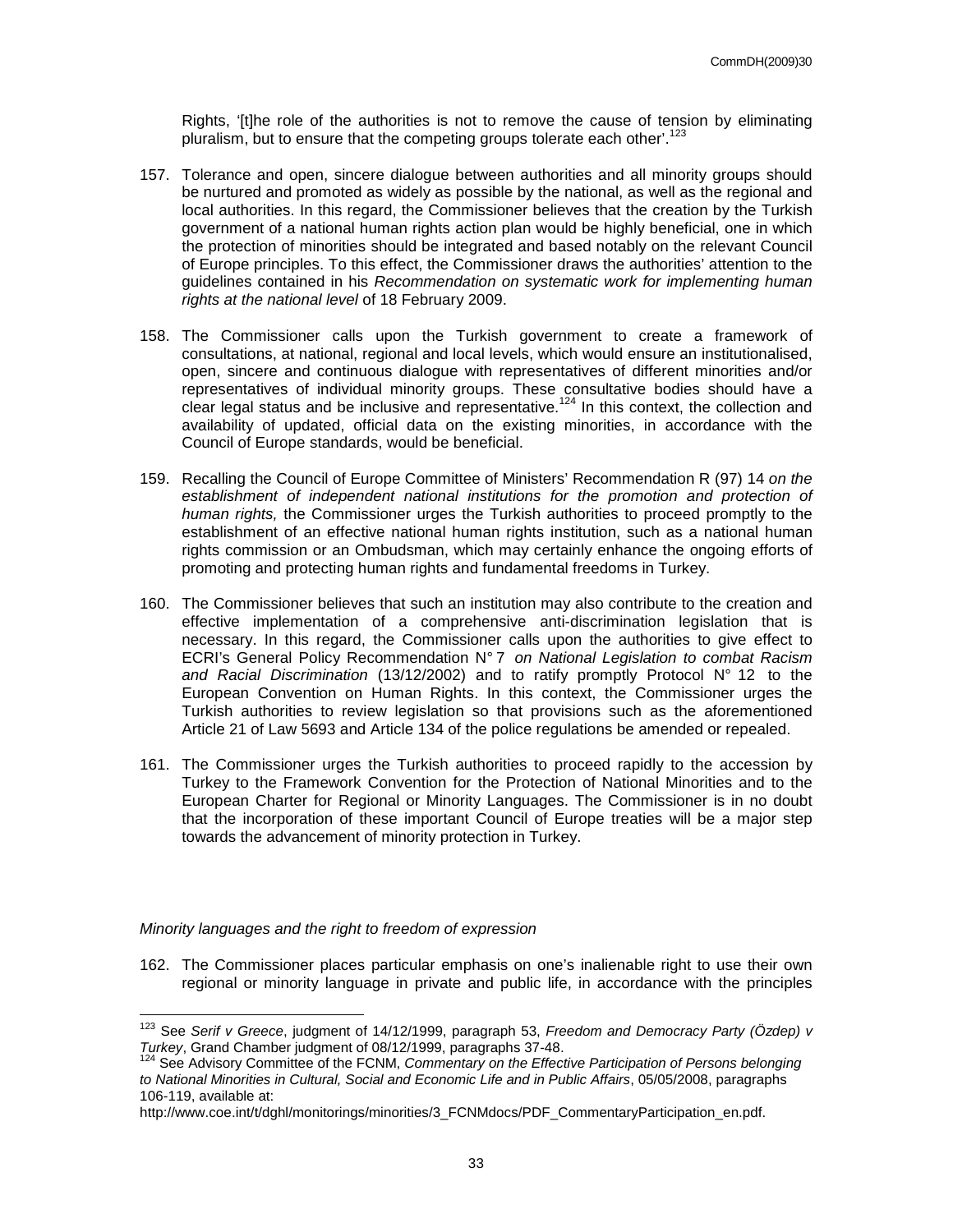enshrined in the European Charter for Regional or Minority Languages. Protection and promotion of regional or minority languages in the Council of Europe member states are necessary conditions for building a Europe based on the principles of democracy and cultural diversity.

- 163. In accordance with the above principles, the Commissioner urges the Turkish authorities to adopt promptly all necessary, legislative and administrative, measures in order to enhance the teaching of existing minority groups' languages in the country, which is a precondition for the enjoyment by these group members of their rights to freedom of expression and assembly, enshrined in the European Convention on Human Rights.
- 164. The Commissioner recommends in particular the establishment in the universities of minority language departments that could train and produce qualified teachers of minority languages. The existing 'Lausanne minority schools' should be promptly provided with financial and other necessary aid in order to be able to ensure the continuous teaching of the respective minority languages therein. The authorities are urged to liberalise these schools' regime so that they are able to accept interested pupils from other minority groups.
- 165. The authorities are called upon to effectively protect and promote the use of minority languages in municipalities or regions where these are used by significant numbers of their populations, as well as in the course of election or other political campaigns and in the media. All relevant, including criminal, legislation should be reviewed and amended accordingly. All competent authorities should ensure its effective implementation in accordance with the Council of Europe human rights standards.
- 166. The Commissioner calls upon the Turkish authorities to take further action in order to protect fully minority members' freedom of expression and effectively align legislation and practice with the case law of the European Court of Human Rights. The high number of applications and judgments against Turkey delivered by the Court, and especially their execution in a manner that prevents new similar violations, remain a matter of serious concern.
- 167. It appears necessary to revisit certain over-restrictive provisions of the legislation concerning elections, political parties and broadcasting, as well as criminal law provisions, such as the Criminal Code Articles 301 and 220 which have been used in a number of occasions in a manner that has unjustifiably suppressed freedom of expression.
- 168. Recalling the Committee of Ministers Recommendation Rec(2004)4 on the European Convention on Human Rights in university education and professional training, the Commissioner wishes to underline the importance of initial and continuous professional training, especially of judges and prosecutors, for a Convention-compliant interpretation and application of domestic legislation. To this end, the Commissioner fully encourages the continuation and reinforcement by the Ministry of Justice of the relevant legal and human rights capacity building programmes which are carried out in cooperation with the Council of Europe.
- 169. Particular attention should be paid to the treatment of children arrested or imprisoned in this context. The Commissioner recalls Article 40 of the Convention on the Rights of the Child (1990) and stresses that children in criminal proceedings should be treated in a manner that takes into account the child's age and the desirability of promoting the child's reintegration and the child's assuming a constructive role in society. Children below the age of 18 years should be subject to special, child-sensitive procedures, authorities and institutions.<sup>125</sup>

 $125$ See also Commissioner's Issue Paper, Children and juvenile justice: proposals for improvements, 19/06/2009.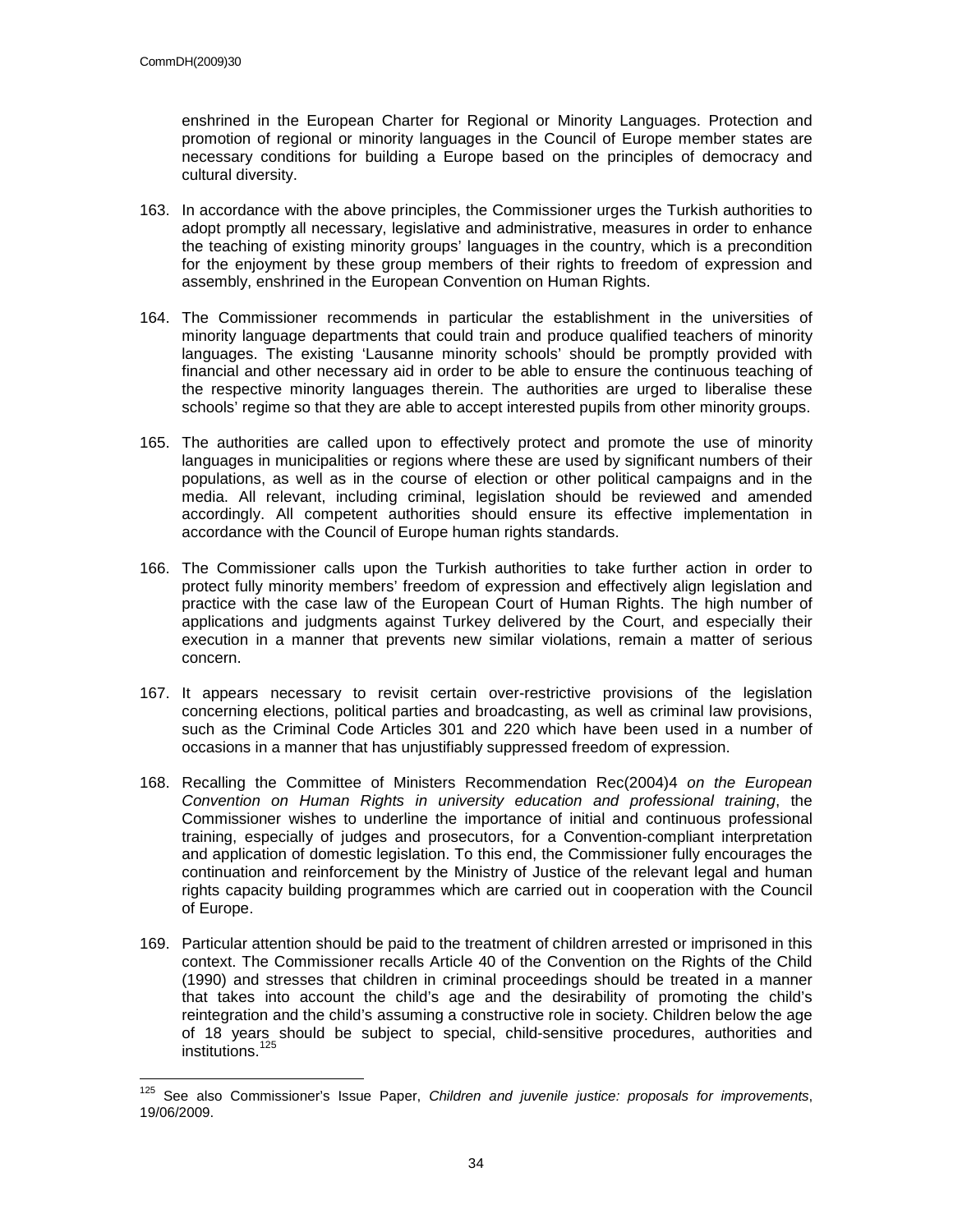170. The Commissioner wishes to stress that hate crimes, including those committed against persons who have exercised their right to freedom of expression should be subject to effective investigations by competent authorities, which should lead promptly to the identification and punishment of those responsible, in accordance with the established case law of the European Court of Human Rights.<sup>126</sup> The authorities are called upon to review relevant Article 216 of the Criminal Code in order to enhance its effectiveness. Its application by prosecutors and courts should be fully and effectively aligned with the case law of the European Court of Human Rights.

#### Minorities and the right to freedom of association

- 171. As regards freedom of association, which includes the creation and operation of political parties, the great importance for democracy of this freedom for persons 'seeking an ethnic identity or asserting a minority consciousness' has been emphasised by the European Court of Human Rights.<sup>127</sup>
- 172. The Commissioner recalls the European Court of Human Rights' guiding principles, according to which '[t]he harmonious interaction of persons and groups with varied identities is essential for achieving social cohesion. It is only natural that, where a civil society functions in a healthy manner, the participation of citizens in the democratic process is to a large extent achieved through belonging to associations in which they may integrate with each other and pursue common objectives collectively… freedom of association is particularly important for persons belonging to minorities, including national and ethnic minorities… Indeed, forming an association in order to express and promote its identity may be instrumental in helping a minority to preserve and uphold its rights'.<sup>128</sup>
- 173. Needless to say that there exists always a possibility for states to impose restrictions upon the right to freedom of association, in accordance with Article 11, paragraph 2, of the European Convention on Human Rights. However, it has to be stressed that this power must be used sparingly, as exceptions to the rule of freedom of association are to be construed strictly and only convincing and compelling reasons can justify restrictions on that freedom.
- 174. The Commissioner remains deeply concerned about the current Turkish law and practice concerning the right to freedom of association, including the functioning of political parties. Constitutional and statutory amendments appear necessary in order to fully align domestic law and practice with the Council of Europe standards.
- 175. The Commissioner urges the Turkish authorities to follow up to and implement promptly the pertinent recommendations and guidelines, especially those concerning the advisability of constitutional and statutory amendments, that have been provided notably by the Council of Europe Parliamentary Assembly and its Monitoring Committee (see in particular Resolution 1622 (2008) on the functioning of democratic institutions in Turkey) as well as by the Venice Commission (see in particular its Opinion of 13 March 2009 on political parties in Turkey).
- 176. The Commissioner commends the determination of the Turkish authorities and encourages them to continue the programmes for democratic citizenship and human rights education, in cooperation with the Council of Europe, aimed at integrating the Council of Europe standards fully into national curricula. Furthermore, he underlines the importance of the exchange of experience within the judiciary regarding the application of the European

 $\overline{\phantom{a}}$ 

 $126$  See inter alia Finucane v UK, judgment of 01/07/2003, paragraphs 68-71.

<sup>127</sup> See Grand Chamber judgment in the case of *Gorzelik and others v Poland*, 17/02/2004, paragraph 92.

<sup>128</sup> Ibid. paragraphs 92-93.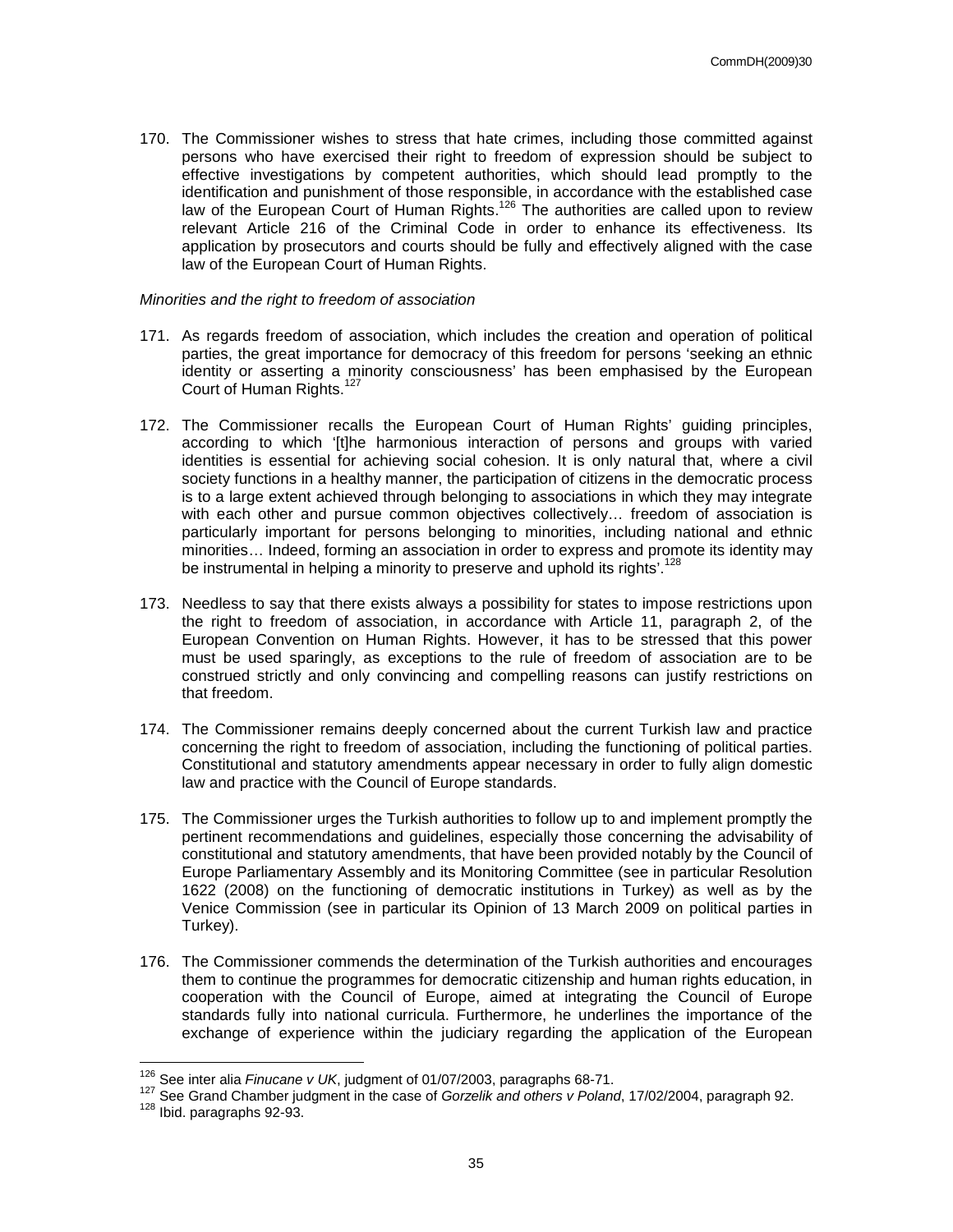Convention on Human Rights and the Court's case law. The Commissioner encourages the Ministry of Justice to enhance such programmes and to provide for ample opportunity for judges and prosecutors on all levels in order to secure a coherent and effective application of these standards.

#### Minorities, freedom of religion and property rights

- 177. The Commissioner urges the authorities to establish and implement a national action plan for promoting tolerance and more understanding among the various religious (Muslim and non-Muslim) groups of which Turkey is comprised. The Commissioner considers the relevant recommendations contained in ECRI's latest Report on Turkey (15 February 2005) of an utmost value and urges the authorities to proceed to the prompt implementation of those recommendations that have not as yet been implemented. Of particular importance are the recommendations concerning the development of awareness-raising activities to alert the general public to the benefits that a multicultural society brings to a country, and the creation of an efficient and effective, specialised body to combat, inter alia, racial and religious discrimination.
- 178. The Commissioner recommends that the Turkish authorities establish and pursue periodic, open and substantive consultations with the representatives of all religious minorities concerning all major issues that affect their human rights and daily lives, in accordance with the Council of Europe standards.
- 179. One such major issue is the recognition of the legal personality of the religious minority institutions and communities established in Turkey, which is necessary for the effective protection of the human rights, especially property rights, of all minority communities, and for their preservation and development that are necessary in the inherently pluralistic society of Turkey on which the latter rightly takes pride.
- 180. The Commissioner calls upon the authorities to adopt immediately measures that would lead to the recognition of the legal personality of established, religious minority institutions and communities, allow the reopening of the Theological Seminary of Heybeliada (Halki) and ensure the possibility of education of the Armenian Orthodox clergy in Turkey.
- 181. Turkish authorities are urged to adopt and implement legislative and all other necessary measures in order to ensure the effective enjoyment by members of all religious (Muslim and non-Muslim) minority groups of their freedom of religion and of their property rights, in full and effective compliance with the case law of the European Court of Human Rights.
- 182. The Commissioner commends the efforts made by Turkey, especially by the new Law on Foundations introduced in 2008, to guarantee the religious, association and property rights of members of minority foundations. However the shortcomings identified in this report need to be urgently addressed by the authorities in full and effective compliance with the Council of Europe human rights standards. In particular, minority members who have lost their property unlawfully should be provided with reparation in accordance with the established principles of international law.

#### Forced displacement in and from eastern and southeast Turkey

183. The Commissioner remains deeply concerned about the persistent humanitarian and human rights situation of IDPs in and from the eastern and southeast Turkey, the majority of them being of Kurdish origin. The Commissioner recommends the prompt adoption of further measures that would accelerate and make more effective the reparation of the IDP victims, including the facilitation of exercise by IDPs of their right to voluntary return. In cases where this is not possible, voluntary resettlement or local integration should be facilitated by the authorities, in accordance with the 1998 UN Guiding Principles on Internal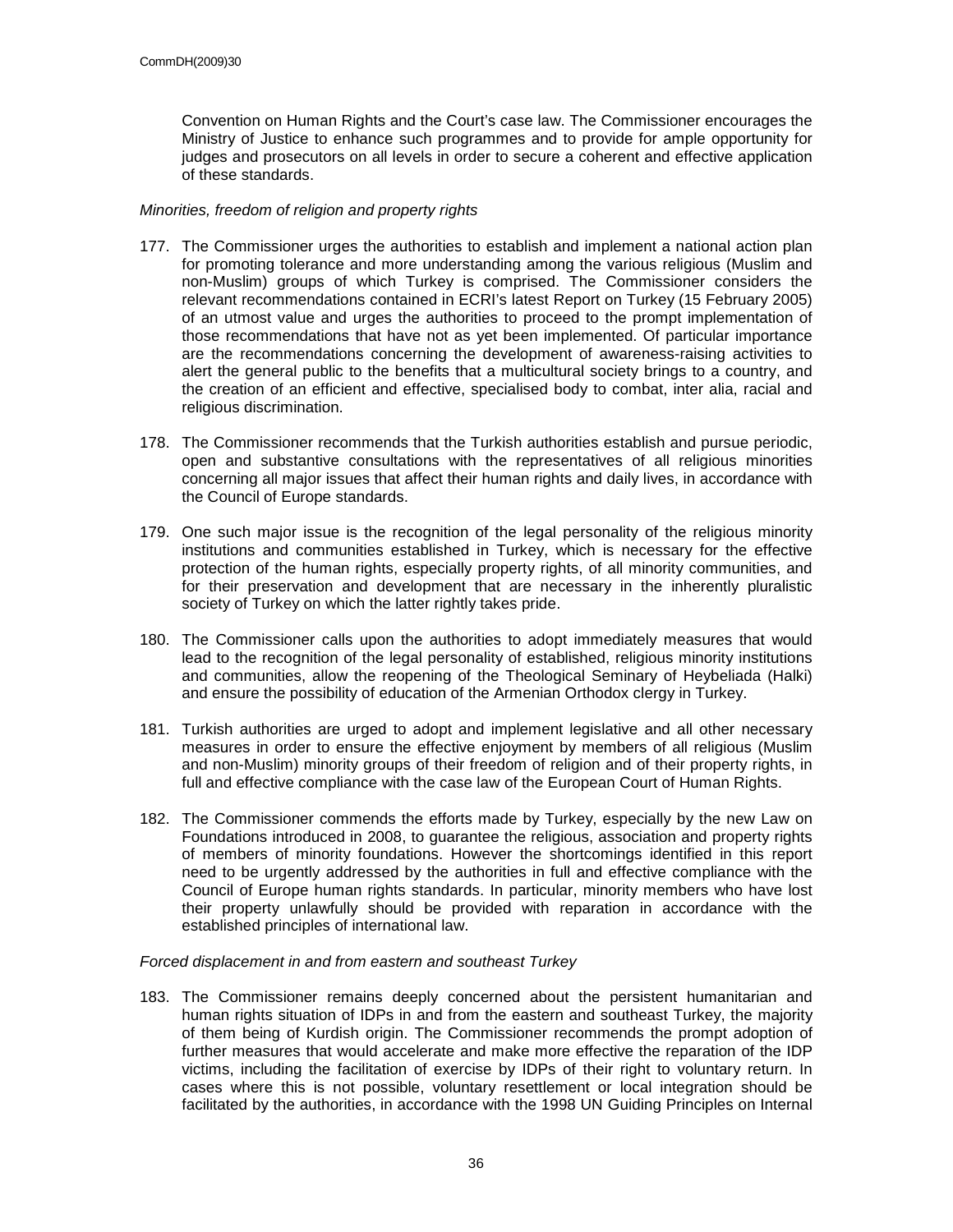Displacement and the Council of Europe Committee of Ministers Recommendation (2006)6 on internally displaced persons.<sup>129</sup>

- 184. The Commissioner is aware that viable solutions to the plight of IDPs in Turkey, like in all other Council of Europe member states concerned, may not be thought of without due consideration of the relevant complex, socio-political context. Thus, IDP-related measures should be based on a comprehensive, national strategy that would include the improvement of the living and education-related conditions in the areas from where IDPs originate and which are characterised by serious economic and social underdevelopment, compounded by the long armed conflict therein. Such a holistic, national IDP strategy should also look attentively into the plight of IDPs who have not remained in the rural areas of their origin but were forced to migrate to urban areas around Turkey. In this regard, the creation of a specialised, adequately resourced agency in the Ministry of Interior would be highly advisable.
- 185. Recalling the aforementioned UN Guiding Principles, the Committee of Ministers' Recommendation Rec(2006)6 on internally displaced persons and the relevant Parliamentary Assembly's Recommendation 1877 (2009), the Commissioner wishes to underline that in the context of the necessary strenuous efforts and determination required on the part of the state, the competent authorities should not forget to ensure the full participation of the displaced persons themselves in the planning and management of the required measures.
- 186. The Commissioner urges the Turkish authorities to examine the possibility of abolishing the system of village guards and to proceed immediately to the completion of clearance of the mined areas in Turkey, especially in the areas from or near which IDPs originate, that have led to date to the tragic deaths and serious injuries of a significant number of persons. The Commissioner wishes to emphasise that the state obligation to protect human lives emanates not only from the Ottawa Convention, which has been ratified by Turkey, but also from the fundamental provision of Article 2 of the European Convention on Human Rights where everyone's right to life has been enshrined and corresponds to positive obligations on the part of all states parties, including measures to prevent the avoidable losses of life. $130$
- 187. In addition, the Commissioner urges the Turkish authorities to improve national action coordination and provide promptly and generously assistance for the care and rehabilitation of all mine victims. In this context, the Commissioner calls upon Turkey to sign and ratify promptly the Optional Protocol to the UN Convention on the Rights of Persons with Disabilities, which provides for the competence of the Committee on the Rights of Persons with Disabilities to receive communications from or on behalf of individuals or groups of individuals who claim to be victims of a violation by a state party of the provisions of the Convention.

#### Certain issues concerning human rights of Roma

 $\overline{a}$ 

188. The Commissioner recalls that the vast majority of Roma in most of the Council of Europe member states, including Turkey, remain in urgent need of effective protection of their

<sup>&</sup>lt;sup>129</sup> See also Commissioner's Viewpoint, 'Persons displaced during armed conflicts have the right to return', 15/09/2008.

See e.g. European Court of Human Rights, judgments in the cases of Osman v United Kingdom, judgment of 28/10/1998, Öneryildiz v Turkey, Grand Chamber judgment of 30/11/2004.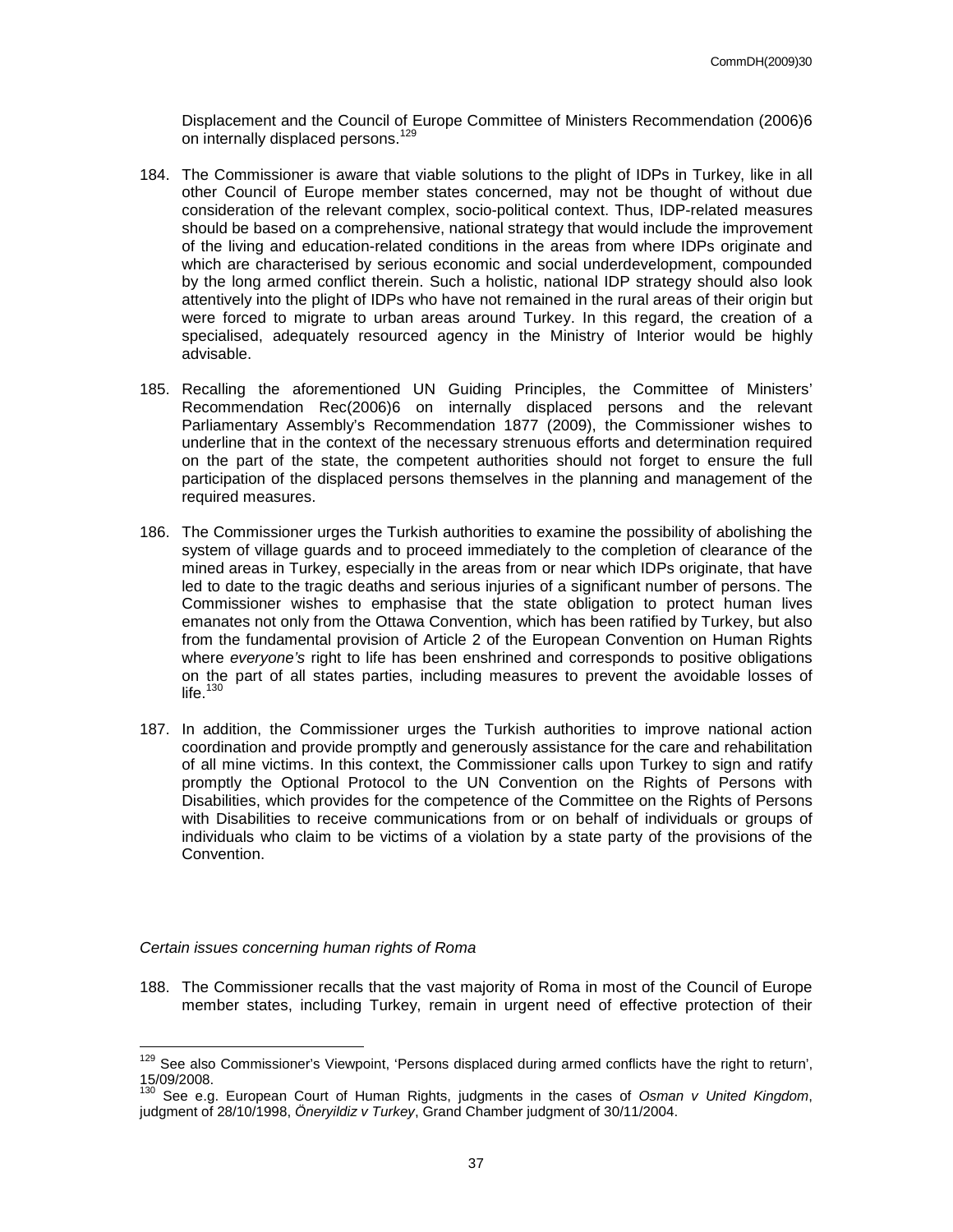human rights, especially their social rights, such as the right to adequate housing and to education, by national, regional and local authorities.

- 189. The Commissioner recalls Recommendation 1557 (2002) of the Council of Europe Parliamentary Assembly on the legal situation of Roma in Europe, according to which Roma form a special minority group, in the sense that they are an ethnic community and, at the same time, most of them belong to the socially disadvantaged groups of society. Thus the standards contained in the Framework Convention for the Protection of National Minorities and the European Charter for Regional or Minority Languages, along with the standards of the European Social Charter (revised), should be effectively applied to Roma.
- 190. The Commissioner recommends that Turkey adopt and implement promptly a coherent, comprehensive and adequately resourced national and regional strategy with short- and long-term action plans, targets and indicators for implementing policies that address legal and/or social discrimination against Roma, in accordance with the Council of Europe Committee of Ministers Recommendation CM/Rec(2008)5 on Policies for Roma and/or Travellers in Europe (20/02/2008). In this context, discriminatory, anti-Roma provisions contained in law or regulations, such as those mentioned earlier, should be immediately abolished. The authorities are urged in particular to effectively monitor and publish regular evaluation reports on the implementation and impact of the above action plans, in line with the above Recommendation.
- 191. The Commissioner recommends that priority be given by the authorities to the establishment of a legal aid system, possibly in cooperation with competent nongovernmental organizations, able to provide effective legal aid to Roma in need of it.
- 192. As regards the issue of evictions and dislocation of Roma, especially in the context of urban renovation projects, the Commissioner stresses that these should never take place if the authorities are not in a position to provide for alternative, adequate accommodation for which the persons affected should be consulted with. If evictions are deemed justified they should be carried out in a manner that fully respects the safety and dignity of the persons concerned. Effective legal remedies should also be available to those affected by eviction orders.
- 193. The authorities' attention is drawn to the pertinent case law of the European Committee of Social Rights,<sup>131</sup> to the 2007 guidelines on access to housing for vulnerable groups of the European Committee for Social Cohesion (CDCS),<sup>132</sup> as well as to the specific guidelines on forced evictions provided by the United Nations Committee on Economic, Social and Cultural Rights in 1997<sup>133</sup> and by the United Nations Special Rapporteur on Adequate Housing in  $2007.<sup>134</sup>$
- 194. The Commissioner calls upon national and local authorities to pay special attention to the effective protection of the human rights of Roma children, as enshrined notably in the UN Convention of the Rights of the Child. In particular, in cases of evictions or agreed removals, authorities should adopt measures with a view to ensuring the continuation of Roma children's schooling that is unavoidably disrupted in such circumstances.

<sup>131</sup> See Case Law Digest of the European Committee of Social Rights, available at: www.coe.int/t/dghl/monitoring/socialcharter/Digest/DigestIndex\_en.asp.  $132$  Doc. CM(2007)35, 06/03/2007, available at http://www.coe.int/t/cm.

<sup>133</sup> UN CESCR, The right to adequate housing: forced evictions, General Comment 7, 20/05/1997.

<sup>134</sup> UN Special Rapporteur on Adequate Housing, Basic Principles and Guidelines on Development-Based Evictions and Displacement, 05/02/2007.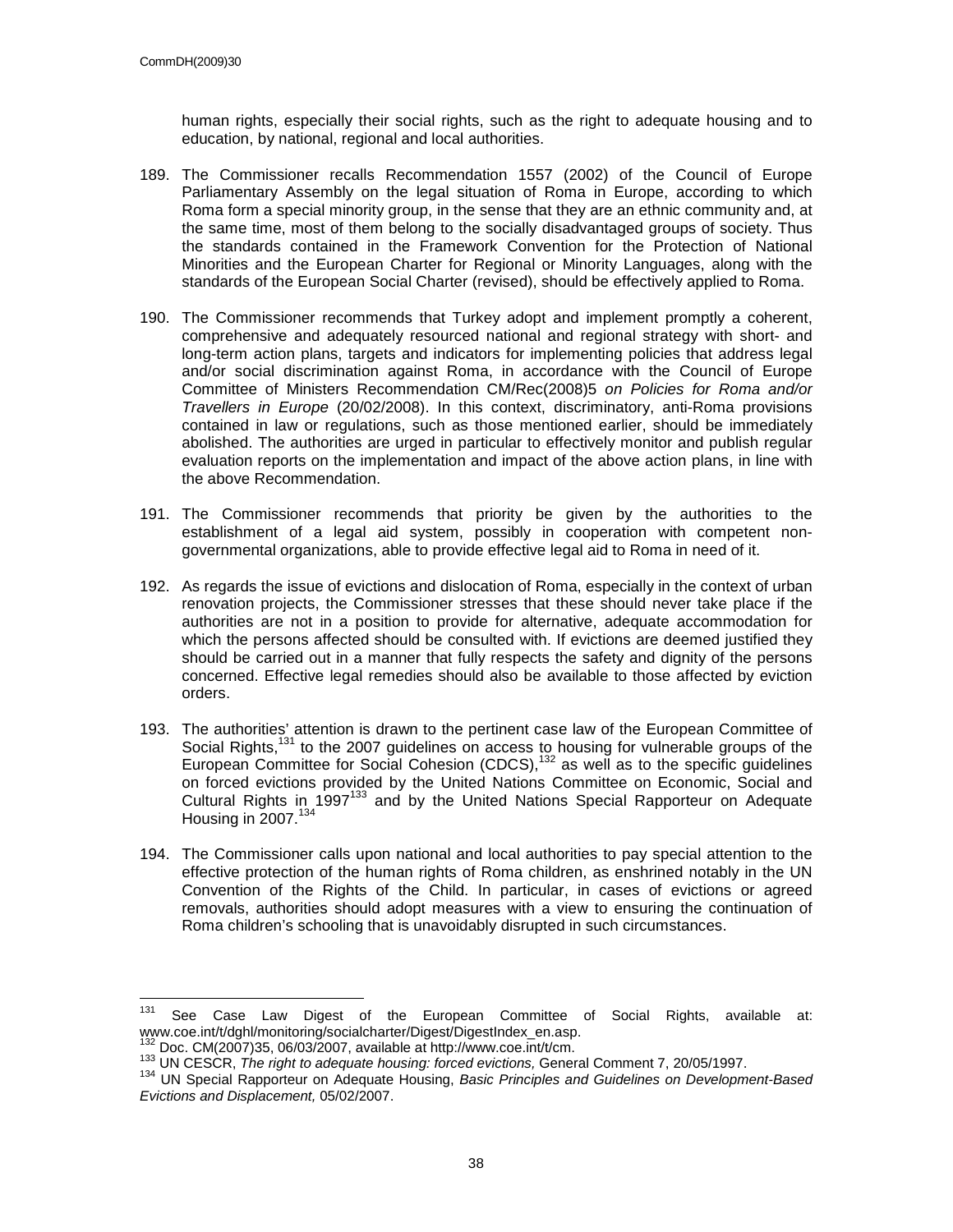- 195. With regard to urban renovation projects affecting inter alia long-standing Romani settlements, such as the one of Sulukule, Istanbul, the Commissioner urges all competent authorities to adopt immediately measures aimed at preventing further destruction of Romani historic sites, at the effective respect and protection of cultural heritage, including the Roma people's lifestyle and social cohesion.
- 196. To this end, an urgent review of Law 5366 and of its implementation by the local authorities appears to be necessary so that emphasis is put on historic areas' conservation and not on land development. Turkey should give effect to the 2008 recommendations of the UNESCO World Heritage Committee and is invited to ratify promptly and abide fully by the 2005 Council of Europe Framework Convention on the Value of Cultural Heritage for Society.
- 197. The Commissioner wishes to conclude by stressing that he will continue to follow closely developments concerning minorities and intends to take all necessary measures, in accordance with his mandate as an independent and impartial institution of the Council of Europe, in order to promote the effective implementation of the Council of Europe standards relating to minority and human rights protection. The Commissioner stands ready to continue a sincere, constructive dialogue with and assist the Turkish authorities in their efforts to remedy the shortcomings that were outlined in the present Report.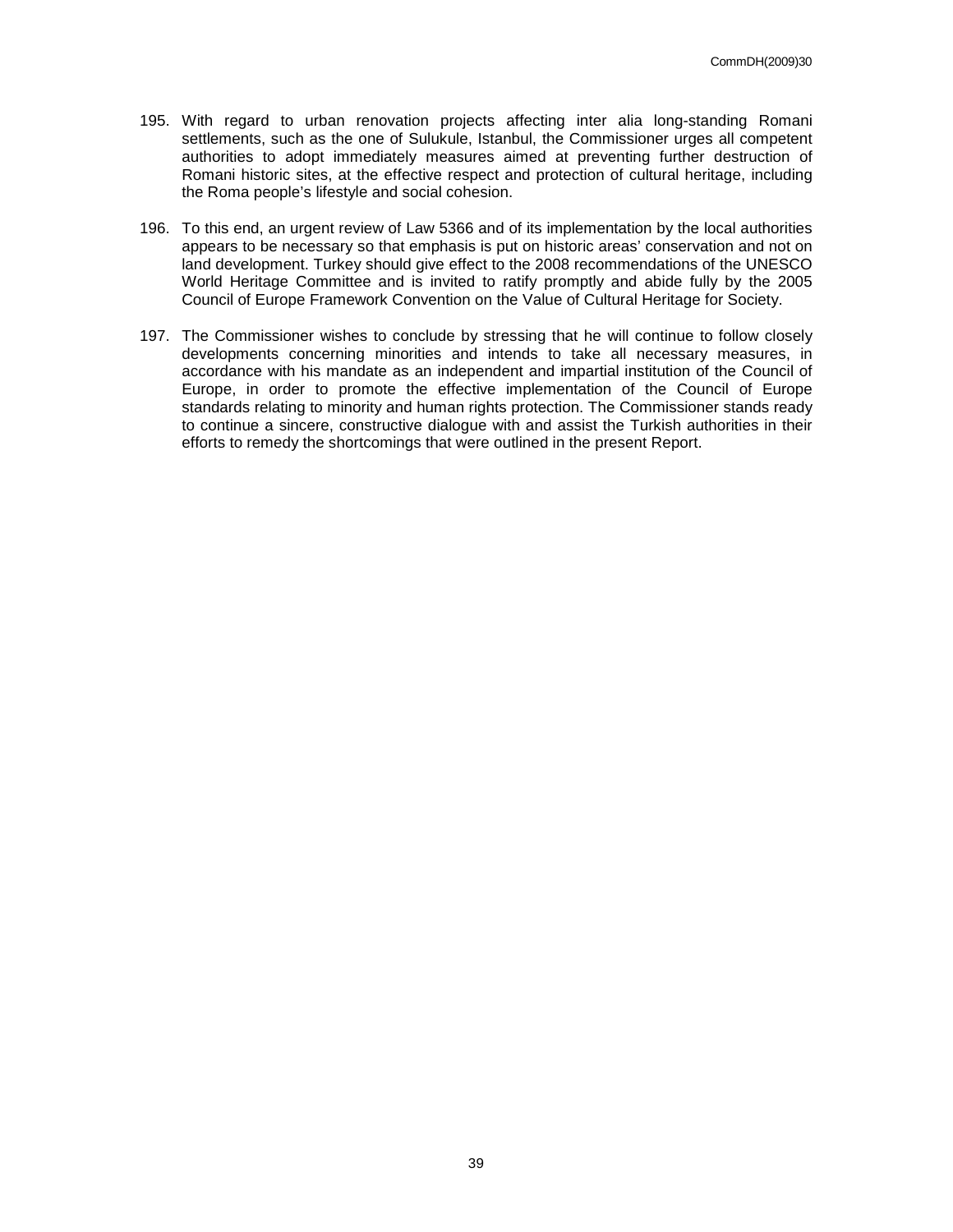## **Appendix**

## **COMMENTS OF THE REPUBLIC OF TURKEY ON THE REPORT REGARDING "HUMAN RIGHTS OF MINORITIES" BY MR. T. HAMMARBERG, COMMISSIONER FOR HUMAN RIGHTS OF THE COUNCIL OF EUROPE FOLLOWING HIS VISIT TO TURKEY (28 JUNE- 3 JULY 2009)**

#### **General Comments and Observations:**

1) Under the Turkish constitutional system, the word **"minorities"** encompasses only groups of persons defined and recognized as such on the basis of multilateral or bilateral instruments to which Turkey is party to.

In this context, **"minority rights"** in Turkey are regulated in accordance with the **Lausanne Peace Treaty** of 1923 which constitutes the legal basis of modern Turkish Republic. According to this Treaty, Turkish citizens belonging to non-Muslim minorities fall within the scope of the term "minority". Turkish legislation, which is based on the Lausanne Peace Treaty, contains the term **"non-Muslim minority"** only. Hence, the term "minority" cannot be used for Muslim Turkish citizens.

Turkey has opted to recognise the non-Muslim minorities in line with its obligations under the Lausanne Peace Treaty. However, the state philosophy is based on the equality of citizens without discrimination.

At international level, there exists no universally recognized and legally binding definition of the term "minority". The Framework Convention for the Protection of National Minorities does not include any definition of minority and thus leaves states a power of discretion to determine the groups which it shall consider as national minorities.

Turkey recognizes that every individual is free to assert that s/he belongs to a distinct ethnic, religious, linguistic, national or cultural grouping. However, individual's claim belonging to a certain group neither determines the existence of a minority group nor impose on States an obligation to officially recognize a group as a "minority". It remains the prerogative of the state to confer minority status to persons.

 Turkish citizens belonging to non-Muslim minorities enjoy and exercise the same rights and freedoms as the rest of the population. Turkey applies the principle of equality among its citizens to provide the necessary protection for all, including equal treatment, the right to security of person, the right to freedom of opinion and expression, and the right to freedom of thought, conscience and religion. Additionally, they benefit from the exclusive assurances accorded to them deriving from their minority status under the Lausanne Peace Treaty.

2) The Turkish Government does not officially collect, maintain or use neither quantitative nor qualitative data on ethnicity. Like some other countries it is considered as a sensitive issue, especially for those nations living in diverse multicultural societies for a long period of time. Diversity has deep roots in Turkey. Thus, our focus in legislative and policy framework has always been on commonalities and common aspirations rather than measuring differences and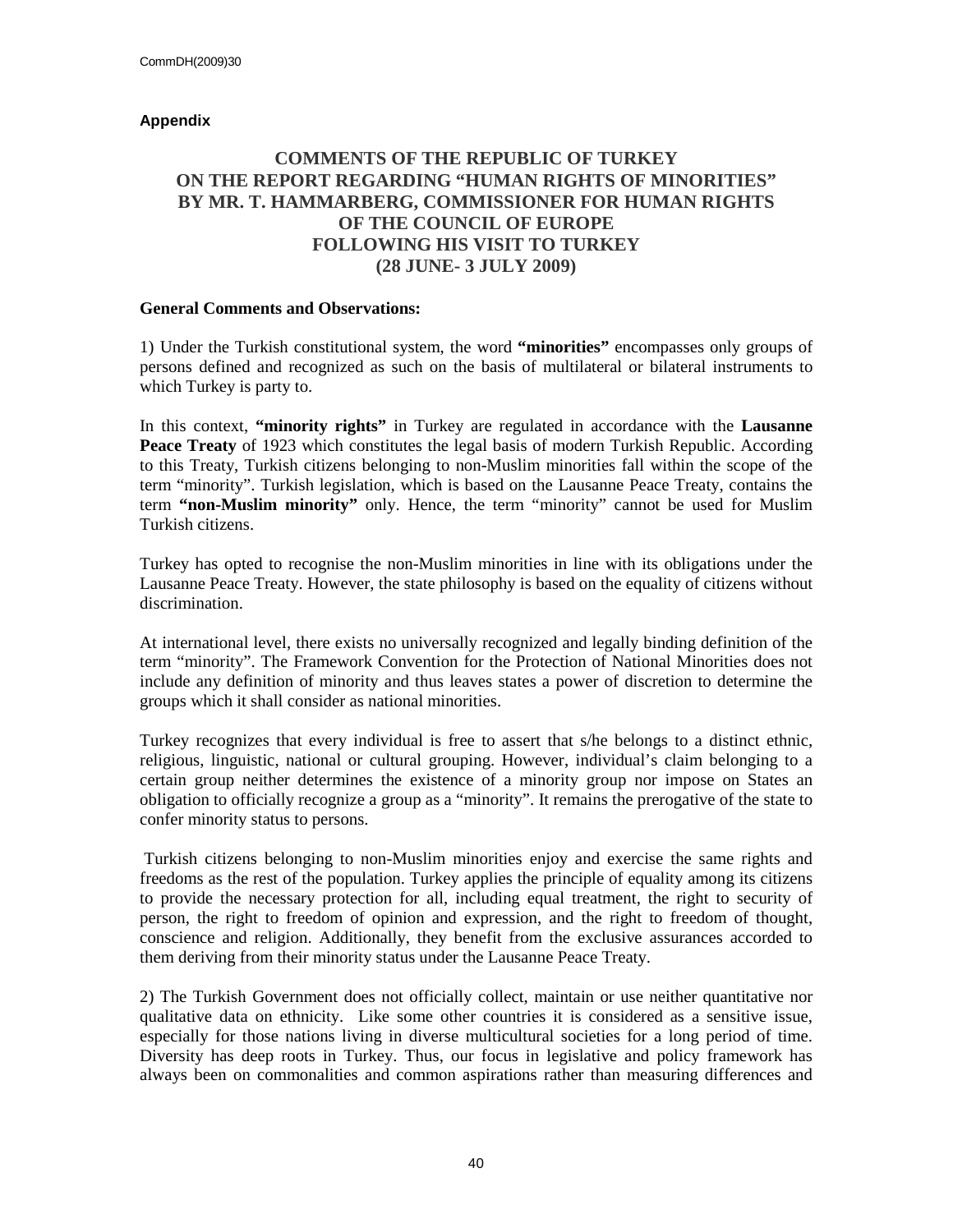making policies thereon. Some historical events are also a reminder of dangers and threats involved in such practices.

There may be groups that define their identity solely on the basis of their ethnic origins. It may also be the case that some individuals who do not prefer to define their identity as such. So, when collecting official data on ethnicity for good governance and due diligence purposes, there is always a risk of interfering with the right to privacy. It can be even added the element of causing distrust, fear and suspicion on the part of some individuals towards such a practice.

3) The obligation of pupils in public and private primary schools, including the Lausanne minority schools, **to read daily an oath** is questioned in paragraph 29. The phrase in the oath is not accurately translated in to English to reflect its full meaning. The phrase "ne mutlu Türküm diyene" literally reads as: "how happy is a person who calls himself/herself Turk(ish)". As such, it is not a dictum to glorify one ethnic group. This oath is intended to contribute to forming and improving the sense of citizenship of the Republic of Turkey. The term "Turk(ish)" here connotes the bond of citizenship without any reference to ethnic, linguistic or religious origin. It is the reflection of the national identity inclusive of all citizens irrespective of their origins. This understanding is clearly defined in Article 66 of the Constitution which stipulates that "everyone bound to the Turkish State through the bond of citizenship is a Turkish". Like the Constitution, this oath does not have or imply any racial or ethnic connotation for being "Turk(ish)".

On the other hand, regarding the legal action against the school teachers who took part in an initiative in 2007 to have this practice repealed, the Magistrate Criminal Court of Şanlıurfa ruled a verdict of acquittal on 15 January 2009. It is understood that the case has been brought to the appeal.

4) Turkey does not deny **cultural and religious rights** of its citizens. Turkey has shown with its recent reform program that it has the political will to safeguard cultural rights. 24 hours uninterrupted nation-wide television broadcasting in Kurdish-Kirmanchi and Zaza, constitutes an example.

Furthermore, the Government is currently working on an initiative including reforms for further consolidation of democracy and expansion of cultural rights. With a view to achieving public and parliamentary consensus on the content and extent of this initiative the Government has launched a comprehensive and inclusive consultation process with the all relevant stakeholders. This process is underway.

In Turkey there exist numerous languages and dialects, which are traditionally used in private sphere. There are Turkish citizens of *inter alia*, Greek, Armenian, Jewish, Assyrian, Celdanean, Bosnian, Circassian, Roma, Abkhazian, Albanian, Bulgarian, Arabic, Georgian, Azeri and Kurdish origin. The number of languages traditionally used in Turkey may reach hundreds if not thousands. Given this diversity it is beyond the means and capacity of a state to offer teaching of all languages traditionally used in this country in public education system.

Furthermore, Turkey needs to observe non-discrimination principle in teaching all traditional languages other than Turkish. Any act in favor of one or two languages traditionally used in Turkey can be interpreted as discrimination against other languages and their respective speakers. A delicate balance needs to be stroke on this matter.

5) **Reform Monitoring Group** (RMG), which was formed in 2003, is an ad hoc working group composed of Minister for EU Affairs and Chief Negotiator, Minister of Justice, Minister of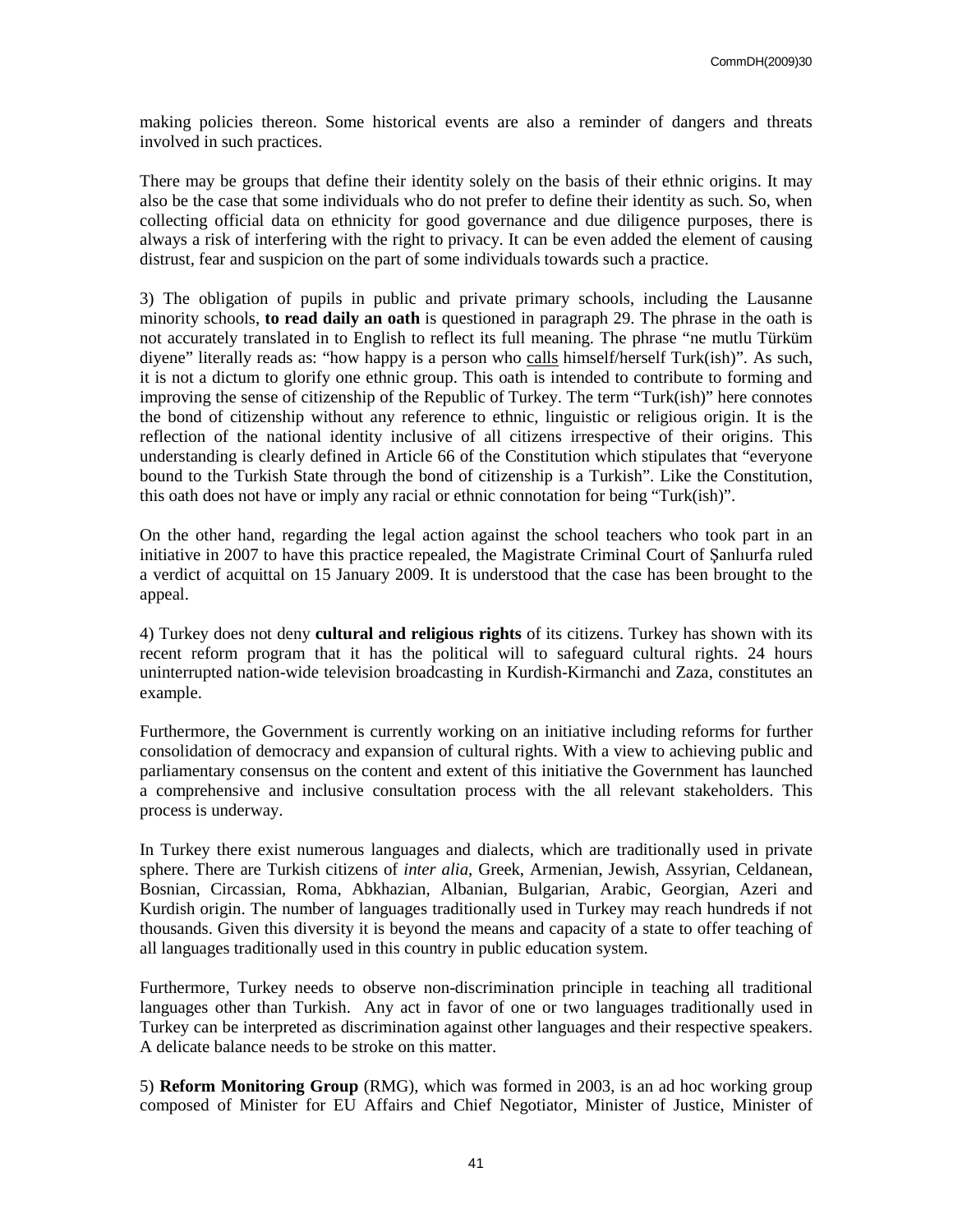Interior and Minister of Foreign Affairs. Secretariat General for EU Affairs (EUSG) is in charge of the secretariat work.

RMG closely monitors the legal harmonization and implementation processes of the reforms, discusses the needs and formulates future steps with regard to Copenhagen political criteria. RMG is also in charge of the work on Chapters 23 and 24, namely "Fundamental Rights and Judiciary" and "Justice, Freedom, Security" in Turkey's EU accession negotiations.

Reform Monitoring Group also ensures contacts with the minority leaders and high-level bureaucrats. Hence, visits/consultations by Reform Monitoring Group should be seen as examples of periodic, open and substantive **consultations between the authorities and the minorities** in Turkey.

6) Turkey strongly **denounces all hate crimes** regardless of on which ground that they are committed. Despite the legal framework and the inherited tradition of tolerance, Turkey, like other multi-faith societies, is not totally immune to isolated incidents against some members of the Turkish society. In this vein the murder of Hrant Dink**,** who was a prominent Armenian journalist, has prompted a great reaction in all segments of the society in Turkey. The perpetrators of this heinous crime were captured within 36 hours after the incident. Judicial investigations were immediately launched in connection with the murder and the legal process is ongoing. Although the racist motive is not considered as an aggravating factor, it was regarded as an act of intentional killing with premeditation, which is punishable by aggravated life imprisonment under Article 82 of the Turkish Penal Code.

Such incidents receive prompt and diligent response from relevant authorities and all possible measures are taken to bring those responsible to justice. In this vein, the Ministry of the Interior, in its Circular issued in June 2007, instructed all relevant authorities to pay utmost attention in order to prevent the reoccurrence of similar incidents.

7) As an important part of the ongoing process of reforms conducted in recent years, there has been progress also in improving the legislation concerning citizens belonging to non-Muslim minorities in Turkey. Within this framework, since 2004 a new governmental body, **"the Minority Issues Assessment Board"**, is in operation with a view to addressing and finding solution to difficulties which citizens belonging to non-Muslim minorities may encounter in their daily lives. In this process, regular contacts are held with the non-Muslim minorities.

8) The Turkish Parliament passed the **Ombudsman Law**, No: 5548 on 28 September 2006. The former President of the Republic of Turkey and some members of the Parliament had lodged a file at the Constitutional Court for the annulment of some articles of the Law. On 25 December 2008 the Court unanimously decided to abrogate the Law on grounds that it was not in conformity with the Constitution. The Court has issued the reasoning of its judgment in April 2009. The Government is determined to establish the Ombudsman institution. On the other hand, a preparatory work on the legal framework for a **National Human Rights Institution** is carried out in parallel with the developments related to the Ombudsman Law.

9) There exist a reference in the report to the **judgments by the European Court of Human Rights** that have been issued since 1998 against Turkey with respect to **freedom of expression.** It should be noted that, those applications date back before the reform process that has been initiated in Turkey since 2001. It is worth mentioning that the **new Penal Code** was enacted with a view to aligning its legal framework with the European standards and principles, which also included a more liberal approach to the freedom of expression issues.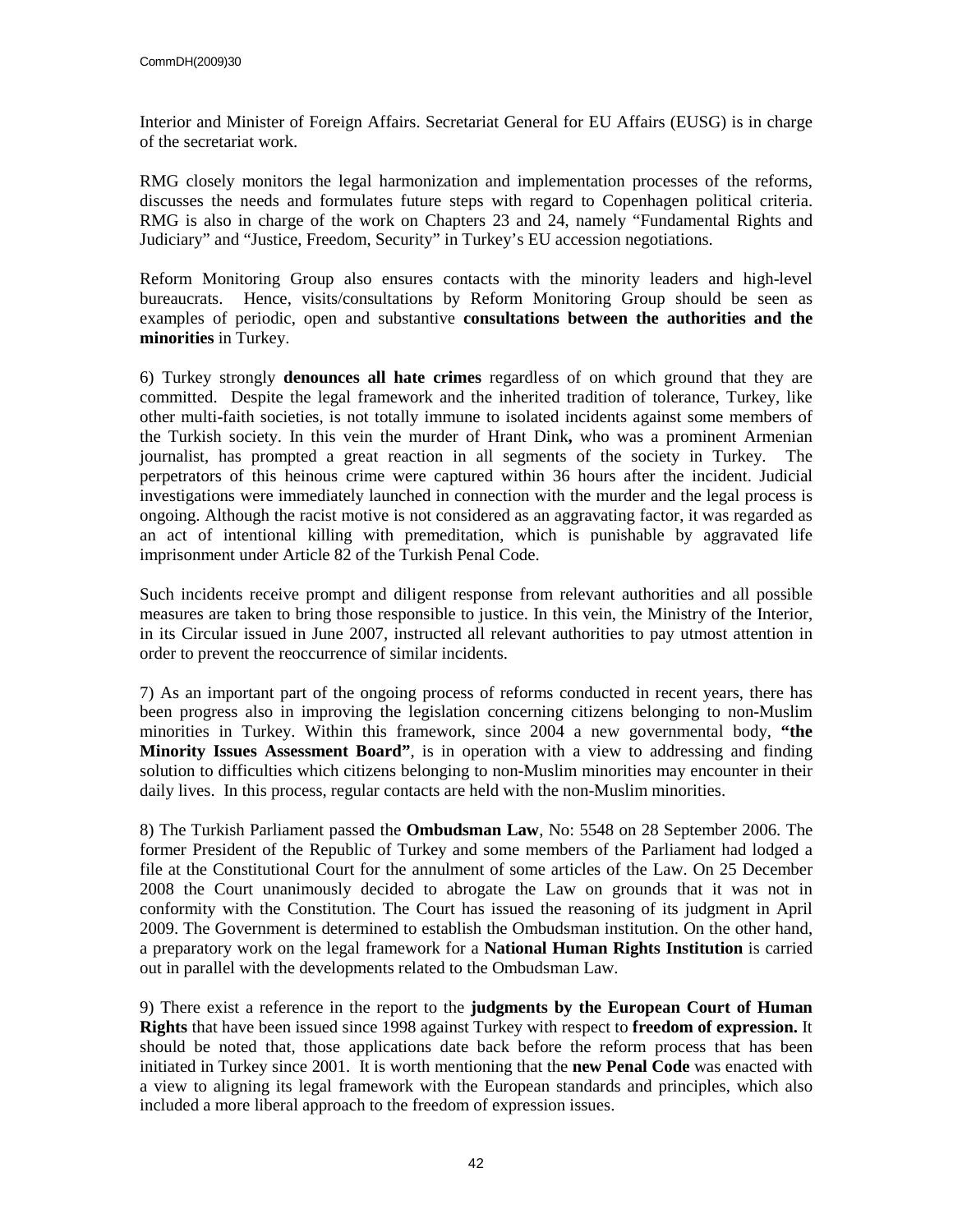10) The **secular nature of the Turkish Constitution** does not allow either Muslim or non-Muslim religious communities to acquire legal personality. Similarly, religious communities do not enjoy legal personality also in some other European countries.

The Greek Orthodox Minority can use foundations for conducting all its transactions that require legal personality. Thus, making reference to Greek Orthodox Patriarchate in this regard is misleading.

At the Lausanne Peace Conference, Turkey allowed Patriarchate to continue to reside in Istanbul, on the condition that it provides service for only the religious and spiritual needs of the Greek Orthodox Minority in Istanbul and that the Patriarch himself is a Turkish citizen. Mr. Venizelos, in his capacity as the head of the Greek delegation also willfully accepted this decision, as stated in the minutes of the Lausanne Peace Conference.

In other words, the Patriarchate accepted to shed all the political and administrative privileges granted by the Ottoman authorities in order to continue to reside in Istanbul. In fact, this was a basic condition to be met, given the secular nature of the Turkish Republic.

This also largely explains why the title "ecumenical" is incompatible with the Agreement and why the Patriarch himself must be a Turkish citizen.

As is known, the title "ecumenical" is also a matter of controversy within the Orthodox Church itself. It is in fact the responsibility of the Orthodox Church to overcome this controversy.

In its ruling dated 25 June 2007, the Supreme Court of Appeal, made a reference to the status of the Patriarchate.

According to this ruling, there is no legal basis for the Greek Orthodox Patriarchate to claim religious superiority over other national Orthodox churches, through using the title "ecumenical". Therefore, there is no legal ground to uphold any decision taken by the Patriarch, emanating from the title of "ecumenical."

In other words, this title cannot be used as a pretext to hinder or intervene with the religious freedoms of others, which are under the protection of the Turkish constitution and other laws. After all, Turkey is a country with a secular constitutional order.

11) **The rule of reciprocity with regard to teachers** coming to teach in Greek minority schools is endorsed both by Turkey and Greece, on the basis of the exchange of letters in 1952, following the spirit of 1951 "Agreement Between the Republic of Turkey and the Hellenic Republic on Cultural Cooperation." However, Greece reduced the previously agreed number of 35 teachers to 16, which is an insufficient figure for the 150.000 strong Turkish Minority in Western Thrace.

As for the schoolbooks, "Turkish-Greek Joint Experts Committee on Rewriting of Textbooks" is one of the mechanisms established in the course of the Dialogue and Cooperation Process between Turkey and Greece.

Turkey undertakes every possible action in order to accelerate the approval of hiring of teachers for Minority schools and the publishing of schoolbooks.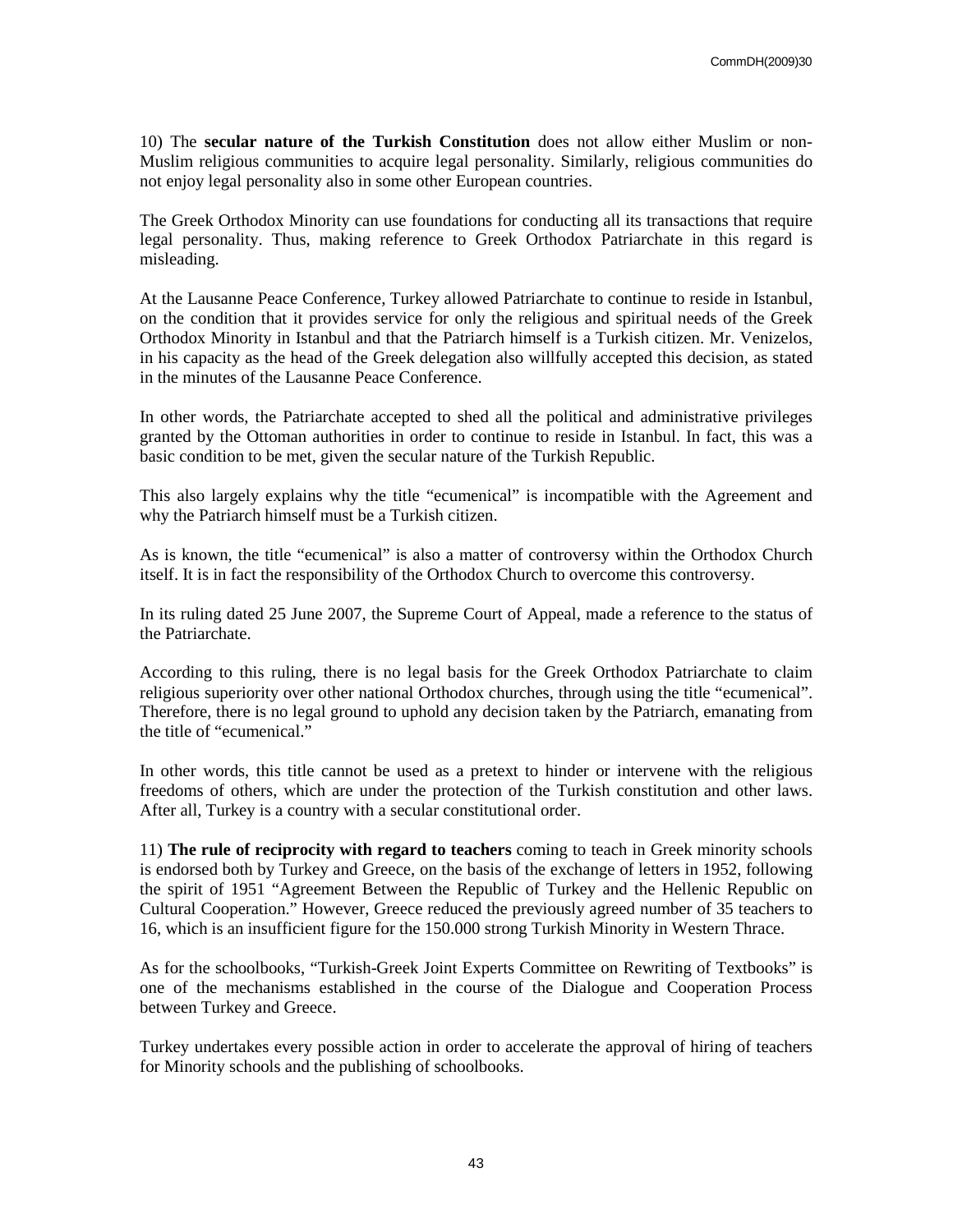12) The **Theological School in Heybeliada** is not operational since 1971 as a result of a court case interpreting the relevant provisions of the Constitution. This court case had nothing to do with the Theological School in Heybeliada, but it was indirectly affected.

Heybeliada Theological School operated between 1951 and 1971 as both an institution of secondary and higher education. In 1971, as a result of the abovementioned court case, the higher education activities of the school ended. However, it's high-school still remains open. It stands idle due to lack of students.

According to the Turkish Constitution and relevant legislation, religious instruction at higher, intermediary and elementary levels is possible only under the supervision of the State. This Constitutional restriction applies to all religious communities in Turkey. Turkish authorities have proposed various formulae to restart educational activities of the Heybeliada Theological School. The Patriarchate has not welcomed the proposal on the opening of the School under the aegis of one of the Turkish universities.

 At the moment, Turkish Ministry of Education and Higher Education Council are working on a viable solution for Heybeliada Theological School to commence educational activities.

There is no interference by the Turkish authorities in the composition of cadres within the Greek Orthodox Patriarchate.

13) The improvements in the legal framework regarding the rights of the minorities since 2002 and the content of the **new Law on Foundations** (No: 5737) needs to be highlighted to portray a better picture of the situation, which is not reflected in the report. As a matter of fact, the new Law on Foundations, renders many of the criticisms as obsolete.

Since 2002, Turkey has been updating its legal framework and expanding minority rights, where possible. In accordance with the amendments introduced in the relevant legislation in 2002, the Greek Orthodox community foundations have lodged applications which resulted in the registration of 190 real estates in their names.

Certain practical limitations on non-Muslim community foundations were abolished with an amendment in 2003. This provided them with the right to acquire new immovable property.

A regulation which was adopted in September 2004 enables the non-Muslim community foundations to hold their elections freely and enlarge the election area of their constituency, if need be. In this vein, free elections were made for three Greek Orthodox foundations, upon their application.

The new "Law on Foundations" aims at providing further flexibility to the non-Muslim community foundations in their operations. The new Law, inter alia, provides the non-Muslim Community foundations with;

- the opportunity to enjoy full control over their property;
- the right to be represented in the Foundation Assembly (the main body established within the Directorate General of Foundations);
- to update the founding purposes of foundations;
- to involve in international cooperation and activities on the condition that this is mentioned in their founding acts;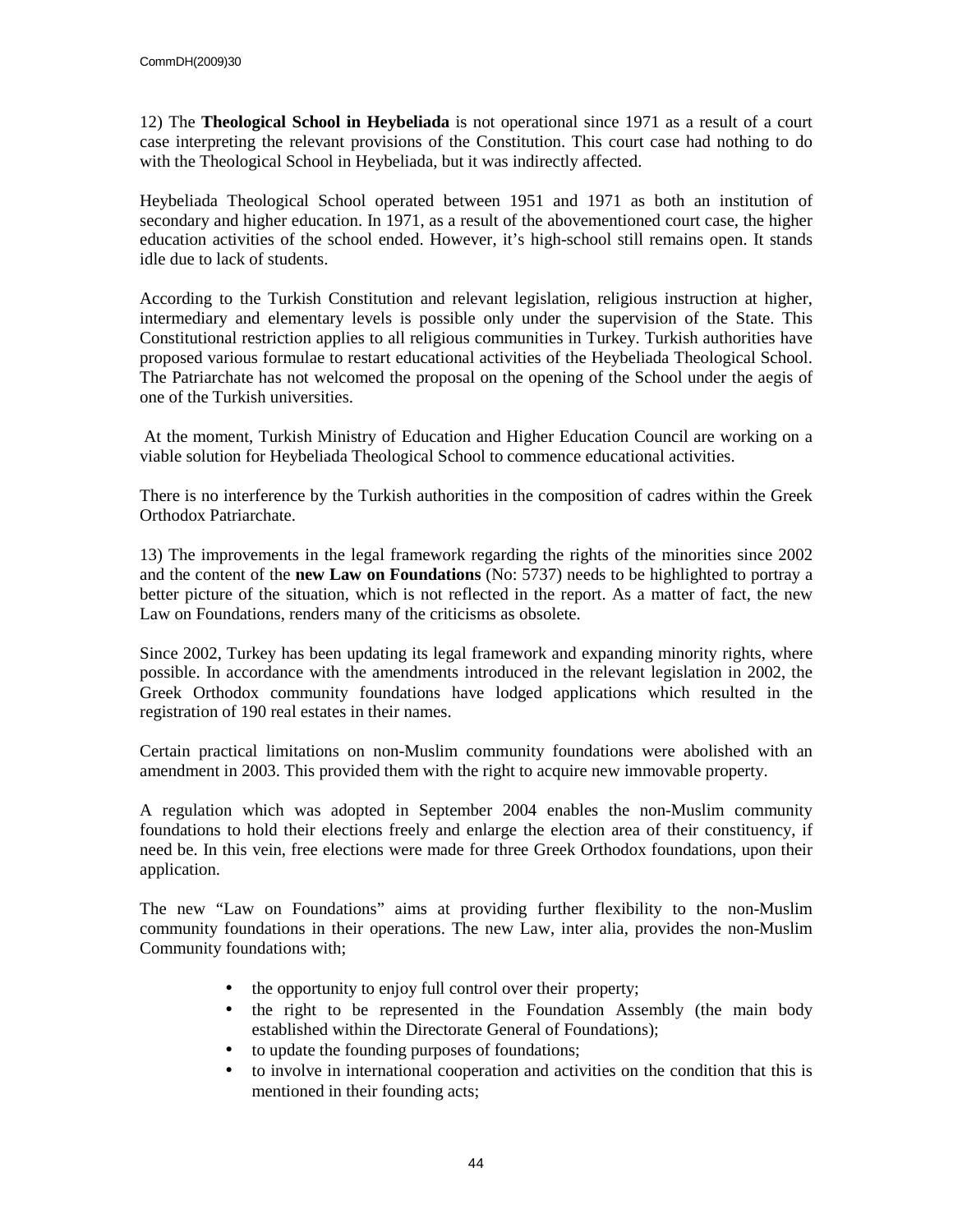- to give and receive donations;
- to establish business to facilitate the realization of the goals of the foundation;
- to register the properties, which were previously registered on non-fictitious and pseudo names, on the name of their respective foundations;
- to register the properties donated to the foundations/purchased by the foundations after 1936, but returned to their donators, or the Treasury, Ministry of Finance and General Directorate of Foundations upon the decision of the Higher Court of Appeal in 1974, on the names of the relevant foundations.

14) On the other hand, some paragraphs (Para.92, 93, 94) in the report draw **unnecessary examples from past practices** that are annulled under the new Law on Foundations, in which religious minority communities can register the properties on the names of the relevant foundations. This includes the properties donated to/ purchased by the foundations after 1936, but returned to their donators, or the Treasury / Ministry of Finance / General Directorate of Foundations, upon the decision of the Higher Court of Appeal in 1974.

So far, foundations are declared defunct (*mazbut*) when their electoral constituencies cease to exist or their founding purposes cannot be served any longer. In this respect, there have been almost 40.000 defunct foundations in Turkey. This being the case, only 59 of them belong to non-Muslim minorities and 24 out of 59 belong to the Greek Orthodox Minority.

However, the regulation of 2004 which enlarged the election area of a foundation's constituency and the newly adopted legislation which enables foundations to modify their purposes according to the contemporary needs, practically put an end to the practice of declaring foundations defunct.

15) Several **property related applications** before the European Court of Human Rigths are mentioned in the above mentioned section of the report (para.91-93). Relevant up-to-date information regarding those cases is below:

Concerning the catholic priests' institute in Istanbul, on March 2009 negotiations between the relevant parties in order for the application of the right to usufruct were resumed within the framework of the friendly settlement dated December 2000. The process towards the finalization of the negotiation document is currently under way. In fact, the catholic priests' institute enjoys the right of property for the immovables in question.

With regard to the Armenian church and school and cemetery, the Court ruled either the registration of the immovable property in their name or payment of compensation. Turkish Government executed the ruling by way of registering the immovable in the name of the aforementioned foundations.

Concerning the Greek Orthodox Church Foundation, the Foundation had placed 24 applications before the Court. 9 of these applications were manifestly ill-founded by the Court. 11 of these applications are under review by the Court. In 4 of these applications, the Court ruled either the registration of the immovable property in their name or payment of compensation. The Government executed the judgment by way of paying the due compensation for these 4 cases.

In the case of Greek High School Foundation, the Government executed the judgment by way of paying the due compensation ruled by the Court.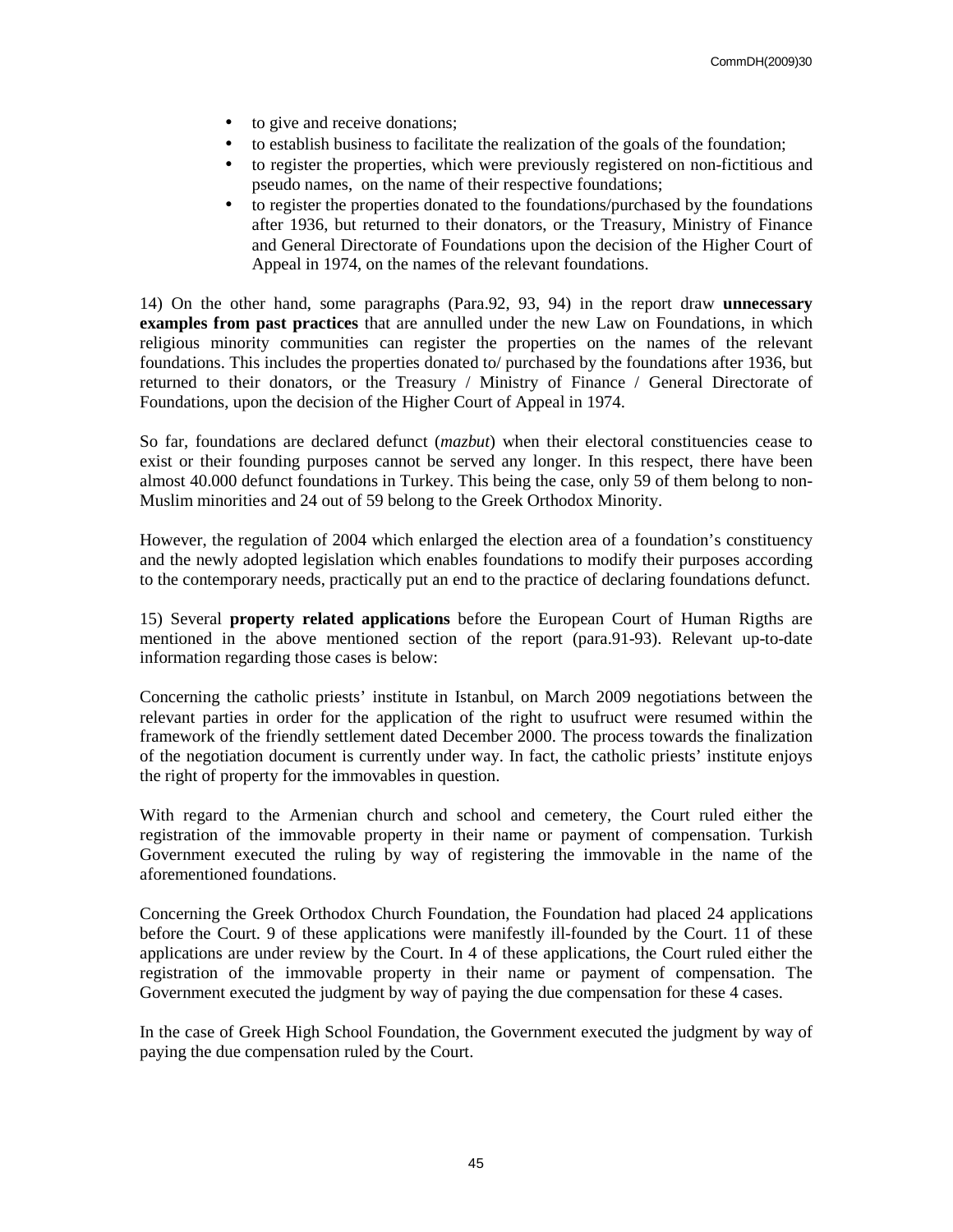16) The **Greek Orthodox Minority** population living in **Gökçeada and Bozcaada** is 200 and 20 respectively. The closure of the Greek community schools on the islands is merely because of the lack of students, due to the fact that the Greek Orthodox inhabitants of Gökçeada and Bozcaada are elderly people. In fact, there is no minority population in the age of school living in the Islands, and thus there is no application to open a school for the minority children. The members of the Greek minority in Turkey were never denied the right to be educated in their own language.

The gradual decrease of the Greek Orthodox population in the islands over the years stemmed mainly from economic reasons. Difficulties of the daily life in the islands also coupled this trend. Consequently, during 1960's and 1970's, a large number of Turkish citizens of Greek Orthodox faith emigrated to Greece and some other countries. This immigration of workers were not only limited to those two islands. In fact huge Turkish communities in Europe are created as a result of those economic oriented immigration flows.

The inhabitants of the islands are in full use of their rights, including that of the property rights as Turkish citizens. Relevant authorities have taken several administrative and legal measures to meet the demands regarding land ownership of the minority members in the islands.

The process of establishing land registry in Bozcaada was completed in 1994. The land registry work in Gökçeada has been largely completed.

According to the Law on the Land Registry, the registration process is carried out within the framework of the Civil Code. The documents like title deeds which prove ownership is enough for the registration. If there is no such document, the claimant has to prove ownership or usage of the property over the years. The claimant has the right to object to the decision of the authorities and bring his/her case to the registry commission. If the decision of the Commission is not found satisfactory, the claimant can also file a court case.

It is also possible for those who do not have the title deeds but have claims on properties to file court cases.

The relevant courts ruled more than 37 cases in favor of the Greek Orthodox citizens in Bozcaada and 230 cases in favor of those in Gökçeada. Accordingly, 90% of the cases resulted in favor of the minority members.

On the other hand, Prime Minister of Turkey personally gave instructions for the improvement of the religious sites on the islands.

17) The phenomenon of **internal displacement in Turkey** has been a **result of terrorism**. In order to arrive at an accurate diagnosis of the situation, it is essential to note that virtually no IDP cases existed in Turkey before the PKK launched its terrorist campaign in the mid-1980's. The phenomenon that has brought about IDP's in Turkey should be correctly termed, without resorting to the employment of such terms as "armed conflict"/"internal conflict" etc. between state and non-state forces. It is evident that internal displacement in Turkey exhibits fundamentally different and more complex traits when compared to IDP situations in other countries or regions of the world. Moreover, it is sometimes difficult to distinguish internal displacement due to security conditions from migration due solely to socio-economic reasons. This renders an accurate estimation of the number of Turkey's internally displaced persons somewhat difficult.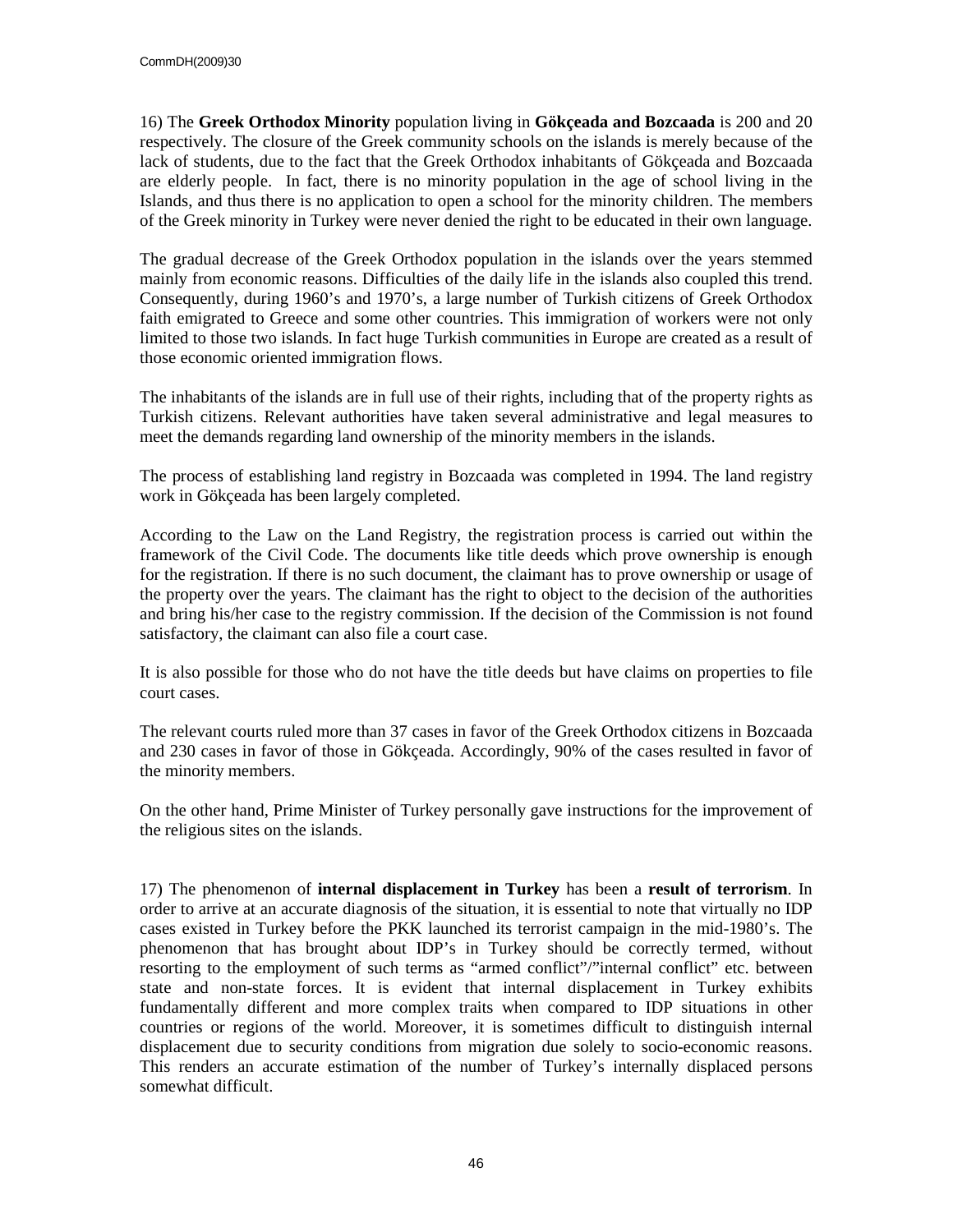18) The Turkish Government attaches great importance to the successful return of the displaced citizens on a voluntary basis. In this regard, the **"Return to Village and Rehabilitation Project" (RVRP)** was launched in 1994.

**The RVRP** was launched for the families who had to leave their villages in Eastern and South-Eastern regions mainly for security and various other reasons. The project aims at settling the families wishing to return on a voluntary basis to their former places of residence or to other places suitable for settlement. In order to ensure a smooth and effective return, the project takes a holistic approach and aims to establish the necessary social and economic infrastructure and provide sustainable living standards. As for the families who do not wish to return, the project seeks to improve their economic and social conditions at their current places of residence and ease their adjustment to urban life.

The RVRP has been implemented in 14 Eastern and Southeastern provinces, namely Adıyaman, Ağrı, Batman, Bingöl, Bitlis, Diyarbakır, Elazığ, Hakkari, Mardin, Muş, Siirt, Şırnak, Tunceli, Van.

As of July 2009, the governorates in these 14 provinces reported that 151.469 citizens from 25.001 households had returned to their villages. Between 1999 and 2008, 79.122.000 TL has been spent for this project from the government budget. Starting from 2009, there has been a switch to project based allocation style and 11.764.000 TL from the general budget has been sent to provinces within the scope of RVRP as project based contribution. The total budget allocated for the RVRP from the general budget in 2009 is 16.578.000 TL.

The allocation within the RVRP are used for:

- Infrastructure investments such as road, water, electricity and sewer system.
- Repairing and rebuilding schools and village clinics.
- Donating construction materials to citizens returning to their villages to assist them to rebuild their homes.
- Implementation of social projects.
- Organization of work and labour related workshops.

19) RVRP is implemented in tandem with another project that emanates from the **2004 Law on the Compensation of Losses Resulting from Terrorist Acts and the Measures Taken against Terrorism (Law no. 5233)**. In a June 2004 judgment (*Do*ğ*an v. Turkey*), the European Court on Human Rights (ECtHR) had decided that villagers should be able to return to their villages evacuated for security reasons during the anti-terror effort of early 1990s. The 2004 Law on Compensation is a direct result of the Turkish Government's effort to find a general and efficient remedy to the problem indicated in the ECtHR judgment. Once the Law was enacted and the Damage Assessment Commissions were in place, the effective domestic mechanism started working in line with the guidelines provided by the ECtHR.

Upon observing this development, the ECtHR evaluated the domestic mechanism as an efficient remedy and in its *lcyer* judgement of January 2006, the ECtHR formally issued this evaluation and asked the applicant to apply to the domestic mechanism created by the Turkish Government. As such, the Court clearly confirmed the efficiency of the Turkish domestic remedy introduced within the context of the implementation of the 2004 Law on the Compensation of Losses Resulting from Terrorist Acts and the Measures Taken against Terrorism.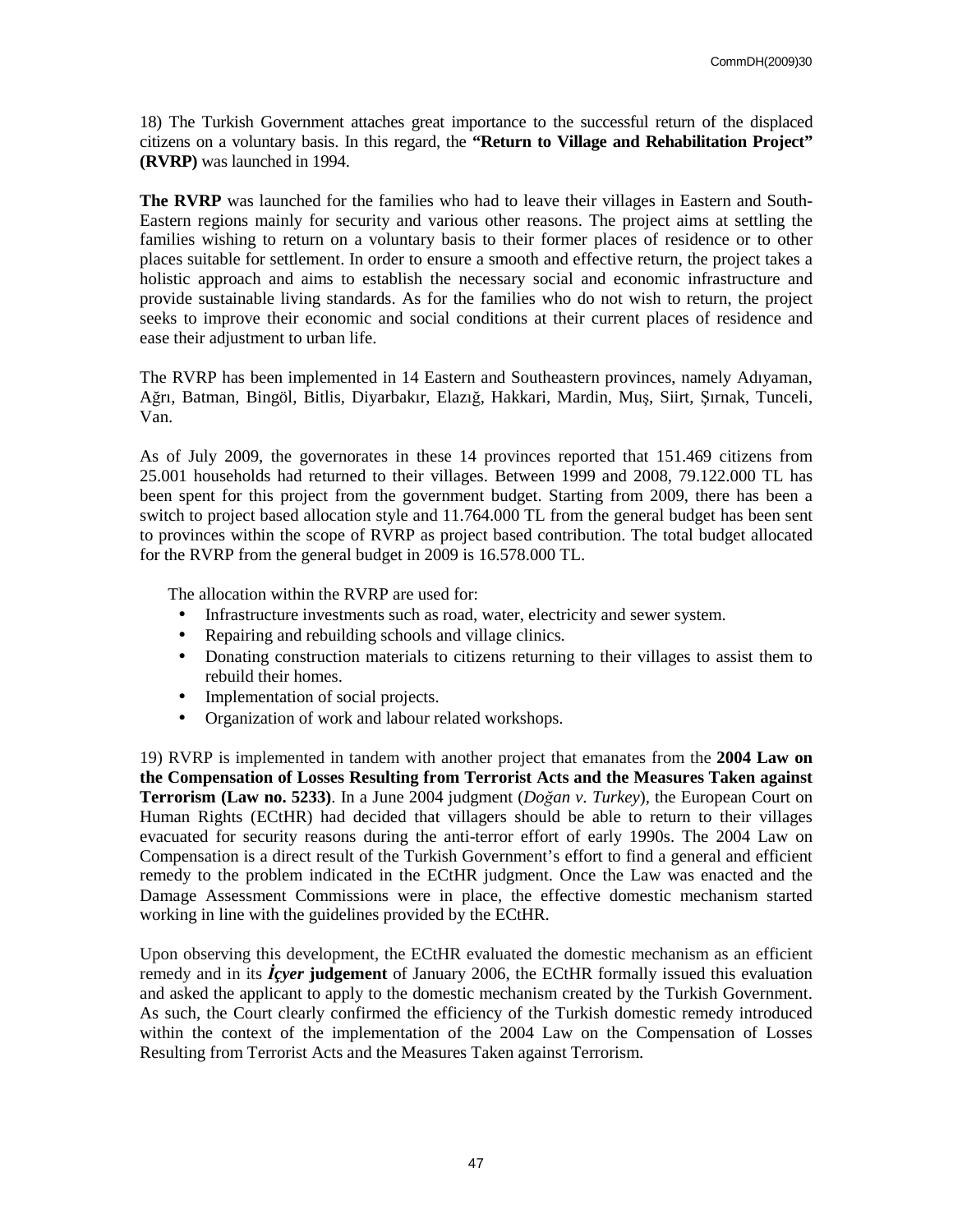It should be noted that the *lever* inadmissibility decision is the first of many such that helped clear a waiting list of at least 1,500 similar applications pending before the Court.

The **domestic remedy** introduced by the **Turkish authorities** in cooperation with the Court on return-to-village applications is a clear demonstration of **how the Court and States can operate in synergy** to prevent human rights violations and lighten the workload of the Court.

The Committee of Ministers of the Council of Europe during its meeting on 17-18 September 2008, adopted a final resolution stating that Turkey has taken all necessary measures in relation to the implementation of the *Do*ğ*an* case and decided to close the examination of this issue. It is important to note that the *Doğan* is a milestone judgment that led to the *lcver* decision.

Currently a total of 105 **Damage Assessment Commissions** are working to process the claims for compensation. From 2004, up until the end of August 2009, 361 238 applications have been made to the commissions, 190 306 of which have been finalized. 120 557 of these applications have been awarded compensation while 69 750 of them have been rejected. The deadline for finalizing the applications about the damages incurred in the past has been extended for one more year by the decision of the Council of Ministers dated  $3<sup>rd</sup>$  September 2009.

20) On the other hand, the major shortcomings, referred to in paragraph 113 of the report, regarding remedies for lost and destroyed property of IDPs in Turkey, are taken from IDMC's Report on "Protracted Displacement in Europe" dated May 2009. It is worth noting that the IDMC report in question refers to these shortcomings as **criticisms raised by some unnamed national and international NGO's.**

Furthermore, the most recent data from the Ministry of Interior indicates that the number of Damage Assessment Commissions has increased from 76 to 105 and that the number of applications submitted to those commissions since 2004 has risen to 361 238 as of August 2009. The total amount of compensation awarded so far is 1.717.659.323 TL, of which 1.068.137.805 TL have already been paid, while work towards the payment of the remaining 649.521.518 TL is continuing.

21) "**The IDP Support Programme**", which was implemented in cooperation with the UNDP, aimed at providing lasting solutions for the problems faced by citizens who have migrated. In this vein, the "Van Provincial Action Plan" was prepared and implemented as a pilot project, starting in September 2006. Hacettepe University completed and published a comprehensive scientific survey about migration caused by terror and security reasons, entitled "Migration and Internally Displaced Population Study in Turkey- MIDPST" in December 2006.

As a follow-up to the previous project implemented in cooperation with the UNDP, "A Complementary Project for the Extension and Sustainability of the Pilot Project in Van" commenced in November 2008. The current project, based on the "Van Provincial Action Plan", will also cover the other 13 provinces within the RVRP. During the course of the project, the inputs from the respective Provincial Action Plans will be merged and a comprehensive "**National Action Plan**" for IDP's will be drafted by December 2009. The estimated time period for the completion of the project is one year and once completed, the outcome of the project will provide extensive insight and thus facilitate a more comprehensive approach for solving the problems of citizens who have migrated.

22) As an indication of Turkey's commitment to international cooperation, Prof. Walter Kälin, **Special Representative of the UN Secretary-General** on the Human Rights of IDPs, visited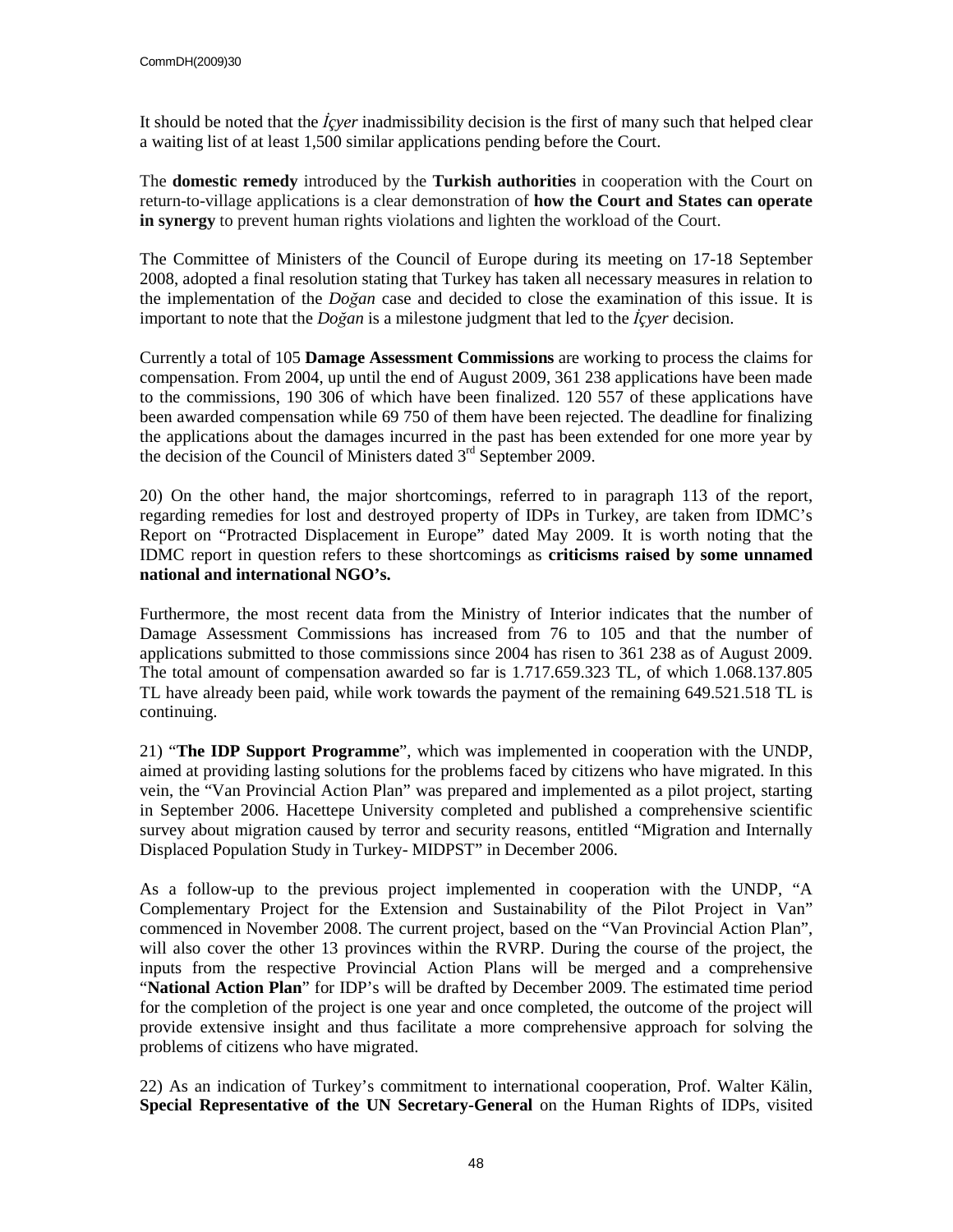Turkey four times in a period of 19 months, in May 2005, February 2006, September 2006 and December 2006. These visits enabled Prof. Kälin to meet the representatives of the relevant public institutions, observe the issue in the field and exchange opinions with a wide range of Turkish NGOs, as well as Governors and Deputy Governors of Eastern and Southeastern regions.

During and after these visits, **Prof. Kälin** announced that he was pleased with the steps that are being taken and with the overall approach of the Turkish Government vis-à-vis the IDPs. He also **named Turkey as an example** for all the countries bearing IDPs.

23) **Anti-Personnel Land Mines** unfortunately continue to pose a major threat in the region. However, the report falls short of underlining the fact that these landmines have been laid by the terrorist organization PKK. As a matter of fact, even before becoming a party to the Ottawa Convention in 2004, Turkey has taken many steps and engaged in many initiatives with a view to subsequently bringing about a mine ban. In 1996, Turkey ceased the production of anti-personnel mines (APMs) and unilaterally declared a comprehensive moratorium on all APMs exports and transfers and in 2002 extended the moratorium indefinitely. Likewise, the use of APMs by the Turkish Armed forces was already banned with a directive in 1998.

On the other hand, almost every day, innocent civilians and personnel of the Turkish Armed Forces continue to fall victims to landmines laid by the terrorist organization.

The report does not also reflect the recent developments concerning the efforts to clear all laid anti-personnel land mines in the southeastern region of Turkey. According to the Ottawa Convention, Turkey is under commitment to clear all laid anti-personnel land mines on its territory by 2014. In fulfilling this commitment, priority is given to the Turkish-Syrian border where bulk of antipersonnel landmines are laid.

The law on the **"Tender and Mine Cleaning Activities along the land border between Turkey and Syria"** is adopted by the Turkish Grand National Assembly on June 2009. The President approved the law on 16 June 2009.

The law will provide the necessary legal basis for mine cleaning activities along the border between Turkey and Syria. It enumerates several options, which include the possibility of requesting the services of NATO Maintenance and Supply Agency" (NAMSA).

With regard to para. 125, the reference to "by non-state armed forces and by security forces" should be replaced with "by the terrorist organization" as it is the latter which widely uses antipersonnel mines.

Some figures in this report are not consistent with the annual APM report of Turkey, hence should be corrected. In this regard, the following requisite **corrections** should be made:

- In para. 126, the total of mines remaining emplaced on the Turkish territory as of end 2007 and as reported by Turkey in 2008 should be corrected as "981.778".
- The last three sentences of para. 127 should be rephrased as follows: "Turkey has reported that from 1984 to 2004 landmines caused 1.616 casualties. Turkey also reported 24 more victims of mines and 'improvised explosive devices' in 2006 and 53 in 2007".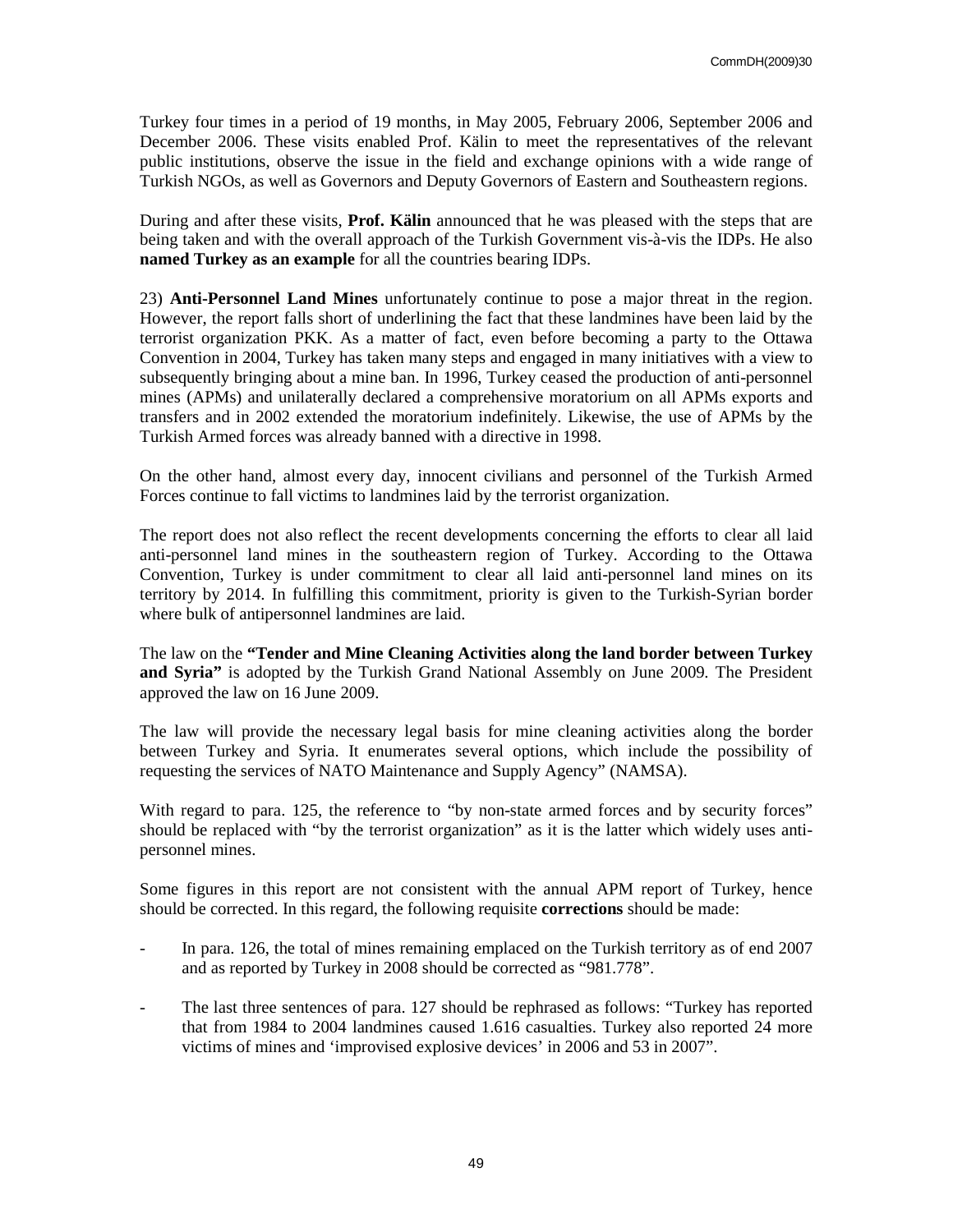As a point of principle, Turkey prefers to use the word "affected" instead of "contaminated" for the laid mine areas. Therefore, it is proposed that the word "affected" in the first line of para. 126 be replaced with "contaminated".

"Physical rehabilitation facilities work very effectively in Turkey to help the mine victims. Turkish Armed Forces Rehabilitation Center reserves 30% of its quota for civilian patients and accepts applications for additional injured civilians in cases where regional hospitals suffer from insufficient capacity to address patients' needs.

On the other hand, **Convention on the Rights of the Persons with Disabilities** (CRPD) was approved by the Council of Ministers of the Republic of Turkey on 27 May 2009 and published on the Official Gazette on 14 July 2009. The Document of Ratification signed by the President of the Republic of Turkey was delivered to the UN officials by the Minister of Foreign Affairs, H.E. Ahmet Davutoğlu during the Treaty Event organized on the margins of the 64th Session of the UN General Assembly on 28 September 2009.

Furthermore, Minister Davutoğlu also signed on 28 September 2009 the **Optional Protocol of the Convention** on the Rights of Persons with Disabilities on the occasion of the said event.

In light of these recent developments, the second half of para. 128 should be reviewed.

24) The constitutional system of Turkey is based on the equality of all individuals without discrimination before the law. Since 2001 the ongoing reform process has been carried out on the basis of the principle of equality and as all segments of the society, the situation of the **Turkish citizens of Roma origin** has also improved.

Lately, within the framework of the Reform Monitoring Group, has launched a comprehensive work in the field of "fight against discrimination" with the participation of all relevant institutions. A a comprehensive legislative review will be carried out with a view to harmonize the national legislation with international commitments.

Some observations are stated that urban transformation projects, initiated after 2005 resulted in the destruction and dislocation of "Roma communities" throughout the country. In this regard Sulukule neighbourhood is specifically mentioned. Turkey disagrees with any comment on the ongoing urban renewal projects implying that they specifically target certain ethnic group. Sulukule is only a small part of Neslişah District where the urban renewal project has been launched in 2006. Sulukule corresponds to only 20 percent of the whole of the renewal project area, which is approximately 90 thousand square meters in total. All the right holders in the project area are treated in a fair, transparent and equal manner.

The whole district of Fatih is situated in an earthquake risk area of first grade. The region is particularly vulnerable since almost all the buildings are old, ruined and shabby. The purpose of the **urban renewal projec**t in Neslişah District of Fatih, is to clear the slum areas formed due to the prevalence of ruined, broken-down and squatter settlements with low urban standards with a view to establishing an urban area with modern standards, while preserving its historical formation. The project envisages a consensual settlement of possible conflicts which may arise with the right holders in the renewal area.

After the region was declared as "renewal area", consultations with the concerned population in the region were organized regularly. During the process, the expectations, requests, suggestions and claims of the right holders were duly identified and the project was developed accordingly.